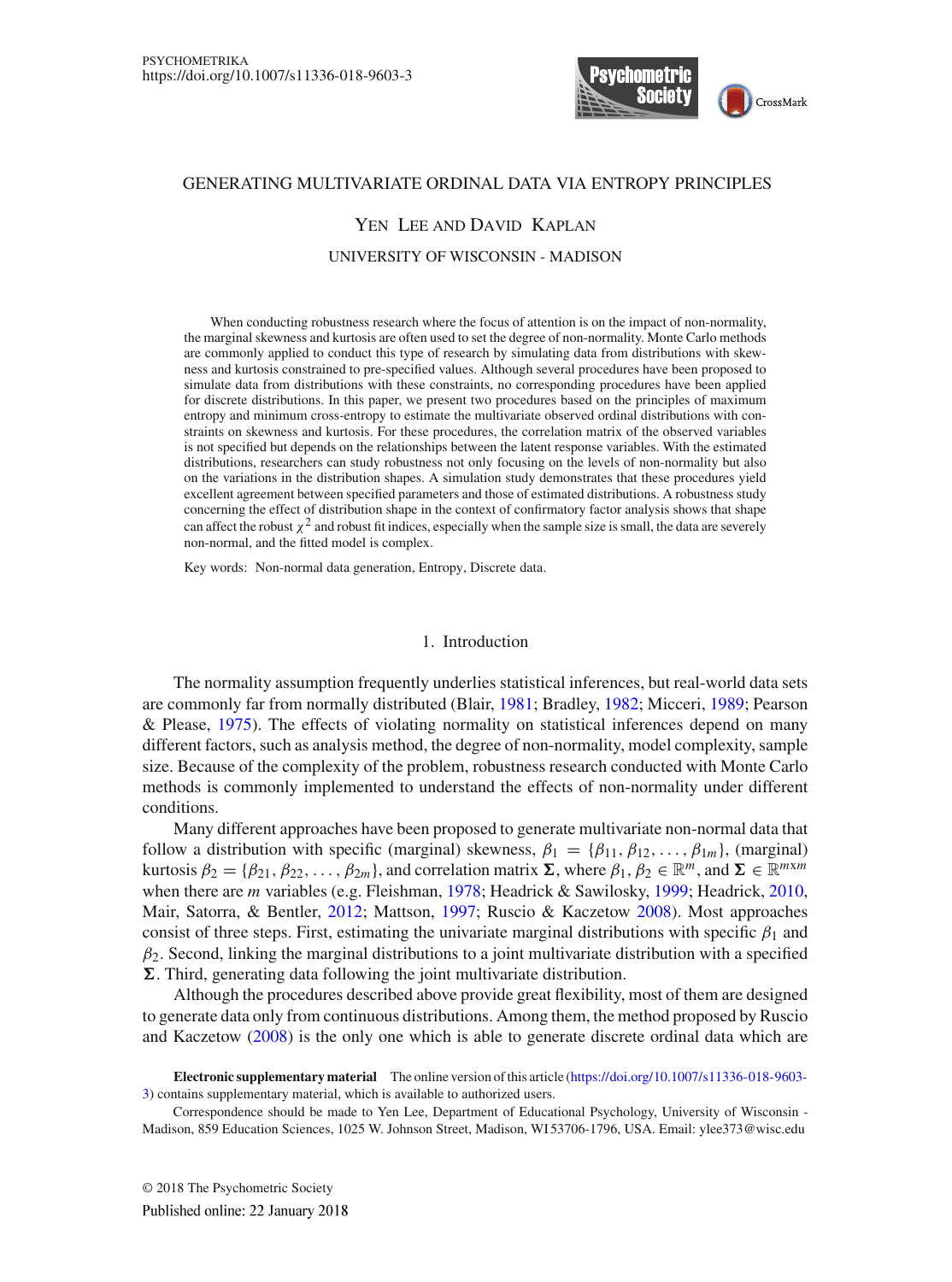frequently seen in social and behavior research. However, these procedures have another important problem other than the lack of ability to generate discrete ordinal data. These procedures all specify correlations between the observed variables instead of between the underlying latent responses. In most situations, researchers are interested in the relationships/correlations among underlying latent responses (represented by  $\Sigma^*$ ) instead of the ones among the observed items (represented by  $\Sigma$ ). Since the data generated by all the procedures described above specify  $\Sigma$  but not  $\Sigma^*$ , they are not suitable for generating discrete data typically observed in these fields and thus other data generating procedures are necessary.

## *1.1. General Discrete Data Generation*

In the social and behavioral sciences, observed data are assumed to be generated by using coarse measurement instruments, in which a set of ordinal items with relatively few categories are used to measure continuous constructs and thus the observed data are discretely distributed (Bollen, [1989](#page-24-6); Hipp & Bollen, [2003;](#page-24-7) Micceri, [1989;](#page-25-0) Weng & Cheng, [2004\)](#page-25-4). In order to reflect the discreteness generated through this process, a three-step data generation approach is typically applied.

To generate data following an *m*-dimensional discrete  $k = \{k_1, k_2, \ldots, k_m\}$  categories multivariate distribution, *p*, the first step is to select an *m*-dimensional continuous multivariate distribution, *p*∗, which represents the joint distribution of the underlying variables, *y*∗ with specific parameters, such as a specific correlation matrix,  $\Sigma^*$  which obeys a structure of the relationships among *y*∗. The *p*∗ and *p* are referred to as the latent response and observed ordinal responses distributions, respectively, following Muthén [\(1983](#page-25-5)) and Muthén [\(1984\)](#page-25-6). The marginal latent response distributions of the marginal latent variables,  $y_j^*$ , are referred to as  $p_j^*$ , where  $j = 1, 2, \ldots, m$ .

The second step is to select a threshold set  $\tau = {\tau_1, \tau_2, ..., \tau_m}$  of  $p^*$ . The  $\tau_j$  $\{\tau_{0j}, \ldots, \tau_{k_j j}\}\$  represents the threshold set of the  $p_j^*$ . The  $\tau$  determines the relationship between the *y*∗ and the observed variables, *y*. For the marginal latent response variable *y*∗ *<sup>j</sup>* 's and observed variables  $y_i$ 's, the relationship is formalized as

<span id="page-1-0"></span>
$$
y_j = i_j
$$
, if  $\tau_{(i_j-1)j} < y_j^* \le \tau_{i_jj}$ , (1)

where  $i_j = 1, 2, \ldots, k_j$  is the scores of the  $y_j$ .  $\tau_{0j} \equiv -\infty$  and  $\tau_{k,j} \equiv \infty$ . The probability of  $y_j = i_j$  is referred to as  $p_{i_j j} \equiv F_j(\tau_{i_j j}) - F_j(\tau_{(i_j-1) j})$ , where  $F_j$  is the marginal cumulative density function (CDF) of  $y_j^*$ , and the  $F_j(\tau_{i_jj})$  is the probability that  $y_j^* \leq \tau_{i_jj}$ .

Through the relationship in Eq. [1,](#page-1-0)  $\tau_j$  determines each marginal probability mass function (PMF),  $p_i$ . Furthermore,  $\tau$  determines the joint PMF,  $p$ , of  $y$  when  $p^*$  with all parameters specified is assumed. Therefore, the last step, to generate data following *p*, is commonly achieved by generating *y*∗ following *p*∗, then transforming *y*∗ to *y* according to Eq. [\(1\)](#page-1-0).

The second step which decides  $p$  when  $p^*$  is specified is the main focus of this paper. When  $p^*$  is specified, *p* is fully determined by the selection of the  $\tau$  and vice versa. Therefore, estimating *p* is equivalent to estimating  $\tau$  in this condition.

There are many different possible candidates  $p^*$ 's and  $\tau$ 's in the literature. The most common *p*<sup>∗</sup> is the standard multivariate normal distribution (MVN). Many researchers have chosen τ's to yield specific *p*'s to investigate the effect of non-normality according to specific response patterns (e.g. Ethington, [1987;](#page-24-8) Muthén & Kaplan, [1985](#page-25-7); [1992;](#page-25-8) Yang-Wallentin, Joreskog, & Luo, [2010](#page-25-9)) or to yield *p*'s having specific β1's (e.g. Babakus, Ferguson, & Joreskog, [1987;](#page-24-9) Olsson, [1979](#page-25-10)). In recent years, researchers have started to select other distributions for *p*∗'s in robustness research. For example, Hipp and Bollen [\(2003](#page-24-7)) apply distributions estimated via the power method, and Flora and Curran [\(2004\)](#page-24-10) apply the generalized lambda distributions combined with specific  $\tau$ 's to generate specific *p*'s.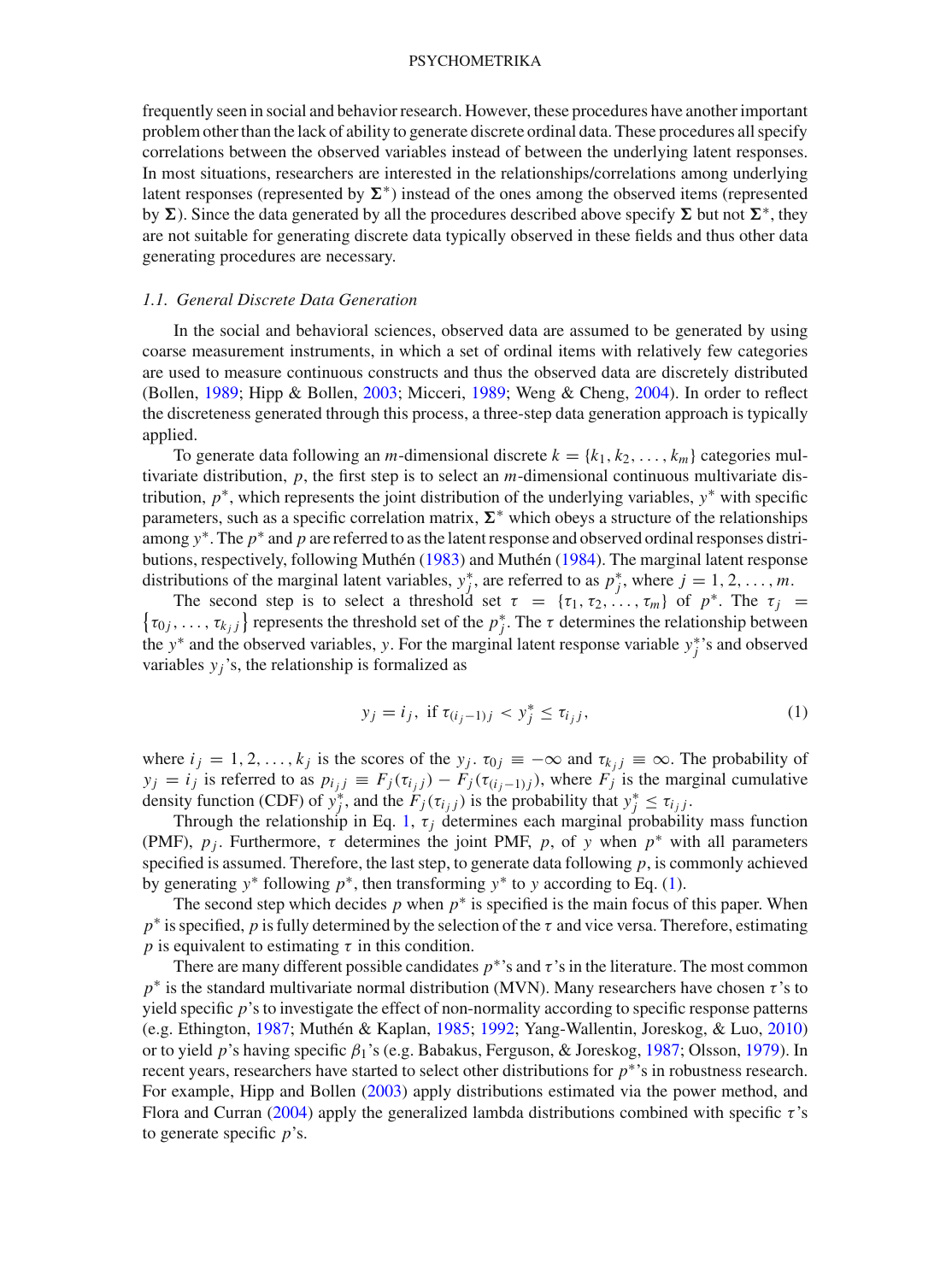From the previous paragraph, we see that researchers frequently select the *p* by selecting the marginal  $p_j$ 's, according to substantive considerations in robustness research. For example, Muthén and Kaplan [\(1985\)](#page-25-7) selected the  $p_j$ 's which are commonly encountered in the social and behavioral sciences when investigating the impact of ordinal data in exploratory factor analysis, a commonly applied method in the social and behavioral sciences. However, most conclusions from robustness research are presented in terms of  $\beta_1$ 's and  $\beta_2$ 's instead of *p*. We argue that this is a mismatch between the research conclusions and the manipulated factors since  $\beta_1$  and  $\beta_2$  are only part of the characteristics of  $p$ . There is no one-to-one relationship between the combination of  $\beta_{1j}$  and  $\beta_{2j}$  and  $p_j$  and thus p. Therefore, the conclusions obtained regarding  $\beta_1$  and  $\beta_2$  might be a special case but not a general rule.

# *1.2. Relationship Between the Specific*  $\beta_{1j}$ 's and  $\beta_{2j}$ 's and p's

To eliminate the mismatch, we focus on estimating *p* with specific  $\beta_1$  and  $\beta_2$  which could be considered as the information we have about *p*. In order to do so, we need to discuss the properties of  $\beta_1$ ,  $\beta_2$  and their relationship with *p*. When *p* is specified, the  $\beta_1$  and  $\beta_2$  are specified. However, the inverse relationship is not true. The  $\beta_{1i}$  and  $\beta_{2i}$  are nonlinear expressions constructed from the marginal first four moments and could be the same if *p*'s have the same first four moments but different higher moments.

When the number of categories,  $k_j = 5$ , the marginal first four moments of the  $p_j$  and  $p_j$  have a one-to-one relationship. When  $k_j < 5$ , the marginal first four moments of the  $p_j$  are determined when fewer moments are determined. For instance, the first four moments of Bernoulli distributions ( $k_j = 2$ ) are determined if any of the odd moments is specified. Therefore,  $\beta_{1j}$  is sufficient to determine the  $p_j$  of Bernoulli distributions (Wilkins, [1944](#page-25-11)). Specifying both  $\beta_{1j}$ and  $\beta_{2j}$  is sufficient to determine the  $p_j$  when  $k_j = 3$  in most cases (We will discuss this in "Appendix A"). Therefore,  $\beta_{1j}$  and  $\beta_{2j}$  are not sufficient to determine the  $p_j$ 's when  $k_j > 3$  in most conditions. Thus, there could be an infinite number of  $p_j$ 's which have the same  $\beta_{1j}$  and  $\beta_{2}$ *j* when  $k_j > 3$ . This implies that there are an infinite number of *p*'s with the same  $\beta_1$  and  $\beta_2$ even when the  $p^*$ 's are the same.

A consequence of an infinite number of *p*'s with the same  $\beta_1$  and  $\beta_2$  is that it would impede generalizing the conclusions obtained from one distribution to all others. This problem could be partly solved if multiple *p*'s having the same  $\beta_1$  and  $\beta_2$  could be analyzed when conducting Monte Carlo research. Then, the *p*'s could be selected according to either (a) probability theory or (b) researchers' knowledge of the ideal shape of *p*. However, a review of the extant literature indicates there is no method that can generate *p*'s systematically with a specific  $\beta_1$  and  $\beta_2$  combination according to either (a) or (b). Therefore, we propose two procedures that can estimate *p*'s with the specific  $\beta_1$  and  $\beta_2$  based on two principles wherein researchers can obtain greater control and flexibility, and the results of Monte Carlo research could be more informative. The procedures we propose rest on the concepts of maximum entropy (MaxEnt) and minimum cross-entropy (MinxEnt) principle. The details of our procedures and the notation used in this paper are discussed in the following sections.

## 2. Notation

The general notation and the focused problem in this paper are defined in this section. Following the notation in the previous sections, *p*∗ is used to indicate the *m*-dimensional continuous latent response distribution of *y*∗. Its probability density function (PDF) and CDF are denoted as  $f(y_1^*, \ldots, y_m^*)$  and  $F(y_1^*, \ldots, y_m^*)$ , respectively. The  $p_j^*$  is the distribution of  $y_j^*$ . Its PDF is denoted as  $f_j(y_j^*)$  and CDF is denoted as  $F_j(y_j^*)$ , where *j* is from 1 to *m*.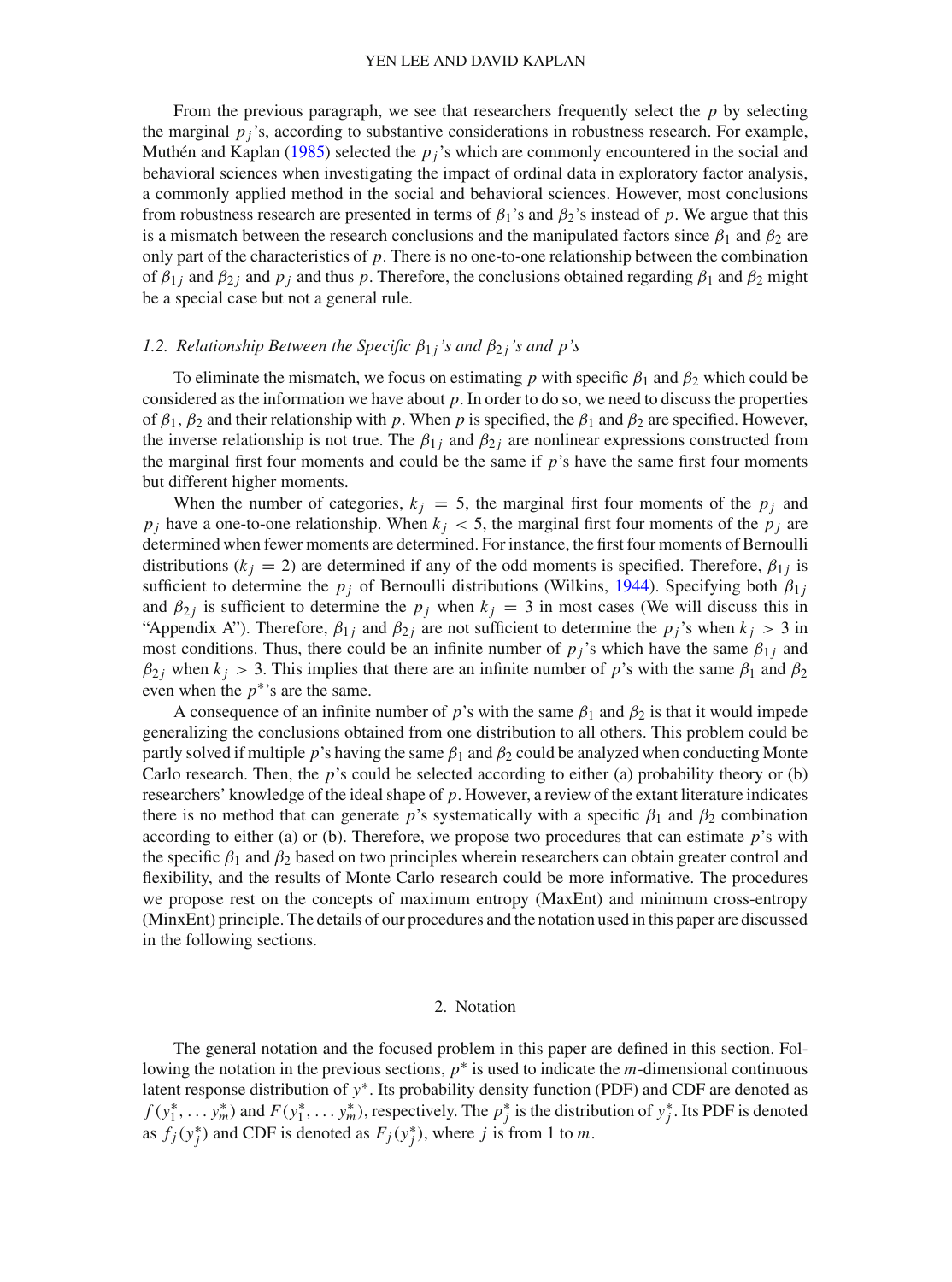Similarly, *p* is the *m*-dimensional observed ordinal distribution of *y*. The  $p_i$  is the marginal distribution of *y<sub>j</sub>*. The  $p_j = \{p_{1j}, \ldots, p_{k_j j}\}\$  indicates the marginal probability mass function (PMF). The  $p_{i,j}$  is the probability of  $y_j = i_j$ , where  $i_j$  is from 1 to  $k_j$ , the number of categories of  $y_i$ .

The CDF,  $F_j(\tau_{i_jj})$  denotes the probability that  $y_j^* \leq \tau_{i_jj}$ . Thus,  $p_{i_jj}$  also equals  $F_j(\tau_{i_j,j}) - F_j(\tau_{(i_j-1)j})$ , which is the same as the probability of  $\tau_{(i_j-1)j} < y_j^* \leq \tau_{i_jj}$ . The  $\tau_j = \{\tau_{0j}, \ldots, \tau_{k_j j}\}\$  is the threshold set of  $p_j$  and  $\tau_{0j} \leq \tau_{1j} \leq \tau_{2j} \ldots \leq \tau_{(k_j-1)j} \leq \tau_{k_j j}$ .

The joint probability distribution  $p = \{p_{i_1 i_2, \dots, i_m}\}\;$ ; the  $i_j$  is from 1 to  $k_j$  and  $j$  is from 1 to  $m$ . The  $p_{i_1 i_2,...,i_m}$  is the probability of  $y_1 = i_1, y_2 = i_2,..., y_m = i_m$ . It also equals the probability of  $\tau_{(i_1-1)1} < y_1^* \le \tau_{i_11}, \tau_{(i_2-1)2} < y_2^* \le \tau_{i_22}, \ldots, \tau_{(i_m-1)m} < y_m^* \le \tau_{i_m m}$ . The  $p_{i_1 i_2,\ldots,i_m}$  has to satisfy the normalizing constraint:

$$
1 = \sum_{i_1=1}^{k_1} \dots \sum_{i_j=1}^{k_j} \dots \sum_{i_m=1}^{k_m} (p_{i_1 i_2 \dots i_{j-1} i_j i_{j+1} \dots i_m})
$$
(2)

The  $p_{i,j}$  of  $y_j$  is calculated by the following formula.

$$
p_{i_j j} = \sum_{i_1=1}^{k_1} \dots \sum_{i_{j-1}=1}^{k_{j-1}} \sum_{i_{j+1}=1}^{k_{j+1}} \dots \sum_{i_m=1}^{k_m} (p_{i_1 i_2 \dots i_{j-1} i_j i_{j+1} \dots i_m}) \tag{3}
$$

The target constraints of the  $\beta_1$  and  $\beta_2$  of p are defined marginally in p as follows (Ramachandran & Tsokos [2009](#page-25-12)):

<span id="page-3-0"></span>
$$
\beta_{1j} = \frac{E(y_j - \mu_j)^3}{\sigma_j^3} \tag{4}
$$

$$
\beta_{2j} = \frac{E(y_j - \mu_j)^4}{\sigma_j^4} - 3\tag{5}
$$

where  $\mu_j$  and  $\sigma_j$  are the mean and standard deviation of  $p_j$ . Eqs. [\(4\)](#page-3-0) and [\(5\)](#page-3-0) can be transformed into the following expressions for discrete variables (Lee, n.d.):

<span id="page-3-1"></span>
$$
\beta_{1j} = \frac{\left(\sum_{i_j=1}^{k_j} i_j^3 p_{i_j j} - 3 \sum_{i_j=1}^{k_j} i_j^2 p_{i_j j} \sum_{i_j=1}^{k_j} i_j p_{i_j j} + 2 \left(\sum_{i_j=1}^{k_j} i_j p_{i_j j}\right)^3\right)}{\left(\sum_{i_j=1}^{k_j} i_j^2 p_{i_j j} - \left(\sum_{i_j=1}^{k_j} i_j p_{i_j j}\right)^2\right)^{3/2}}
$$
\n
$$
\left(\sum_{j=1}^{k_j} i_j^4 p_{i_j j} - 4 \sum_{i_j=1}^{k_j} i_j^3 p_{i_j j} \sum_{i_j=1}^{k_j} i_j p_{i_j j} + 6 \sum_{i_j=1}^{k_j} i_j^2 p_{i_j j} \left(\sum_{i_j=1}^{k_j} i_j p_{i_j j}\right)^2 - 3 \left(\sum_{i_j=1}^{k_j} i_j p_{i_j j}\right)^4\right)}
$$
\n(6)

$$
\beta_{2j} = \frac{\left(\sum_{i_j=1}^{k_j} i_j^4 p_{i_j j} - 4 \sum_{i_j=1}^{k_j} i_j^3 p_{i_j j} \sum_{i_j=1}^{k_j} i_j p_{i_j j} + 6 \sum_{i_j=1}^{k_j} i_j^2 p_{i_j j} \left(\sum_{i_j=1}^{k_j} i_j p_{i_j j}\right)^2 - 3 \left(\sum_{i_j=1}^{k_j} i_j p_{i_j j}\right)^4\right)}{\left(\sum_{i_j=1}^{k_j} i_j^2 p_{i_j j} - \left(\sum_{i_j=1}^{k_j} i_j p_{i_j j}\right)^2\right)^2} - 3 \tag{7}
$$

As mentioned earlier, there are an infinite number of *p*'s which can satisfy Eqs. [\(6\)](#page-3-1) and [\(7\)](#page-3-1). The details of the MaxEnt and MinxEnt procedures which we propose to select one of them are introduced in the following sections.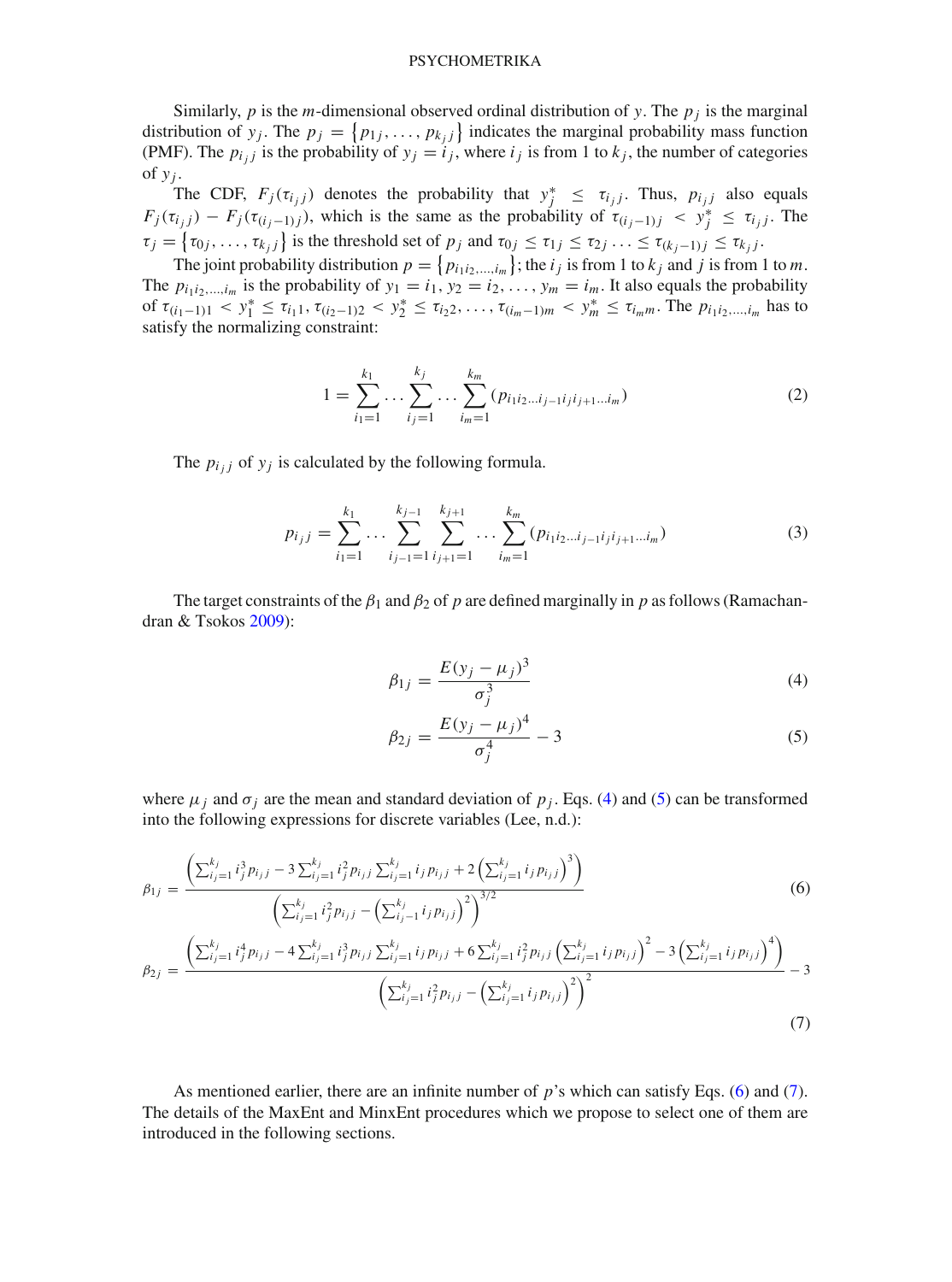### 3. The Maximum Entropy (MaxEnt) Procedure

Shannon [\(1948\)](#page-25-13) proposed the idea of*information entropy* (hereafter, entropy), *H*(*p*), to quantify the uncertainty of probability distributions. For a one-dimensional or a marginal distribution *p <sup>j</sup>* , Shannon's entropy is defined as

<span id="page-4-0"></span>
$$
H_j(p_j) \equiv -\sum_{i_j=1}^{k_j} p_{i_jj} \ln(p_{i_jj})
$$
 (8)

Note that when  $p_{i_j j} = 0$ , then  $p_{i_j j} \ln(p_{i_j j})$  is defined as zero in Eq. [\(8\)](#page-4-0). The term  $\ln(p_{i_j j})$ assures that  $p_{i,j} \geq 0$  and therefore satisfies the inequality  $\tau_{0j} \leq \tau_{1j} \leq \tau_{2j} \ldots \leq \tau_{(k_i-1)j} \leq \tau_{k_jj}$ simultaneously.

Equation  $(8)$  can be extended to measure the multivariate distribution *p*'s by defining

<span id="page-4-1"></span>
$$
H(p) \equiv -\sum_{i_1=1}^{k_1} \dots \sum_{i_m=1}^{k_m} p_{i_1 \dots i_m} \ln(p_{i_1 \dots i_m}) \tag{9}
$$

The entropy  $H(p)$  reflects the amount of uncertainty in  $p$  and decreases when more information about *p* is known. The MaxEnt principle suggests choosing the MaxEnt distribution; the *p* that has maximum  $H(p)$  among all the distributions subject to the same information/constraints. By choosing the MaxEnt distribution, we choose the most prudent distribution since it is the one estimated with the least information and having the greatest uncertainty (Golan, Judge, & Miller, [1997;](#page-24-11) Jaynes, [1957;](#page-24-12) Kapur & Kesavan, [1992](#page-24-13)). In addition, the MaxEnt distribution is the most frequently appearing and thus the most typical one in the probability distribution space of the distributions satisfying the constraints (Golan et al., [1997](#page-24-11); Jaynes, [1982](#page-24-14); Wu, [1997;](#page-25-14) Zellner & Highfield, [1988](#page-25-15)); moreover, the distribution tends to be flat (Jaynes [1957;](#page-24-12) [1982](#page-24-14)). Zero probabilities are avoided, which is consistent with the expectation of *p*'s when we only have limited information. These characteristics make the MaxEnt principle a preferred guide to choose *p* when only  $\beta_1$  and  $\beta_2$  are specified.

In this paper, two estimation methods following the MaxEnt principle are proposed. The first method is the marginal approach which estimates the  $p_1$  to  $p_m$  individually and the second method is a global approach which estimates the  $\tau$  when  $p^*$  with all parameters are specified is assumed.

#### *3.1. The Marginal Approach*

For the marginal approach, we estimate  $p_j$  when  $\beta_{1j}$  and  $\beta_{2j}$  are specified, and thus the problem we are solving is defined as follows:

<span id="page-4-3"></span>
$$
\underset{p_j}{\text{argmax}} H_j(p_j),\tag{10}
$$

subjects to the constraints

<span id="page-4-2"></span>
$$
\beta_{1j} = c_{1j}, \beta_{2j} = c_{2j}, \sum_{i_j=1}^{k_j} p_{i_j j} = 1
$$
\n(11)

for  $j = 1, 2, ..., m$ . The  $c_{1j}$  and  $c_{2j}$  refer to the pre-specified  $\beta_{1j}$  and  $\beta_{2j}$  values. We solve the problem *l* times if there are *l* different combinations of  $\{\beta_{1j}, \beta_{2j}, k_j\}$ . For example, if we want to estimate a 5 dimensional *p* whose  $\beta_1 = \{0, 0, 0, -1, -1\}$ ,  $\beta_2 = \{0, 0, 0, 3, 3\}$  and  $k = \{5, 5, 5, 6, 6\}$ , we only need to solve the problem 2 times since there are only two different  $\{\beta_{1j}, \beta_{2j}, k_j\}$  combinations: {0, 0, 5} and {– 1, 3, 6}.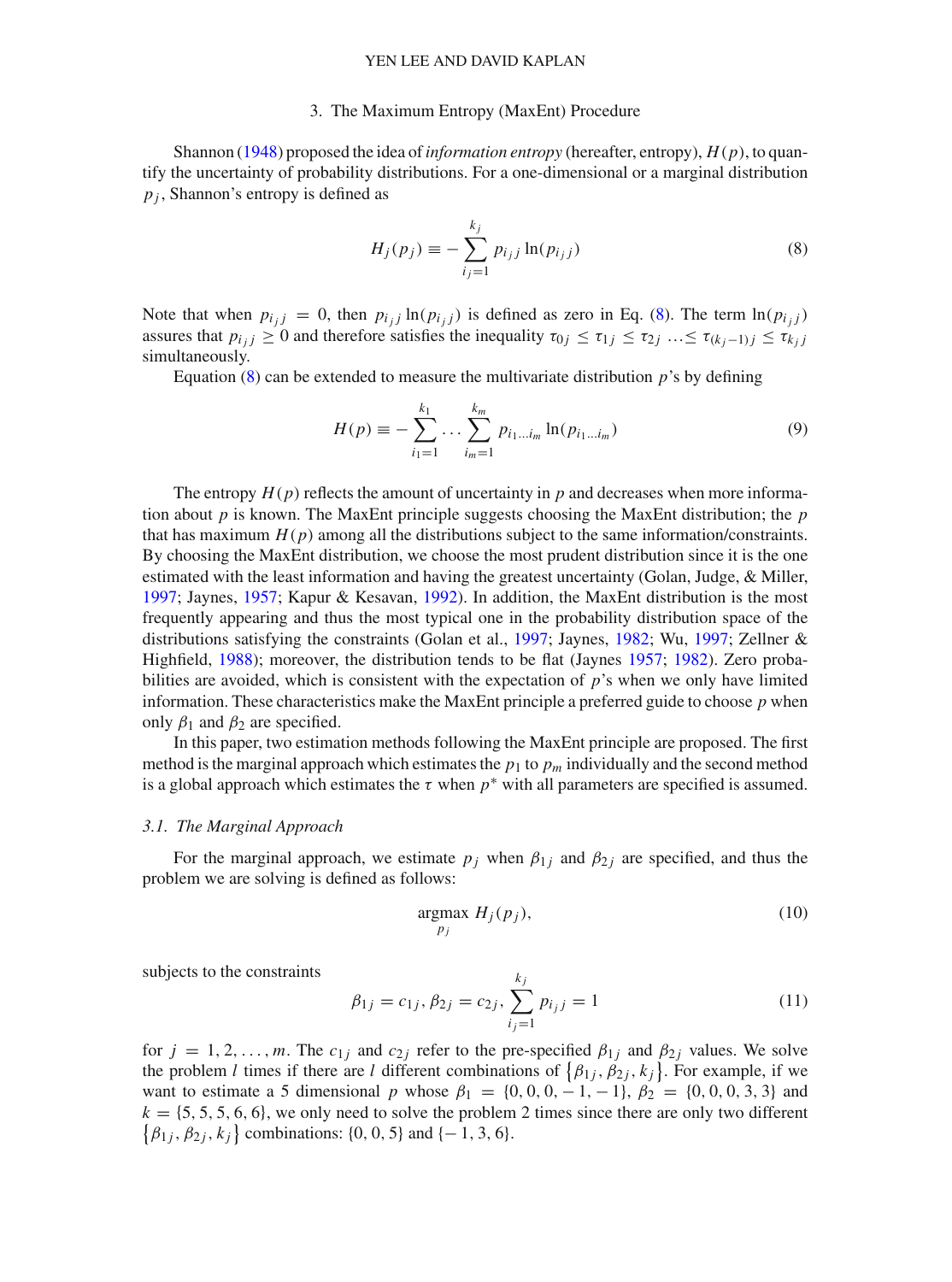The partial derivatives of  $H_j(p_j)$ ,  $\beta_{1j}$ , and  $\beta_{2j}$  would be implemented in the optimization and are derived as follows:

<span id="page-5-0"></span>
$$
\frac{\partial H_j(p_j)}{\partial p_{i,j}} = -(1 + \ln p_{i,j})
$$
\n
$$
\frac{\partial h_j(p_j)}{\partial p_{i,j}} = \left\{ \left[ i_j^3 - 3i_j^2 \sum_{i,j=1}^{k_j} i_j p_{i,j} - 3i_j \sum_{i,j=1}^{k_j} i_j^2 p_{i,j} + 6i_j \left( \sum_{i,j=1}^{k_j} i_j p_{i,j} \right)^2 \right] \right\}
$$
\n
$$
\times \left[ \sum_{i,j=1}^{k_j} i_j^2 p_{i,j} - \left( \sum_{i,j=1}^{k_j} i_j p_{i,j} \right)^2 \right]^{-\frac{3}{2}} \right\}
$$
\n
$$
- \left\{ \frac{3}{2} \left[ \sum_{i,j=1}^{k_j} i_j^2 p_{i,j} - \left( \sum_{i,j=1}^{k_j} i_j p_{i,j} \right)^2 \right]^{-\frac{3}{2}} \left[ i_j^2 - 2i_j \left( \sum_{i,j=1}^{k_j} i_j p_{i,j} \right) \right] \right\}
$$
\n
$$
- \left[ \sum_{i,j=1}^{k_j} i_j^3 p_{i,j} - 3 \left( \sum_{i,j=1}^{k_j} i_j^2 p_{i,j} \right)^2 \right]^{-\frac{5}{2}} \left[ i_j^2 - 2i_j \left( \sum_{i,j=1}^{k_j} i_j p_{i,j} \right)^3 \right]
$$
\n
$$
\frac{\partial h_{2j}(p_j)}{\partial p_{i,j}} = \left\{ \left[ i_j^4 - 4i_j^3 \sum_{i,j=1}^{k_j} i_j p_{i,j} - 4i_j \sum_{i,j=1}^{k_j} i_j^3 p_{i,j} + 6i_j^2 \left( \sum_{i,j=1}^{k_j} i_j p_{i,j} \right)^2 \right] + 12i_j \left( \sum_{i,j=1}^{k_j} i_j p_{i,j} \right) \left( \sum_{i,j=1}^{k_j} i_j^2 p_{i,j} \right) - 12i_j \left( \sum_{i,j=1}^{k_j} i_j p_{i,j} \right)^3 \right]
$$
\n
$$
\times \left[ \sum_{i,j=1}^{k_j} i_j^2 p_{i,j} - \left( \sum_{i,j=1}^{k_j} i_j p_{i,j} \right)^2 \right]^{-2
$$

After  $p_j$  is estimated,  $\tau_j$  is obtained by applying the inverse CDF function of the  $p_j^*$ . When *m*  $\tau_j$ 's are obtained, the  $\tau$  is known and we can further categorize the  $p^*$  to yield p. When p is determined, its properties, such as  $\Sigma$ , are decided.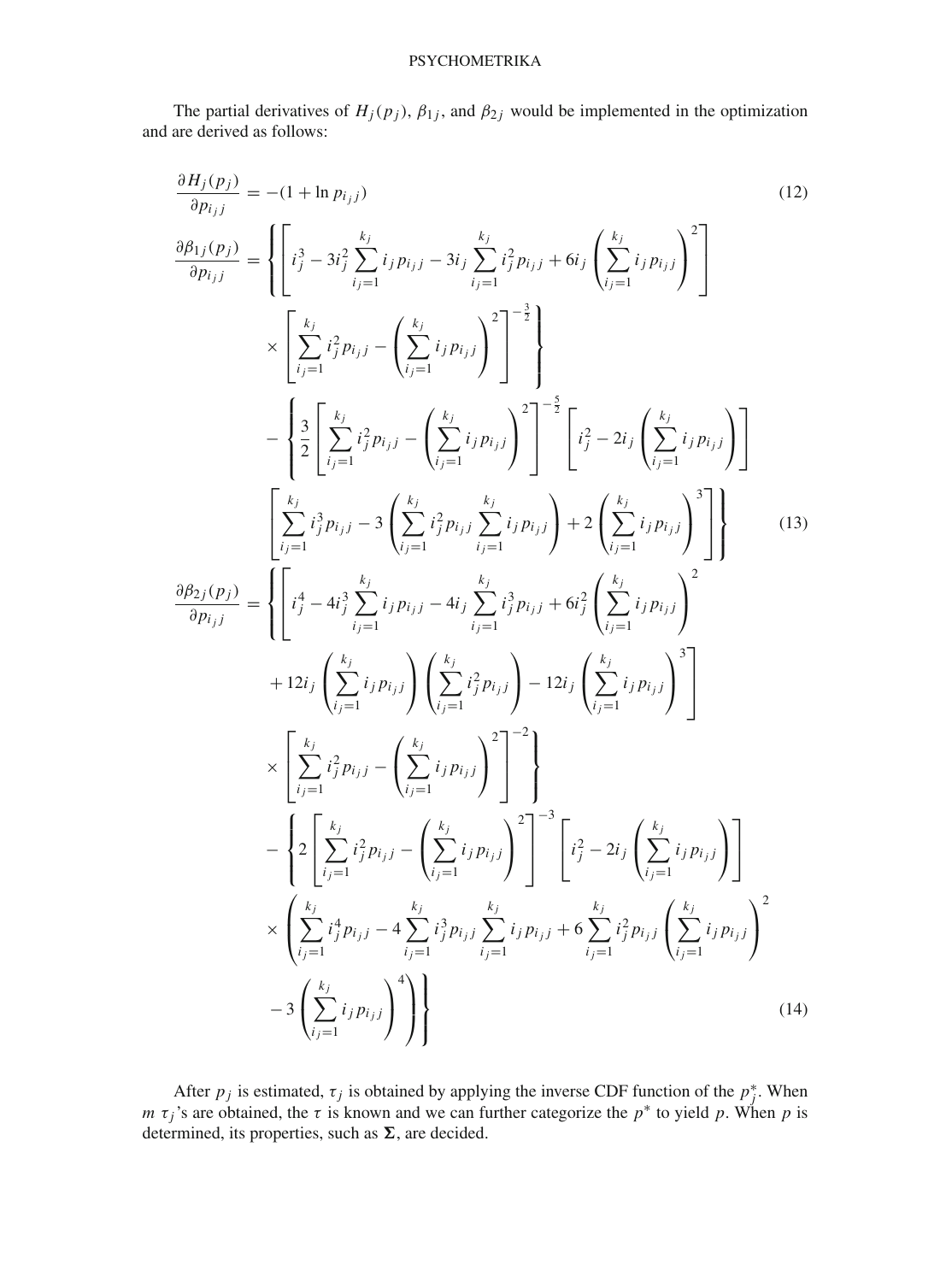### *3.2. The Global Approach*

In the global approach, we focus on estimate  $\tau$  instead of  $p_{i_1...i_m}$ 's when  $\beta_1$  and  $\beta_2$  are specified to simplify the problem. Estimating  $\tau$  reduces the number of unknowns we need to estimate for optimization. If we want to optimize Eq. [\(9\)](#page-4-1) directly, we have to estimate  $\prod_{j=1}^{m} k_j$  unknown  $p_{i_1...i_m}$ 's in *p*. The number is very large when *m* and *k* are large, and thus makes the problem hard to be solved. In contrast, only  $\sum_{j=1}^{m} (k_j - 1)$  unknown elements in  $\tau$  need to be estimated. The difference between the number of unknowns shows that constraints which make  $p_{i_1...i_m}$  equals the probability of  $\tau_{(i_1-1)1} < y_1^* \leq \tau_{i_1 1}, \tau_{(i_2-1)2} < y_2^* \leq \tau_{i_2 2}, \ldots, \tau_{(i_m-1)m} < y_m^* \leq \tau_{i_m m}$  are necessary to be imposed when solving  $p_{i_1...i_m}$ 's. Without imposing the constraints, we will not be able to obtain a *p* whose relationship with  $p^*$  is defined by  $\tau$ . However, adding constraints usually makes optimization problem harder to solve. Therefore, we estimate  $\tau$  when  $p^*$  is assumed in the global MaxEnt approach. In this approach, the number of unknowns to be solved is relatively small and the relationships between *p* and  $p^*$  defined by  $\tau$  can be guaranteed without any constraints other than Eqs.  $(6)$  and  $(7)$ .

The problem we are solving here is defined as follows:

$$
\underset{\tau}{\text{argmax}} \ H(\tau) \tag{15}
$$

subject to the constraints

<span id="page-6-1"></span>
$$
\beta_{1j} = c_{1j}, \beta_{2j} = c_{2j}, \sum_{i_1=1}^{k_1} \dots \sum_{i_m=1}^{k_m} p_{i_1 \dots i_m} = 1, \qquad (16)
$$

$$
\tau_{0j} \le \tau_{1j} \le \cdots \le \tau_{k_jj}, \text{ where } j \text{ is from 1 to } m \tag{17}
$$

The  $H(\tau)$  is converted from  $H(p)$  and is defined as follows:

<span id="page-6-0"></span>
$$
H(\tau) = -\sum_{i_1=1}^{k_1} \cdots \sum_{i_m=1}^{k_m} \int_{\tau_{(i_1-1)1}}^{\tau_{i_1 1}} \cdots \int_{\tau_{(i_m-1)m}}^{\tau_{i_m m}} f(y_1^*, \dots y_m^*) dy_m^* \dots dy_1^*
$$
  
 
$$
\times \ln \left( \int_{\tau_{(i_1-1)1}}^{\tau_{i_1 1}} \cdots \int_{\tau_{(i_m-1)m}}^{\tau_{i_m m}} f(y_1^*, \dots y_m^*) dy_m^* \dots dy_1^* \right)
$$
(18)

where  $f(y_1^*, \ldots, y_m^*)$  is the joint PDF of  $y^*$  and  $p_{i_1 \ldots i_m} = \int_{\tau_{(i_1-1)1}}^{\tau_{i_1 1}} \ldots \int_{\tau_{(i_m-1)m}}^{\tau_{i_m m}} f(y_1^*, \ldots, y_m^*) dy_m^* \ldots$ *dy*∗ 1

The partial derivative of  $H(\tau)$  is derived as follows:

$$
\frac{\partial H(\tau)}{\partial \tau_{i j j}} = -\sum_{i_1=1}^{k_1} \dots \sum_{i_{(j-1)}}^{k_{(j-1)}} \sum_{i_{(j+1)}}^{k_{(j+1)}} \dots \sum_{i_m=1}^{k_m} \int_{\tau_{(i_1-1)1}}^{\tau_{i_1}} \dots \int_{\tau_{(i_{(j-1)}-1)}(j-1)}^{\tau_{i_{(j-1)}}(j-1)} \int_{\tau_{(i_{(j+1)}-1)}(j+1)}^{\tau_{i_{(j+1)}}(j+1)} \dots \int_{\tau_{(i_m-1)m}}^{\tau_{i_m m}} \\ \times f(y_1^*, \dots, y_{j-1}^*, \tau_{i j}, y_{j+1}^*, \dots, y_m^*) dy_m^* \dots dy_{j+1}^* dy_{j-1}^* \dots dy_1^* \\ \times \ln \left( \frac{\int_{\tau_{(i_1-1)1}}^{\tau_{i_1 1}} \dots \int_{\tau_{(i_j-1)j}}^{\tau_{i_{j}}(j-1)} \dots \int_{\tau_{(i_m-1)m}}^{\tau_{i_m m}} f(y_1^*, \dots, y_j^*, \dots, y_m^*) dy_m^* \dots dy_j^* \dots dy_1^*}{\int_{\tau_{(i_1-1)1}}^{\tau_{i_1 1}} \dots \int_{\tau_{i_j}j}^{\tau_{i_{(j+1)j}}} \dots \int_{\tau_{(i_m-1)m}}^{\tau_{i_{m m}}} f(y_1^*, \dots, y_j^*, \dots, y_m^*) dy_m^* \dots dy_j^* \dots dy_1^*} \right) \tag{19}
$$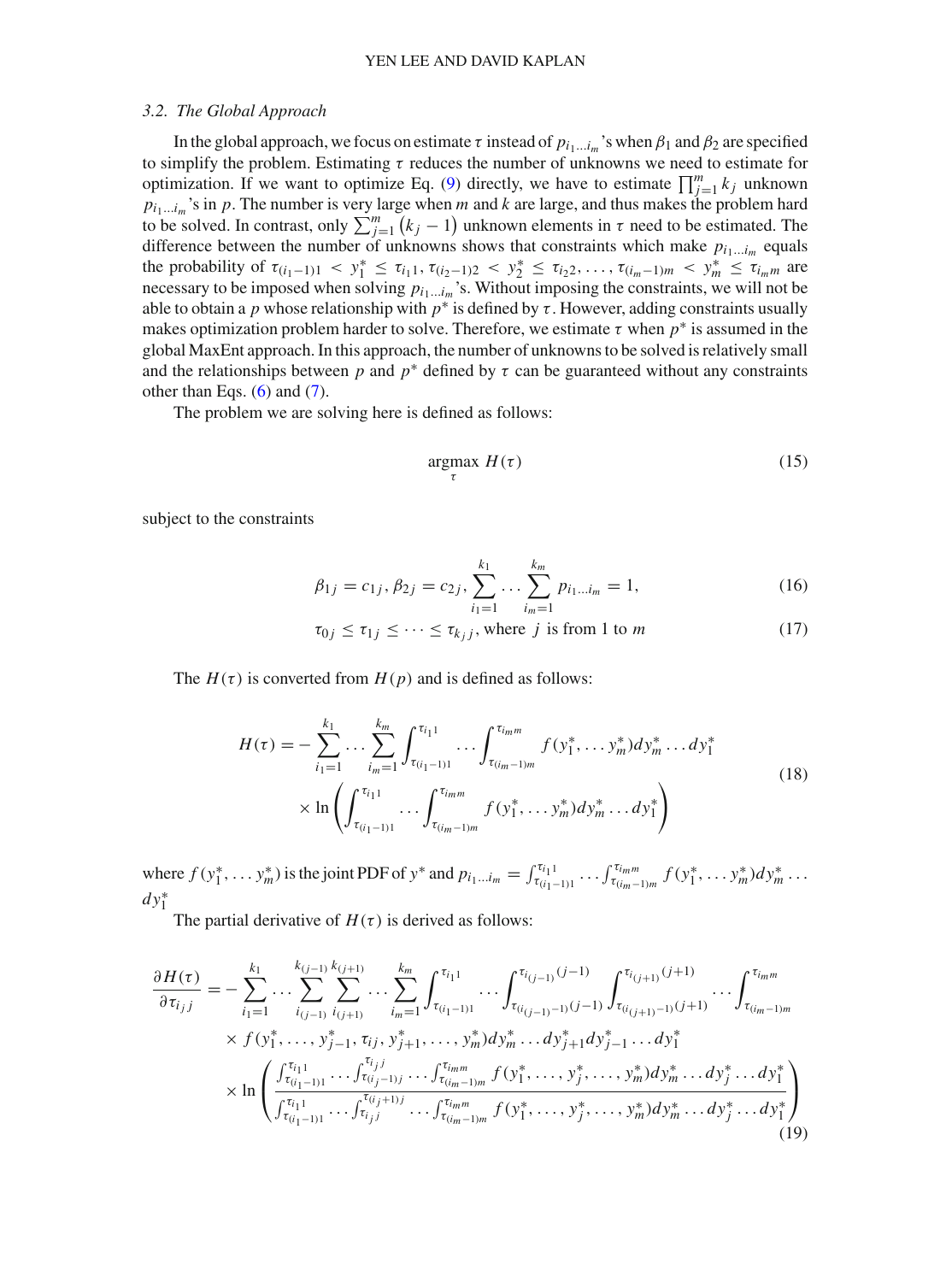The  $\beta_1$  and  $\beta_2$  constraints of Eqs. [\(6\)](#page-3-1) and [\(7\)](#page-3-1) could be shown as functions of  $\tau$  by substituting *p*<sub>*i*</sup></sub>*j* by  $\int_{\tau(i_j-1)j}^{\tau(i_j)} y_j^* dy_j$ . The corresponding partial derivatives are as follows:

<span id="page-7-0"></span>
$$
\frac{\partial \beta_{1j}(\tau)}{\partial \tau_{ij}} = f_j(\tau_{ij}) \left\{ \left[ (i_j^3 - i_{j+1}^3) - 3(i_j^2 - i_{j+1}^2) \sum_{i_j=1}^{k_j} i_j \int_{\tau_{(i_j-1)j}}^{\tau_{ij}} y_j^* dy_j \right. \\ - 3(i_j - i_{j+1}) \sum_{i_j=1}^{k_j} i_j^2 \int_{\tau_{(i_j-1)j}}^{\tau_{ij}} y_j^* dy_j \right\}^2 + 6(i_j - i_{j+1}) \left( \sum_{i_j=1}^{k_j} i_j \int_{\tau_{(i_j-1)j}}^{\tau_{ij}} y_j^* dy_j \right)^2 \right] \\ \times \left[ \sum_{i_j=1}^{k_j} i_j^2 \int_{\tau_{(i_j-1)j}}^{\tau_{i_j}} y_j^* dy_j - \left( \sum_{i_j=1}^{k_j} i_j \int_{\tau_{(i_j-1)j}}^{\tau_{i_j}} y_j^* dy_j \right)^2 \right]^{-\frac{3}{2}} \\ - \frac{3}{2} \left[ \sum_{i_j=1}^{k_j} i_j^2 \int_{\tau_{(i_j-1)j}}^{\tau_{i_j}} y_j^* dy_j - \left( \sum_{i_j=1}^{k_j} i_j \int_{\tau_{(i_j-1)j}}^{\tau_{i_j}} y_j^* dy_j \right)^2 \right]^{-\frac{5}{2}} \\ \times \left[ (i_j^2 - i_{j+1}^2) - 2(i_j - i_{j+1}) \sum_{i_j=1}^{k_j} i_j \int_{\tau_{(i_j-1)j}}^{\tau_{i_j}} y_j^* dy_j \right] \\ \times \left[ \sum_{i_j=1}^{k_j} i_j^3 \int_{\tau_{(i_j-1)j}}^{\tau_{i_j}} y_j^* dy_j - 3 \left( \sum_{i_j=1}^{k_j} i_j^2 \int_{\tau_{(i_j-1)j}}^{\tau_{i_j}} y_j^* dy_j \right) \sum_{i_j=1}^{k_j} i_j \int_{\tau_{(i_j-1)j}}^{\tau_{i_j}} y_j^* dy_j \right) \\ + 2 \left( \sum_{i_j=1}^{k_j} i_j \int_{\tau_{(i_j-1)j}}^{\tau_{i_j}} y_j^* dy_j \right)^3 \right] \right\} \tag{20}
$$

$$
-4(i_j - i_{j+1}) \sum_{i_j=1}^{k_j} i_j^3 \int_{\tau_{(i_j-1)j}}^{\tau_{i_j}} y_j^* dy_j + 6(i_j^2 - i_{j+1}^2) \left( \sum_{i_j=1}^{k_j} i_j \int_{\tau_{(i_j-1)j}}^{\tau_{i_j}} y_j^* dy_j \right)
$$
  
+ 12(i\_j - i\_{j+1}) \left( \sum\_{i\_j=1}^{k\_j} i\_j \int\_{\tau\_{(i\_j-1)j}}^{\tau\_{i\_j}} y\_j^\* dy\_j \right) \left( \sum\_{i\_j=1}^{k\_j} i\_j^2 \int\_{\tau\_{(i\_j-1)j}}^{\tau\_{i\_j}} y\_j^\* dy\_j \right)  
- 12(i\_j - i\_{j+1}) \left( \sum\_{i\_j=1}^{k\_j} i\_j \int\_{\tau\_{(i\_j-1)j}}^{\tau\_{i\_j}} y\_j^\* dy\_j \right)^3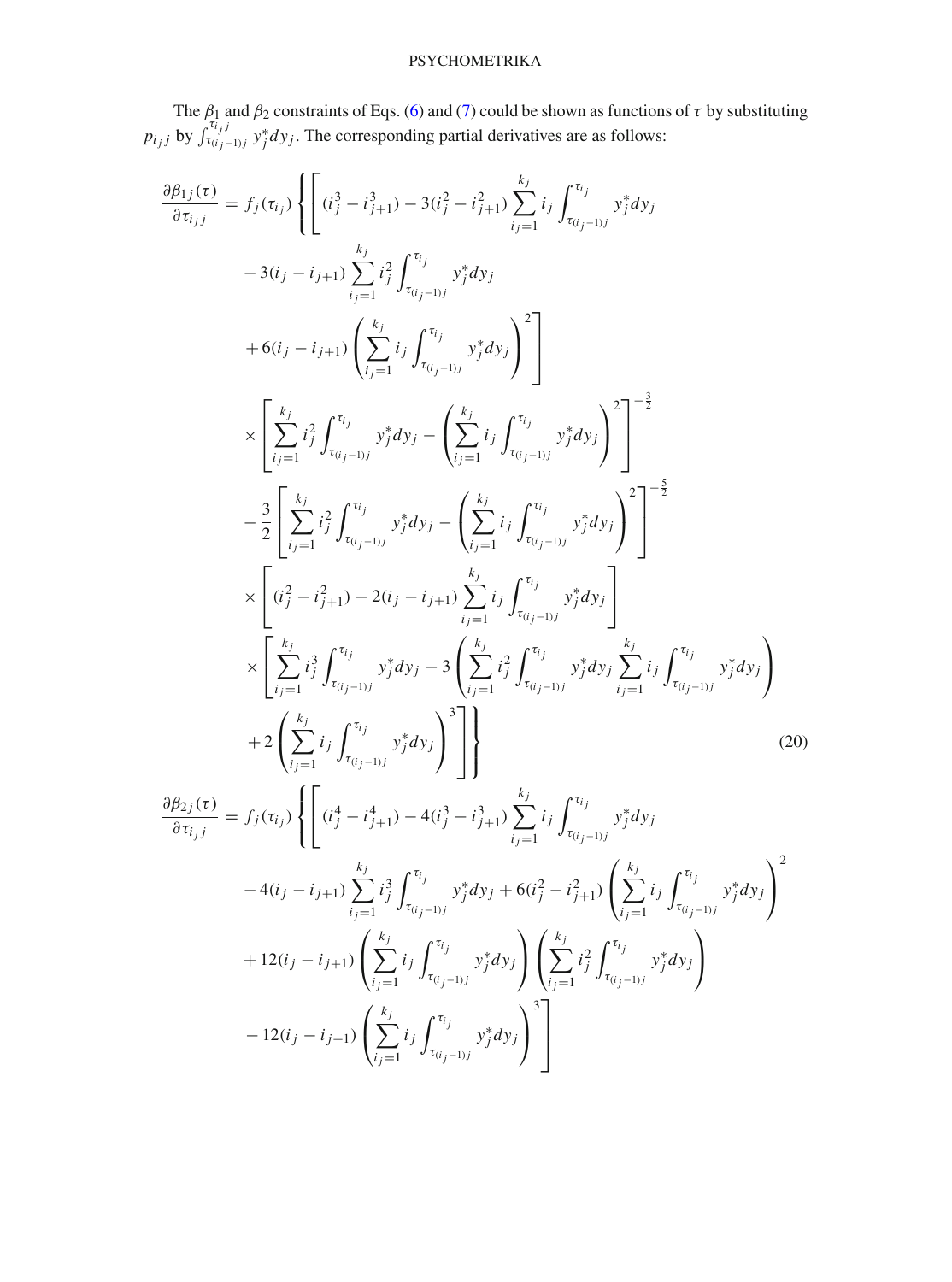$$
\times \left[ \sum_{i_{j}=1}^{k_{j}} i_{j}^{2} \int_{\tau_{(i_{j}-1)j}}^{\tau_{i_{j}}} y_{j}^{*} dy_{j} - \left( \sum_{i_{j}=1}^{k_{j}} i_{j} \int_{\tau_{(i_{j}-1)j}}^{\tau_{i_{j}}} y_{j}^{*} dy_{j} \right)^{2} \right]^{-2}
$$
  
\n
$$
-2 \left[ \sum_{i_{j}=1}^{k_{j}} i_{j}^{2} \int_{\tau_{(i_{j}-1)j}}^{\tau_{i_{j}}} y_{j}^{*} dy_{j} - \left( \sum_{i_{j}=1}^{k_{j}} i_{j} \int_{\tau_{(i_{j}-1)j}}^{\tau_{i_{j}}} y_{j}^{*} dy_{j} \right)^{2} \right]^{-3}
$$
  
\n
$$
\times \left[ (i_{j}^{2} - i_{j+1}) - 2(i_{j} - i_{j+1}) \left( \sum_{i_{j}=1}^{k_{j}} i_{j} \int_{\tau_{(i_{j}-1)j}}^{\tau_{i_{j}}} y_{j}^{*} dy_{j} \right) \right]
$$
  
\n
$$
\times \left[ \sum_{i_{j}=1}^{k_{j}} i_{j}^{4} \int_{\tau_{(i_{j}-1)j}}^{\tau_{i_{j}}} y_{j}^{*} dy_{j} - 4 \sum_{i_{j}=1}^{k_{j}} i_{j}^{3} \int_{\tau_{(i_{j}-1)j}}^{\tau_{i_{j}}} y_{j}^{*} dy_{j} \sum_{i_{j}=1}^{k_{j}} i_{j} \int_{\tau_{(i_{j}-1)j}}^{\tau_{i_{j}}} y_{j}^{*} dy_{j} \right]
$$
  
\n
$$
+ 6 \sum_{i_{j}=1}^{k_{j}} i_{j}^{2} \int_{\tau_{(i_{j}-1)j}}^{\tau_{i_{j}}} y_{j}^{*} dy_{j} \left( \sum_{i_{j}=1}^{k_{j}} i_{j} \int_{\tau_{(i_{j}-1)j}}^{\tau_{i_{j}}} y_{j}^{*} dy_{j} \right)^{2}
$$
  
\n
$$
-3 \left( \sum_{i_{j}=1}^{k_{j}} i_{j} \int_{\tau_{(i_{j}-1)j}}^{\tau_{i_{j}}} y_{j}^{*} dy_{j} \right)^{4} \
$$

When optimizing, Eq. [\(18\)](#page-6-0) is set as  $-\infty$  when Eq. [\(17\)](#page-6-1) is violated. After  $\tau$  is estimated, *p* is determined by applying the CDF function of  $p^*$ . Once p is determined, its properties, such as  $\Sigma$ , are known. The data are generated by simulating  $y^*$  then transforming them according to Eq. [\(1\)](#page-1-0).

It is important to note that the entropy of multivariate distributions,  $H(p)$ , is a joint distributional measurement of uncertainty. Therefore, we expect that our global approach would be able to estimate the MaxEnt distribution, *p*, precisely. In contrast, our marginal approach which estimates  $p_i$  instead of  $p$ , in turn, would accelerate computational speed but will sacrifice the property of maximum entropy. The difference between  $H(\tau)$  and  $H(p_i)$ , the entropy of p estimated by the marginal MaxEnt approach, is important when choosing the approach. To understand the difference, a numerical evaluation is conducted and discussed later.

# 4. The Minimum Cross-Entropy (MinxEnt) Procedure

When conducting robustness research situated in the social and behavioral sciences, most researchers have, in fact, the ideal distributional shapes which they wish to investigate, see e.g. Muthén and Kaplan [\(1985,](#page-25-7) in the context of factor analysis). It would be valuable if this information could be used to estimate *p*'s with specific  $\beta_1$  and  $\beta_2$ . When the ideal shapes are able to formulated as PMF's of ideal distributions, which we denote as, *q*, the Kullback–Leibler [\(1951](#page-24-15)) cross-entropy principle (MinxEnt) could be implemented to estimate the target *p*. The cross-entropy,  $D(p:q)$ , is a measure of the divergence between *p* and *q*.

The Kullback–Leibler's cross-entropy in dimension *j* is defined as:

<span id="page-8-0"></span>
$$
D(p_j; q_j) \equiv \sum_{i_j=1}^{k_j} p_{i_j j} \ln \left( \frac{p_{i_j j}}{q_{i_j j}} \right)
$$
 (22)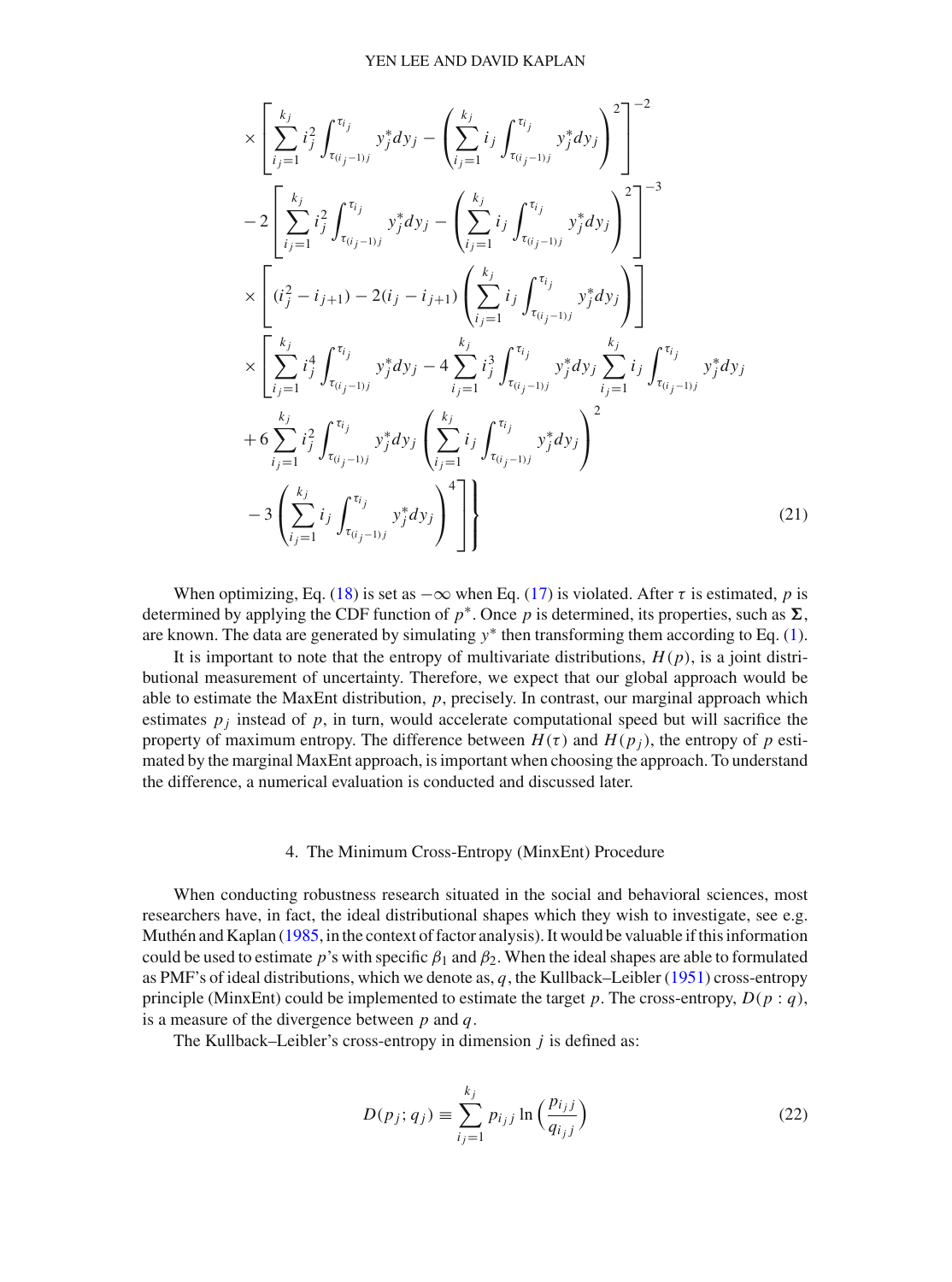where the  $p_i$  and  $q_i$  are the target and the ideal marginal PMF of the  $y_i$ , respectively. The  $q_j = \{q_{1j}, \ldots, q_{k_j j}\}\.$  The term  $\ln(\frac{p_{i_j j}}{q_{i_j j}})$  $\frac{f(y)}{q_{ij}}$  assures that  $p_{ij} \ge 0$  and satisfies the inequality  $\tau_{0j} \le$  $\tau_{1j} \leq \tau_{2j} \ldots \leq \tau_{k_jj}$ . As with the MaxEnt procedure,  $(p_{i_jj}) \ln(p_{i_jj}/q_{i_jj}) = 0$  when  $p_{i_jj} = 0$ . In this formula, every  $q_{i j}$  is assumed to be greater than zero; otherwise, it would be the same as setting the  $q_i$  with a fewer number of categories.

Note that  $D(p_j : q_j)$  decreases when the  $p_j$  is similar to the  $q_j$  and it decreases to zero if and only if  $p_j = q_j$ . When setting the ideal distribution as  $q_j$ , the  $p_j$  which is closest to the *q*<sub>*j*</sub> and also satisfies the constraints of the  $\beta_{1j}$  and  $\beta_{2j}$  are estimated by following the MinxEnt principle. The MinxEnt principle suggests choosing the *p* that has the minimum  $D(p_j : q_j)$  from the distribution space subject to the constraints. The MinxEnt procedure estimates the  $p_i$  instead of *p* since it is more common that the researchers' ideal distributions are marginal rather than joint.

When a  $q_i$  is specified, we estimate  $p_i$  by solving the problem defined as follows:

<span id="page-9-0"></span>
$$
\underset{p_j}{\text{argmin}} \ D(p_j : q_j) \tag{23}
$$

subjects to Eq.  $(11)$ .

The partial derivative of  $D(p_i : q_i)$  is derived as:

$$
\frac{\partial D(p_j : q_j)}{\partial p_{i_j j}} = \ln p_{i_j j} - \ln q_{i_j j} + 1.
$$
 (24)

The partial derivatives of the constraints are the same as Eqs. [\(13\)](#page-5-0) and [\(14\)](#page-5-0). After  $p_{i,j}$  is estimated,  $\tau_{i_j j}$  can be obtained by applying the inverse CDF of the  $y_j^*$ . The  $\tau$  can further categorize *p*\* to get *p* if the PDF of *y*\* is known. Once *p* is determined, its properties, such as ∑, are decided.

When we compare Eqs.  $(8)$  and  $(10)$  with Eqs.  $(22)$  and  $(23)$ , we could see that the MaxEnt procedure is a special case of the MinxEnt procedure when we set uniform distribution as *q <sup>j</sup>* . Since the setting of  $q_i$  represents our preference of the shape of  $p_i$ , this setting implies no preference of any category of the target PMF, and thus it also reflects the lack of information about  $p_j$ .

## 5. Computational Software: An R package

An R package (R Core Team, [2014\)](#page-25-16) is provided to estimate *p*'s and to generate data according to the MaxEnt and MinxEnt procedures. As there is no analytical solution to estimate  $p$ 's or  $\tau$ 's for both procedures, a numerical optimization algorithm is necessary. Specifically, we solve the optimization problems via an augmented Lagrangian minimization algorithm (ALM) using the package "alabama" (Varadhan, [2015\)](#page-25-17). The objective function of ALM is a combination of the Lagrangian function and the quadratic penalty function of the constraints. The quadratic penalty function largely preserves smoothness and thus facilitates optimization.

The ALM can be separated into inner iterative loops and outer iterative loops. The inner iterative loop optimizes the combination of the Lagrangian function and the quadratic penalty function with specified weight. The outer iterative loop increases the weight in each iteration. The details of this method can be found in Madsen, Nielsen, and Tingleff [\(2004\)](#page-24-16) and in Nocedal and Wright [\(2006](#page-25-18)). The optimization process of inner loop stops when the relative tolerance (the difference between the objective function values of two consecutive iterations) is smaller than  $10^{-8}$ , and the outer loop stops when the relative tolerance is smaller than  $10^{-7}$ . The default starting values we applied are the  $p_{i,j}$  (marginal MaxEnt procedure and MinxEnt procedure)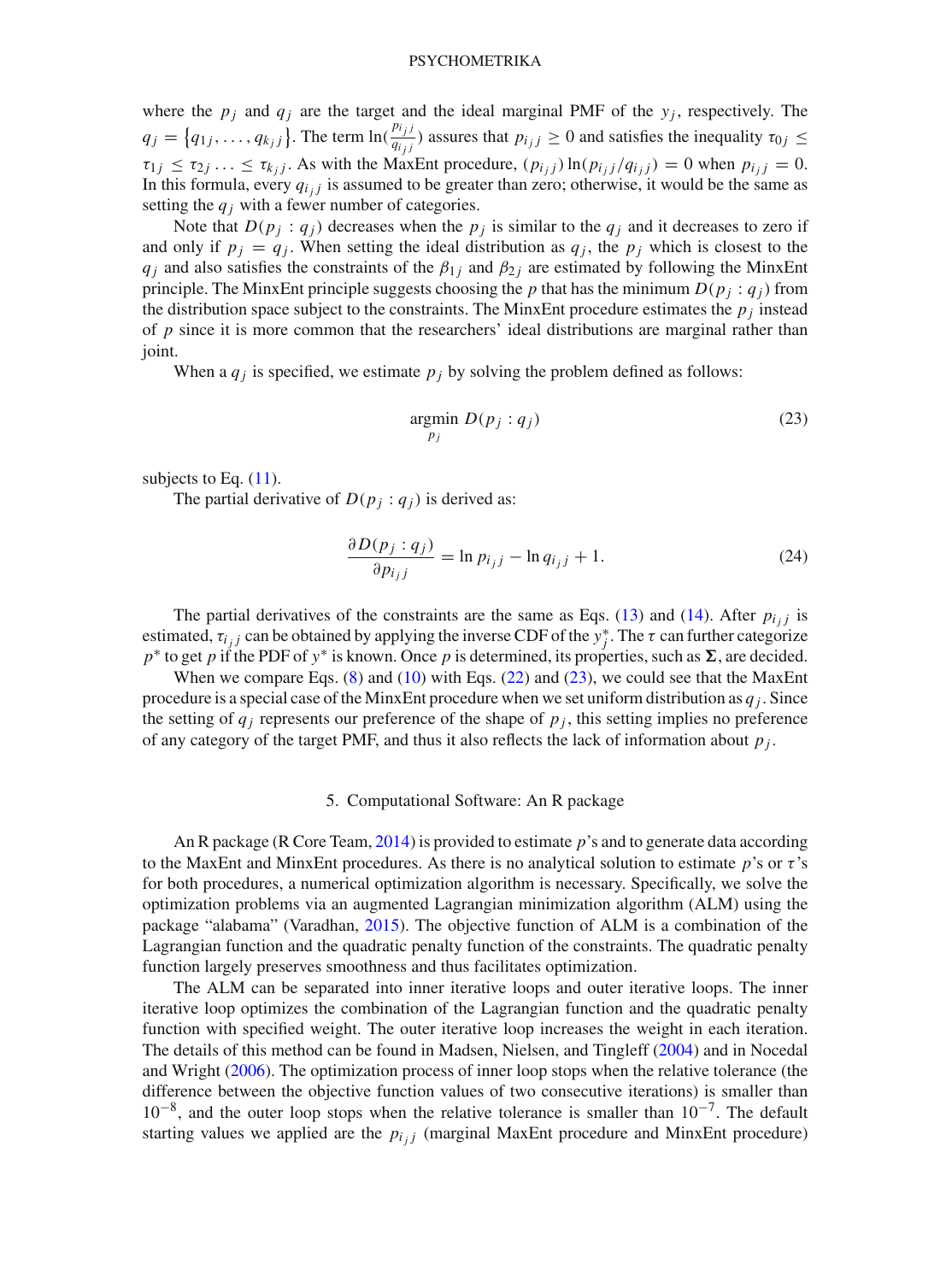or  $\tau_{i,j}$  (global MaxEnt procedure) of the uniform distribution, which is the MaxEnt distribution subject only to the normalizing constraint. It is worth noting that the feasible regions of the two optimization problems are disjoint due to the nonlinear constraints. The disjoint nature makes finding the global optimal solution a difficult task and heavily depends on the starting values. Therefore, multiple starting values are preferred when conducting the purposed procedures. In our package, multiple random starting points sets can be used to find the optimal solution.

In our global MaxEnt approach, the *p*∗ is assumed to be the MVN. Its PDF and CDF are evaluated using the package "mvtnorm" (Genz et al., [2015](#page-24-17)) to calculate the Eq. [\(18\)](#page-6-0) to Eq. [\(21\)](#page-7-0). The "mvtnorm" package is developed especially for evaluating the CDF and PDF of the MVN. It implements the algorithm which evaluates several univariate CDF of the normal distribution instead of evaluating the high dimensional CDF. This transformation not only preserves the accuracy but also increases the efficiency (Genz & Bretz, [2002](#page-24-18)). The details of this algorithm could be seen in Genz [\(1992\)](#page-24-19). Our R program is attached as an appendix, and the accuracy of the package is described in the next section.

# 6. Evaluation of the Procedures

In this section, we evaluate the accuracy of our marginal, global MaxEnt and MinxEnt procedures by the differences between the  $\beta_1$  and  $\beta_2$  of the estimated *p* and their specified values. The difference of  $H(p)$  optimized via the marginal MaxEnt approach,  $H(p_i)$ , and the one via global MaxEnt approach,  $H(\tau)$  was also compared.

As we mentioned, we expect that the  $H(p_i)$  will be smaller than  $H(\tau)$ . We further expect that the deviance increases when the dependence increases, as in Kapur and Kesavan [\(1992\)](#page-24-13) who showed that  $H(p) \le \sum_{j=1}^{m} H_j(p_j)$ . The equality holds only when  $p_j$ 's are independent and the deviance increases when the dependence increases. Therefore, the deviance amounts in different dependence conditions are evaluated to understand the applicability of the marginal MaxEnt procedure.

When the  $\beta_1$  and  $\beta_2$  are set the same across marginals, six bivariate five categories  $p$ 's with different  $\beta_1$  and  $\beta_2$  combinations  $(\beta_1, \beta_2) = \{(0, 0), (0, 3), (-2, 3), (0, 10), (3, 10), (0, -1)\}\$ are estimated by our marginal, global MaxEnt and MinxEnt procedures. We consider  $\beta_2 = 10$ ,  $\beta_2 = 3$  and  $\beta_2 = 0$  or  $-1$  as severe, moderate, and trivial non-normality. The non-normality level increases when absolute value of  $\beta_1$  increases within the same  $\beta_2$  value. The latent response distribution,  $p^*$ , is set as MVN with  $\mu = 0$ ,  $\sigma = 1$  when correlation varies from 0 to 0.9 in increments of 0.1. The varying degrees of correlation represent dependence in MVN which affects the dependence in *p*.

For the MinxEnt procedure, we specify seven different  $q_j$ 's to evaluate the performance of the MinxEnt procedure. The specified  $q_i$ 's are bimodal (Prior 2), truncated (Prior 3), unimodal symmetric with different leptokurtotic levels (Prior 4 and Prior 5) and unimodal left skewed with different skewed and leptokurtotic levels (Prior 6 to Prior 8). The specified  $q_i$ 's are shown in the ideal distribution part in Table [1.](#page-11-0)

The results show that the  $\beta_1$  and  $\beta_2$  of the *p* estimated by our marginal, global MaxEnt and MinxEnt procedures are consistent with the specified values with absolute differences smaller than  $10^{-7}$ . The deviances between  $H(\tau)$  and  $H(p_i)$  are consistent with our expectation, which means that the  $H(\tau)$  is consistently greater than  $H(p_i)$  except when correlation is 0. However, all the differences are under  $0.1\%$  of  $H(\tau)$  even when the correlation is as high as .90. This implies that the marginal approach is quite robust and accurate under the conditions we specified.

In conclusion, all of our approaches are quite accurate under the condition we specified (*p*∗ is bivariate normal distributed and p is a bivariate distribution with five categories). Regarding choosing between marginal and global MaxEnt procedures, we recommend applying the marginal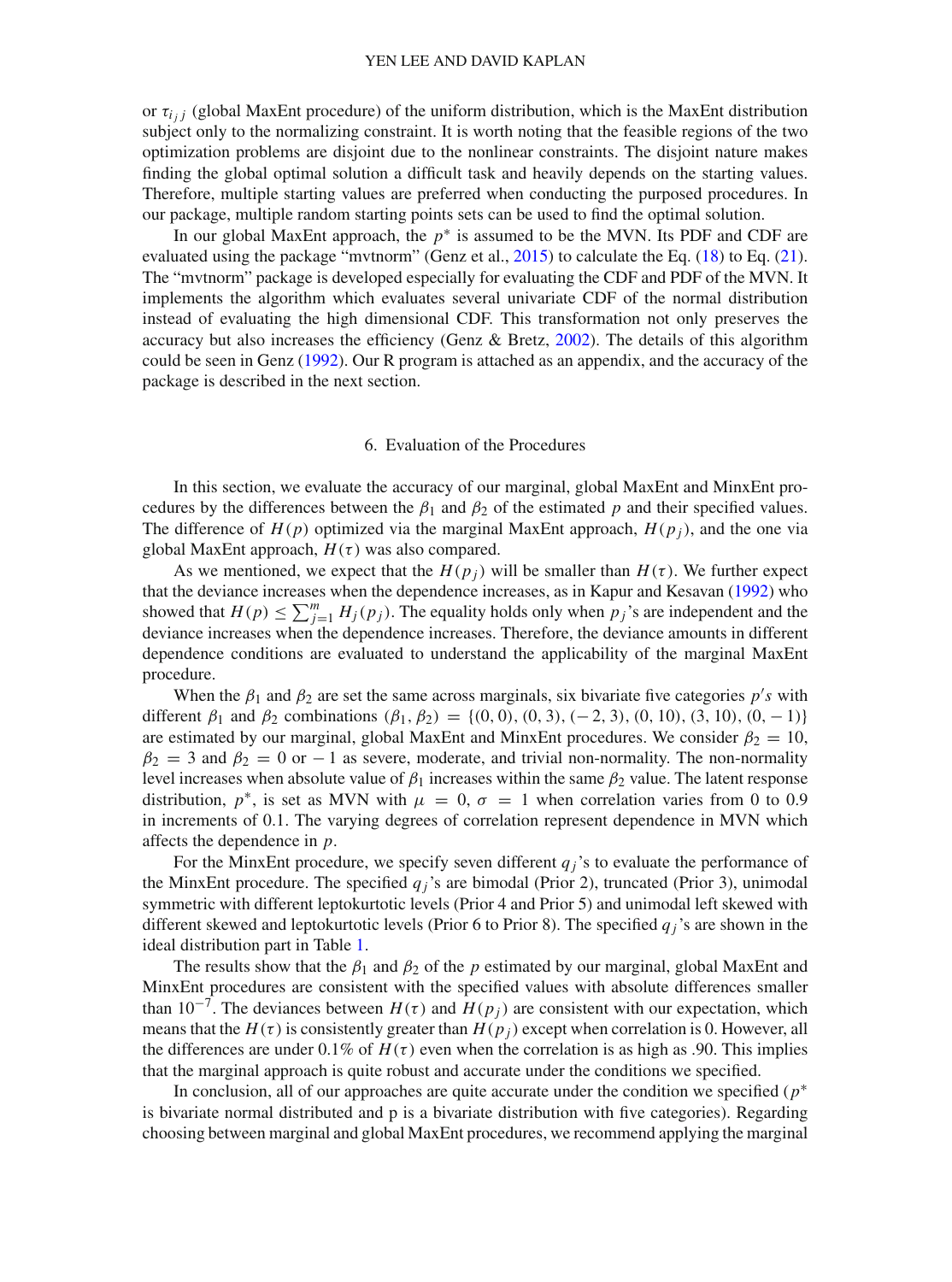<span id="page-11-0"></span>TABLE 1. Five categories  $p_j$ 's of six combinations of skewness and kurtosis with eight different ideal distributions  $(q_j)$ .

| $p_j$              | $p_{1j}$                       | $p_{2j}$ | $p_{3j}$ | $p_{4j}$ | $p_{5j}$ |          |          |          |          |          |
|--------------------|--------------------------------|----------|----------|----------|----------|----------|----------|----------|----------|----------|
|                    | Ideal distribution $(q_i)$     |          |          |          |          |          |          |          |          |          |
| Prior1             | 20.00                          | 20.00    | 20.00    | 20.00    | 20.00    |          |          |          |          |          |
| Prior <sub>2</sub> | 42.50                          | 5.00     | 5.00     | 5.00     | 42.50    |          |          |          |          |          |
| Prior3             | 5.00                           | 42.50    | 5.00     | 42.50    | 5.00     |          |          |          |          |          |
| Prior <sub>4</sub> | 5.00                           | 20.00    | 50.00    | 20.00    | 5.00     |          |          |          |          |          |
| Prior <sub>5</sub> | 5.00                           | 7.50     | 75.00    | 7.50     | 5.00     |          |          |          |          |          |
| Prior <sub>6</sub> | 5.00                           | 10.00    | 20.00    | 30.00    | 35.00    |          |          |          |          |          |
| Prior7             | 2.50                           | 5.00     | 15.00    | 30.00    | 47.50    |          |          |          |          |          |
| Prior8             | 5.00                           | 5.00     | 5.00     | 10.00    | 75.00    |          |          |          |          |          |
| $p_j$              | $p_{1j}$                       | $p_{2j}$ | $p_{3j}$ | $p_{4j}$ | $p_{5j}$ | $p_{1j}$ | $p_{2j}$ | $p_{3j}$ | $p_{4j}$ | $p_{5j}$ |
|                    | Estimated distribution $(p_i)$ |          |          |          |          |          |          |          |          |          |
| $\beta_1, \beta_2$ |                                |          | 0,0      |          |          |          |          | 0,3      |          |          |
| Prior1             | 8.41                           | 16.54    | 50.09    | 16.54    | 8.41     | 3.64     | 9.14     | 74.45    | 9.14     | 3.64     |
| Prior <sub>2</sub> | 12.47                          | 9.08     | 56.89    | 9.08     | 12.47    | 0.23     | 0.00     | 0.01     | 67.81    | 31.96    |
| Prior3             | 5.38                           | 20.66    | 47.92    | 20.66    | 5.38     | 0.06     | 0.24     | 6.11     | 78.73    | 14.87    |
| Prior4             | 5.21                           | 20.83    | 47.92    | 20.83    | 5.21     | 2.60     | 10.42    | 73.96    | 10.42    | 2.60     |
| Prior <sub>5</sub> | 11.98                          | 10.06    | 55.91    | 10.06    | 11.98    | 4.76     | 7.33     | 75.81    | 7.33     | 4.76     |
| Prior6             | 1.72                           | 4.84     | 47.47    | 30.03    | 15.93    | 0.20     | 0.00     | 2.36     | 71.95    | 25.49    |
| Prior7             | 0.05                           | $0.00\,$ | 3.64     | 62.42    | 33.88    | 0.22     | 0.00     | 0.94     | 69.61    | 29.23    |
| Prior8             | 0.09                           | 0.00     | 0.03     | 57.30    | 42.57    | 0.23     | 0.00     | 0.01     | 67.81    | 31.96    |
| $\beta_1, \beta_2$ |                                |          | $-2,3$   |          |          |          |          | 0,10     |          |          |
| Prior1             | 7.39                           | 2.11     | 3.28     | 21.73    | 65.49    | 1.56     | 4.39     | 88.11    | 4.39     | 1.56     |
| Prior <sub>2</sub> | 6.29                           | 1.58     | 8.28     | 12.19    | 71.65    | 0.31     | 0.00     | 0.01     | 82.39    | 17.29    |
| Prior3             | 4.84                           | 7.95     | 6.93     | 78.93    | 1.36     | 11.14    | 86.21    | 2.43     | 0.04     | 0.18     |
| Prior4             | 5.98                           | 14.27    | 79.58    | 0.17     | 0.00     | 1.20     | 4.81     | 87.98    | 4.81     | 1.20     |
| Prior <sub>5</sub> | 9.21                           | 7.31     | 82.27    | 1.21     | 0.00     | 1.80     | 4.04     | 88.32    | 4.04     | 1.80     |
| Prior <sub>6</sub> | 6.52                           | 3.02     | 3.65     | 19.61    | 67.20    | 0.28     | 0.04     | 0.48     | 83.32    | 15.88    |
| Prior7             | 5.96                           | 3.45     | 4.24     | 17.82    | 68.54    | 0.30     | 0.00     | 0.31     | 82.84    | 16.55    |
| Prior8             | 3.91                           | 4.66     | 6.49     | 12.03    | 72.91    | 0.31     | 0.00     | 0.07     | 82.47    | 17.16    |
| $\beta_1, \beta_2$ |                                |          | $-3,10$  |          |          |          |          | $0,-1$   |          |          |
| Prior1             | 3.11                           | 0.31     | 1.42     | 22.17    | 72.99    | 15.23    | 20.32    | 28.90    | 20.32    | 15.23    |
| Prior <sub>2</sub> | 1.90                           | 0.33     | 4.83     | 13.46    | 79.48    | 20.41    | 10.10    | 38.97    | 10.11    | 20.41    |
| Prior3             | 2.58                           | 2.80     | 5.72     | 86.54    | 2.36     | 8.23     | 30.81    | 21.91    | 30.81    | 8.23     |
| Prior4             | 2.63                           | 7.40     | 89.26    | 0.70     | 0.00     | 0.47     | 27.84    | 43.38    | 27.84    | 0.47     |
| Prior <sub>5</sub> | 3.93                           | 4.83     | 89.99    | 1.25     | 0.00     | 20.30    | 10.33    | 38.74    | 10.33    | 20.30    |
| Prior <sub>6</sub> | 2.87                           | 0.49     | 1.73     | 20.96    | 73.95    | 0.91     | 15.73    | 36.12    | 23.63    | 23.61    |
| Prior7             | 2.60                           | 0.63     | 2.18     | 19.49    | 75.10    | 0.12     | 1.99     | 35.60    | 35.86    | 26.43    |
| Prior8             | 1.31                           | 1.09     | 3.99     | 13.45    | 80.16    | 6.73     | 19.34    | 35.68    | 12.56    | 25.69    |

The  $p_{i_j}$  *j* indicate the probability of  $y_j = i_j$ .

The numbers shown are estimated to the sixth decimal place but rounded to the second decimal place.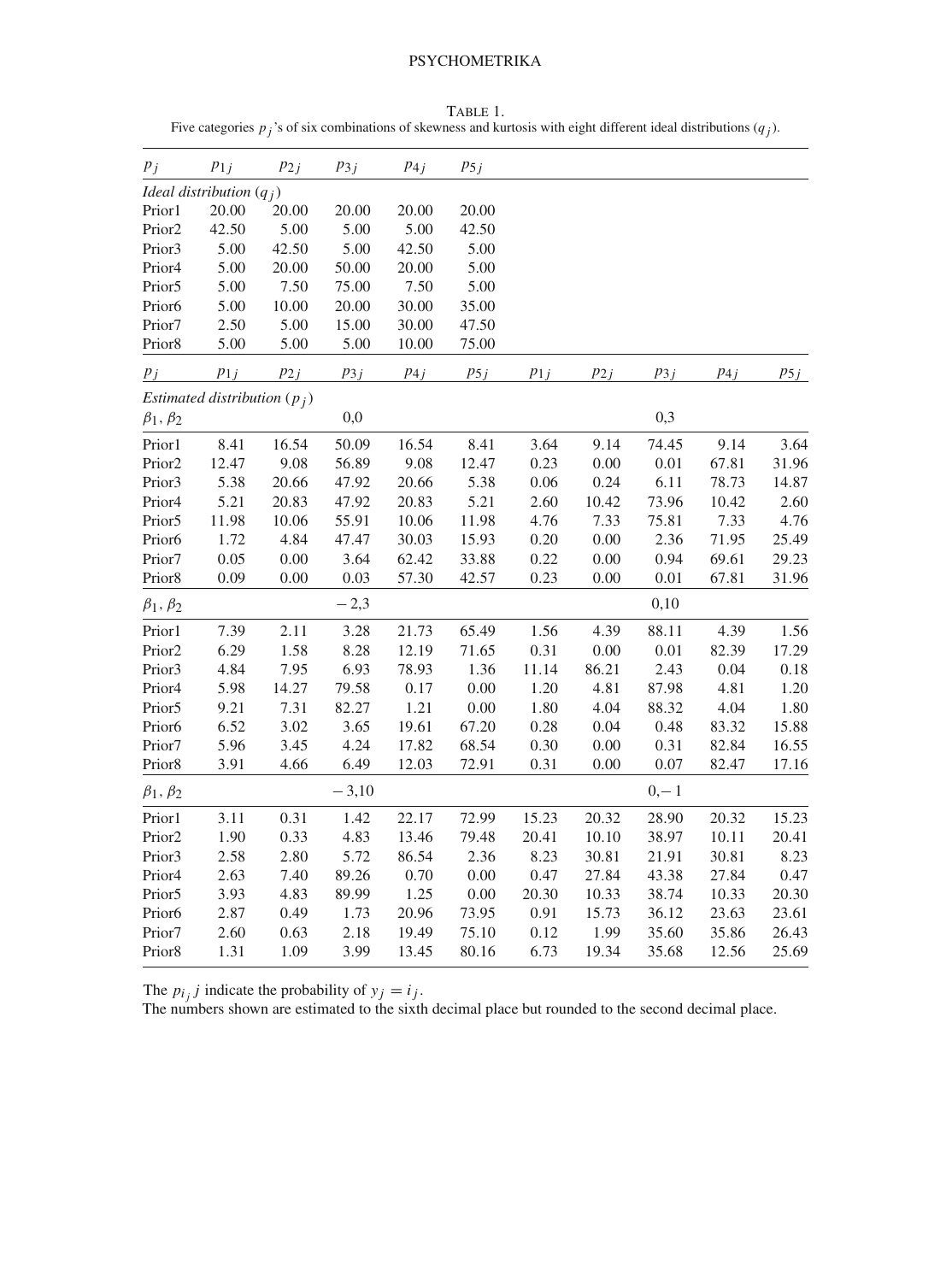approach especially when  $m$  and  $k$  are large and  $p^*$  is assumed to be MVN. In this condition, our marginal approach leads to trivial deviances even when *y*∗ *<sup>j</sup>* 's are highly dependent but is significantly faster than the global approach.

# 7. Numerical Study

#### *7.1. Design*

A robustness study was conducted in order to (a) evaluate the quality of data generated from the proposed procedures, and to (b) illustrate the application of our procedures. Specifically, confirmatory factor analysis (CFA) was chosen as the illustrative model insofar as it has been the subject of most robustness research in the social and behavioral sciences. In this study, the *p*∗'s were the MVN. The five categories *p*'s were evaluated because they are commonly encountered in social and behavioral science research and are well studied (Flora & Curran, [2004](#page-24-10); Muthén & Kaplan, [1985\)](#page-25-7).

The *p*'s were estimated under four experimental conditions: (a) model complexity, (b) level of non-normality, (c) distribution shape, and (d) sample size. Four models were evaluated to investigate the model complexity condition. Model 1 was a 1-factor model measured with five indicators; Model 2 was a 1-factor model measured with ten indicators; Model 3 was a 2-factor model, with each factor measured by five indicators; and Model 4 was a 2-factor model with each factor measured by ten indicators. The factor loadings were 0.7 across all models, no error correlations were specified, and the factor correlation was 0.6 if applicable. According to the setting,  $r^*$ 's (the elements of  $\Sigma^*$ ) have only two different values: 0.49, for items load on the same factor, and 0.294, for items load on different factors.

The degree of non-normality and  $q_i$  were specified as in the evaluation of the procedures section. The specified  $(\beta_1, \beta_2)$  combinations were selected to allow examination of their separate effects. The estimated  $p_j$ 's of different  $\beta_{1j}$  $\beta_{1j}$  $\beta_{1j}$ ,  $\beta_{2j}$  and  $q_j$  are shown in Table 1 in which the distributions estimated with Prior 1 are the MaxEnt distributions and the ones estimated with Prior 2 to Prior 8 are the MinxEnt distributions. The marginal approach described earlier was used to estimate the MaxEnt distributions.

Random samples of five different sizes: 100, 200, 500, 1000 and 2000 were drawn from each estimated *p*. This study had the following experimental conditions: four models  $\times$  six  $\beta_1$  and  $\beta_2$  combinations  $\times$  eight distribution shapes  $\times$  five sample sizes = 960 independent cells. Data were generated and fitted 1000 times in each cell of the design.

Two analyses were conducted. In Analysis I, we focused on evaluating the parameters of the estimated *p*'s. The precision of  $\beta_1$  and  $\beta_2$  of *p* were examined first to confirm the accuracy of our procedures. After accuracy was confirmed, the impact of the distribution shape on  $\Sigma$  was evaluated by deviance (D) and relative deviance (RD). The D and RD are defined as  $r - r^*$  and  $\frac{f(r^*|r^*|}{r^*|} \times 100\%$ , where *r* and *r*<sup>∗</sup> denote the element in  $\Sigma$  and  $\Sigma^*$ , respectively.

In addition, we analyzed the characteristics of the sampling distributions of  $\beta_1$ ,  $\beta$ In addition, we analyzed the characteristics of the sampling distributions of  $\beta_1$ ,  $\beta_2$  and  $\hat{r}$  to understand the data generated under different conditions by computing the mean and standard deviation (SD) of bias (B),  $\hat{\theta} - \theta$ , and relative bias (RB),  $\frac{\hat{\theta} - \theta}{|\theta|} \times 100\%$ . When  $\theta$  was 0, the RB was defined as  $\hat{\theta} \times 100\%$ . The  $\theta$  usually denoted the parameters of p, and the  $\hat{\theta}$  denoted the corresponding estimates. However, we compared  $\Sigma$  with  $\Sigma^*$  instead of  $\Sigma$  since the researcher is interested in the relationships between the underlying constructs. Consistent with previous simulation studies conducted by Flora and Curran [\(2004](#page-24-10)), the absolute mean RB less or equal to 5% indicated trivial bias; the one between 5 and 10% indicated moderate bias; and the one greater than 10% indicated substantial bias.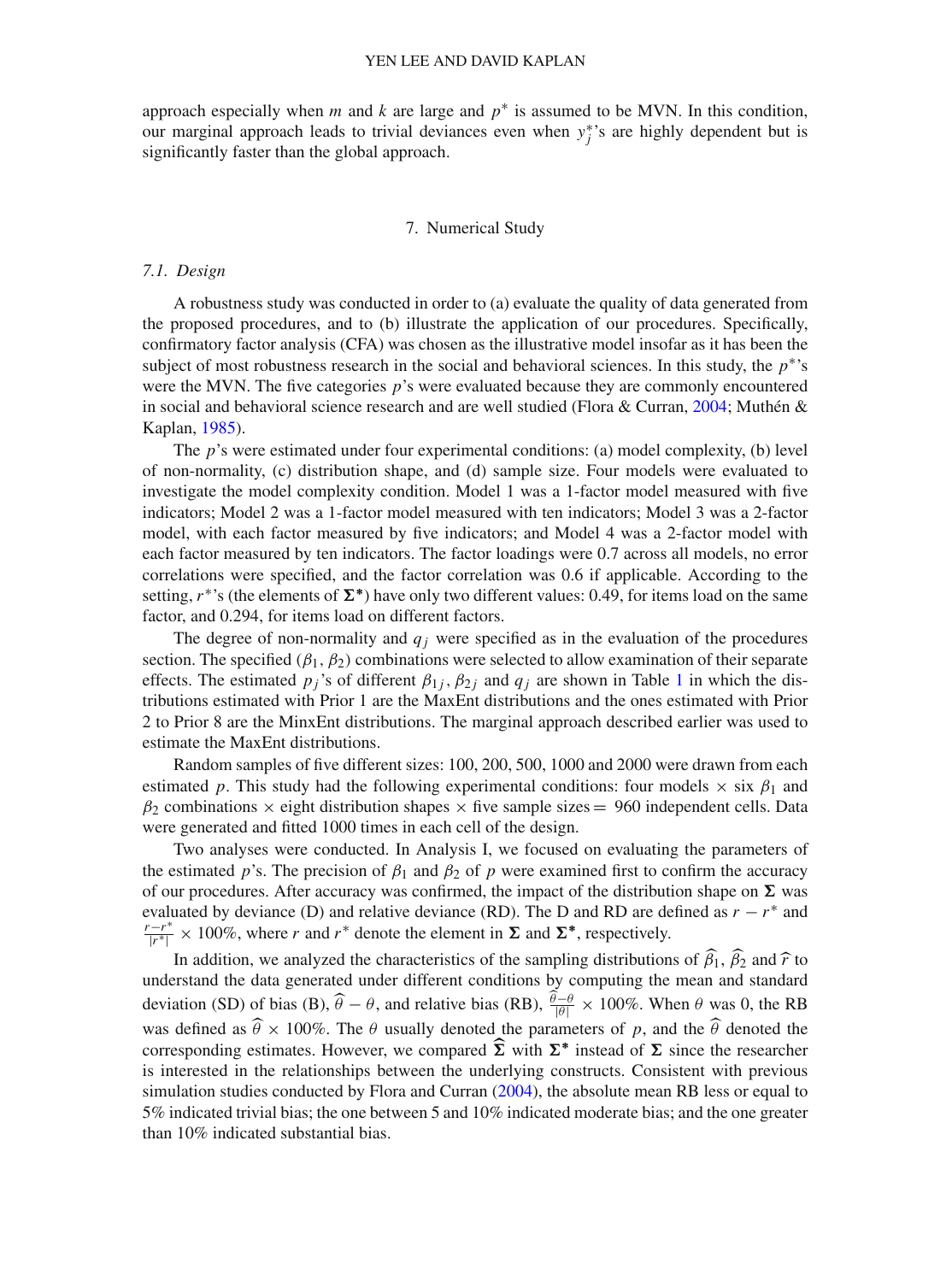In Analysis II, the data were fitted with the correctly specified CFA models to examine the effects of the four design conditions on the fit statistics. All of the models were fitted with the R package lavaan (Rosseel, [2012\)](#page-25-19) with diagonal weighted least squares with mean and variance adjusted test statistic estimation (WLSMV). The estimator corrects the effects of non-normality and discreteness on the  $\chi^2$  values and the fit indices (Asparouhov & Muthén, [2010\)](#page-24-20) and is widely recommended when analyzing non-normal ordinal data (DiStefano & Morgan, [2014](#page-24-21); Flora & Curran, [2004\)](#page-24-10). The RB and the empirical Type I error rate (rejection rate when nominal α-level was set as .05, RR) of the robust  $\chi^2$  statistic were evaluated. The robust CFI, TLI, NFI, and RMSEA (rCFI, rTLI, rNFI and rRMSEA, respectively), which were computed by the corrected robust  $\chi^2$  (Jorgensen, [2016](#page-24-22)), were evaluated by their acceptance rate (AR) with the cutoff values set as .95, .95, .95, and .08, respectively (Hooper, Coughlan, & Mullen, [2008;](#page-24-23) Browne & Cudeck, [1993\)](#page-24-24). We further presented the values with 5% type I error rate (95% quantile for rRMSEA and 5% quantile for the other fit indices).

### *7.2. Analysis I: The Quality of the Estimated p and the Generated Data*

*7.2.1. The Parameters of the Estimated p* Consistent with previous results, the  $\beta_1$  and  $\beta_2$  of the estimated *p*'s were precisely estimated across all experimental conditions. In contrast, the *r*'s were all attenuated compared to  $r^*$ 's under all conditions, as expected.

The D and RD of *r* are summarized by their values. The *r*'s were attenuated more when the non-normal level increased. The RD varied from  $-8.04\%(\beta_1 = 0, \beta_2 = -1)$  to − 47.87%(− 3, 10)when*r* = 0.49, and it varied from − 8.65%(0, − 1) to − 55.05%(− 3, 10) when $r = 0.294$ . The ranges (the maximum value minus the minimum value) of RD with the same non-normal levels varied from  $-2.09\%$  (0, 10) to  $-23.77\%$  (0, 0) when  $r = 0.49$  and from  $-1.07\%$  (0, 10) to  $-25.30\%$  (0, 0) when  $r = 0.294$ . The large range of RD when  $\beta_1 = 0$  and  $\beta_2 = 0$  implied that this condition has the largest differentiating effect across different shapes. The trends of the D and RD when  $r = 0.294$  or  $r = 0.49$  were similar. The D and RD of r are shown in Table [2.](#page-14-0)

*7.2.2. Characteristics of the Sampling Distributions of β<sub>1</sub>, β<sub>2</sub> and Σ<br>* $\epsilon$  *<i>β and* Madel 1 and **δ** and Madel 2 are appropriated. The B's To save space, the results of  $\beta_1$ ,  $\beta_2$  of Model 1 and  $\Sigma$  of Model 3 are presented. The B's and RB's of  $\beta_1$  and  $\beta_2$  are summarized by their values. The absolute mean RB's of the  $\beta_1$  and  $\beta_2$  increased as sample size decreased, and as the level of non-normality increased, but they were not affected by the model complexity, as expected. When the sample size was 100, the absolute mean RB ranged from 0.02%  $(0, -1)$  to 79.08%  $(0, 10)$  for the  $\beta_1$  and from 0.19%  $(0, -1)$  to 39.00%  $(0, 10)$  for the  $\beta_2$ . Across all conditions, 10 out of 48 (22.92%) mean RB's of  $\beta_1$  were substantial and 6 out of  $\beta_2$ 48 (12.50%) mean RB's of  $\beta_1$  were moderate. Similarly, 12 out of 48 (25.00%) mean RB's of  $\beta_2$ were substantial and 6 out of 48 (12.50%) mean RB's of  $\beta_2$  were moderate. The absolute values of mean RB's decreased sharply when sample size increased. When sample size was 2000, all except one of the absolute mean RB's were trivial; the maximum absolute mean RB of  $\beta_1$  was 5.18% (0, 10), and the one of  $\beta_2$  was 3.20% (0, 0). The SD of RB also decreased sharply with increasing sample size which is expected.

The shapes of *p*'s also affected the mean RB's. Only trivial absolute mean RB's of  $\beta_1$  were observed if data followed the *p*'s which were estimated with Prior 4 and Prior 5 even when sample size was 100. For  $\beta_2$ , similar situation was observed when data followed *p*'s were estimated with Prior 1. The ranges of mean RB's of  $\beta_1$  with the same non-normality level varied from 1.56% (0, 0, 1)  $-1$ ) to 140.11% (0, 10) and the one of  $\beta_2$  varied from 2.12% (0, -1) to 37.49% (0, 10) when sample size was 100. When sample size increased to 2000, the range of mean RB with the same non-normality level varied from  $0.09\%$   $(0, -1)$  to  $10.11\%$   $(0, 10)$  for  $\beta_1$  and ranged from  $0.18\%$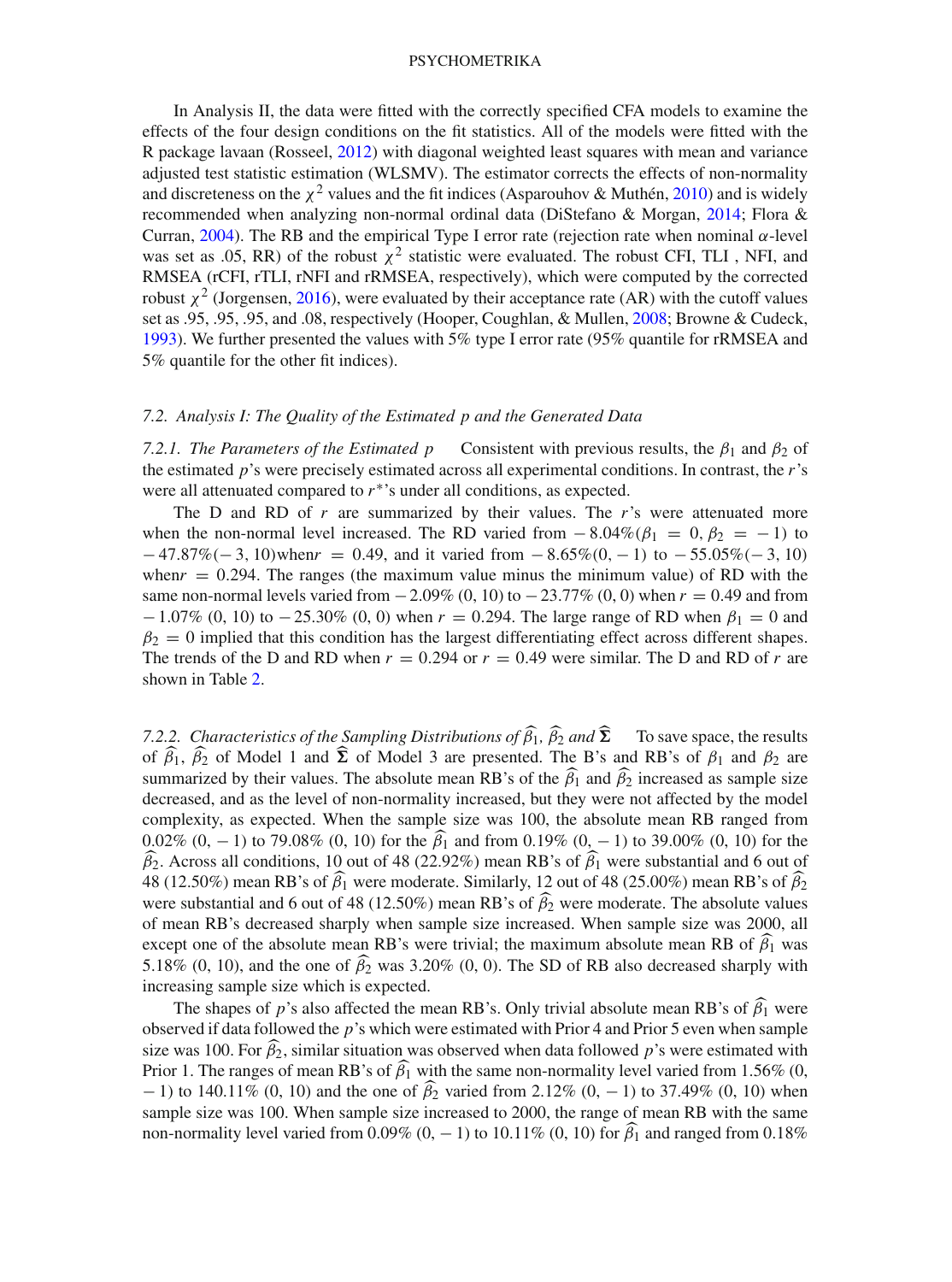| $r = .49$          |             |           |           |           |             |          |
|--------------------|-------------|-----------|-----------|-----------|-------------|----------|
| $\beta_1, \beta_2$ |             | 0,0       |           | 0,3       |             | $-2,3$   |
|                    | ${\rm D}$   | <b>RD</b> | ${\rm D}$ | RD        | $\mathbf D$ | RD       |
| Prior1             | $-0.05$     | $-11.16$  | $-0.13$   | $-27.12$  | $-0.13$     | $-26.99$ |
| Prior <sub>2</sub> | $-0.08$     | $-15.67$  | $-0.19$   | $-37.79$  | $-0.14$     | $-27.67$ |
| Prior3             | $-0.05$     | $-10.66$  | $-0.17$   | $-35.60$  | $-0.16$     | $-32.63$ |
| Prior4             | $-0.05$     | $-10.71$  | $-0.13$   | $-26.44$  | $-0.17$     | $-33.88$ |
| Prior <sub>5</sub> | $-0.07$     | $-14.90$  | $-0.14$   | $-29.04$  | $-0.19$     | $-38.26$ |
| Prior <sub>6</sub> | $-0.07$     | $-14.19$  | $-0.17$   | $-35.02$  | $-0.13$     | $-26.77$ |
| Prior7             | $-0.14$     | $-29.11$  | $-0.18$   | $-36.31$  | $-0.13$     | $-26.72$ |
| Prior8             | $-0.17$     | $-34.43$  | $-0.19$   | $-37.80$  | $-0.13$     | $-27.31$ |
| $\beta_1, \beta_2$ |             | 0,10      |           | $-3, 10$  |             | $0,-1$   |
| Prior1             | $-0.22$     | $-45.42$  | $-0.16$   | $-33.19$  | $-0.04$     | $-8.04$  |
| Prior <sub>2</sub> | $-0.23$     | $-47.08$  | $-0.16$   | $-32.96$  | $-0.06$     | $-11.37$ |
| Prior3             | $-0.23$     | $-46.69$  | $-0.21$   | $-41.93$  | $-0.05$     | $-9.37$  |
| Prior4             | $-0.22$     | $-44.99$  | $-0.22$   | $-45.31$  | $-0.08$     | $-15.90$ |
| Prior <sub>5</sub> | $-0.23$     | $-45.99$  | $-0.23$   | $-47.87$  | $-0.06$     | $-11.26$ |
| Prior <sub>6</sub> | $-0.23$     | $-46.67$  | $-0.16$   | $-32.87$  | $-0.05$     | $-11.00$ |
| Prior7             | $-0.23$     | $-46.70$  | $-0.16$   | $-32.57$  | $-0.07$     | $-15.30$ |
| Prior8             | $-0.23$     | $-47.00$  | $-0.16$   | $-32.90$  | $-0.05$     | $-10.59$ |
| $r = 0.294$        |             |           |           |           |             |          |
| $\beta_1, \beta_2$ |             | 0,0       |           | 0,3       |             | $-2,3$   |
|                    | $\mathbf D$ | <b>RD</b> | ${\rm D}$ | <b>RD</b> | $\mathbf D$ | RD       |
| Prior1             | $-0.03$     | $-11.26$  | $-0.08$   | $-28.84$  | $-0.10$     | $-32.47$ |
| Prior <sub>2</sub> | $-0.05$     | $-15.81$  | $-0.12$   | $-39.65$  | $-0.10$     | $-33.75$ |
| Prior3             | $-0.03$     | $-10.71$  | $-0.11$   | $-37.15$  | $-0.11$     | $-38.26$ |
| Prior <sub>4</sub> | $-0.03$     | $-10.76$  | $-0.08$   | $-28.09$  | $-0.12$     | $-39.83$ |
| Prior5             | $-0.04$     | $-15.04$  | $-0.09$   | $-30.84$  | $-0.13$     | $-43.50$ |
| Prior <sub>6</sub> | $-0.04$     | – 14.46   | $-0.11$   | $-36.47$  | $-0.10$     | $-32.48$ |
| Prior7             | $-0.09$     | $-29.73$  | $-0.11$   | $-37.95$  | $-0.10$     | $-32.59$ |
| Prior8             | $-0.11$     | $-36.01$  | $-0.12$   | $-39.66$  | $-0.10$     | $-33.64$ |
| $\beta_1, \beta_2$ |             | 0,10      |           | $-3, 10$  |             | $0,-1$   |
| Prior1             | $-0.15$     | $-50.63$  | $-0.12$   | $-39.89$  | $-0.03$     | $-8.65$  |
| Prior <sub>2</sub> | $-0.15$     | $-50.65$  | $-0.12$   | $-40.97$  | $-0.04$     | $-12.06$ |
| Prior3             | $-0.15$     | $-50.52$  | $-0.14$   | $-49.06$  | $-0.03$     | $-9.75$  |
| Prior4             | $-0.15$     | $-50.15$  | $-0.16$   | $-52.97$  | $-0.05$     | $-16.36$ |
| Prior <sub>5</sub> | $-0.15$     | $-51.22$  | $-0.16$   | $-55.05$  | $-0.04$     | $-11.95$ |
| Prior <sub>6</sub> | $-0.15$     | $-50.34$  | $-0.12$   | $-39.80$  | $-0.03$     | $-11.56$ |
| Prior7             | $-0.15$     | $-50.32$  | $-0.12$   | $-39.78$  | $-0.05$     | $-15.93$ |
| Prior <sub>8</sub> | $-0.15$     | $-50.58$  | $-0.12$   | $-41.11$  | $-0.03$     | $-11.20$ |

<span id="page-14-0"></span>TABLE 2. The deviation (D) and relative deviation (RD) of different  $r$  under different conditions.

The numbers shown are rounded to the second decimal place.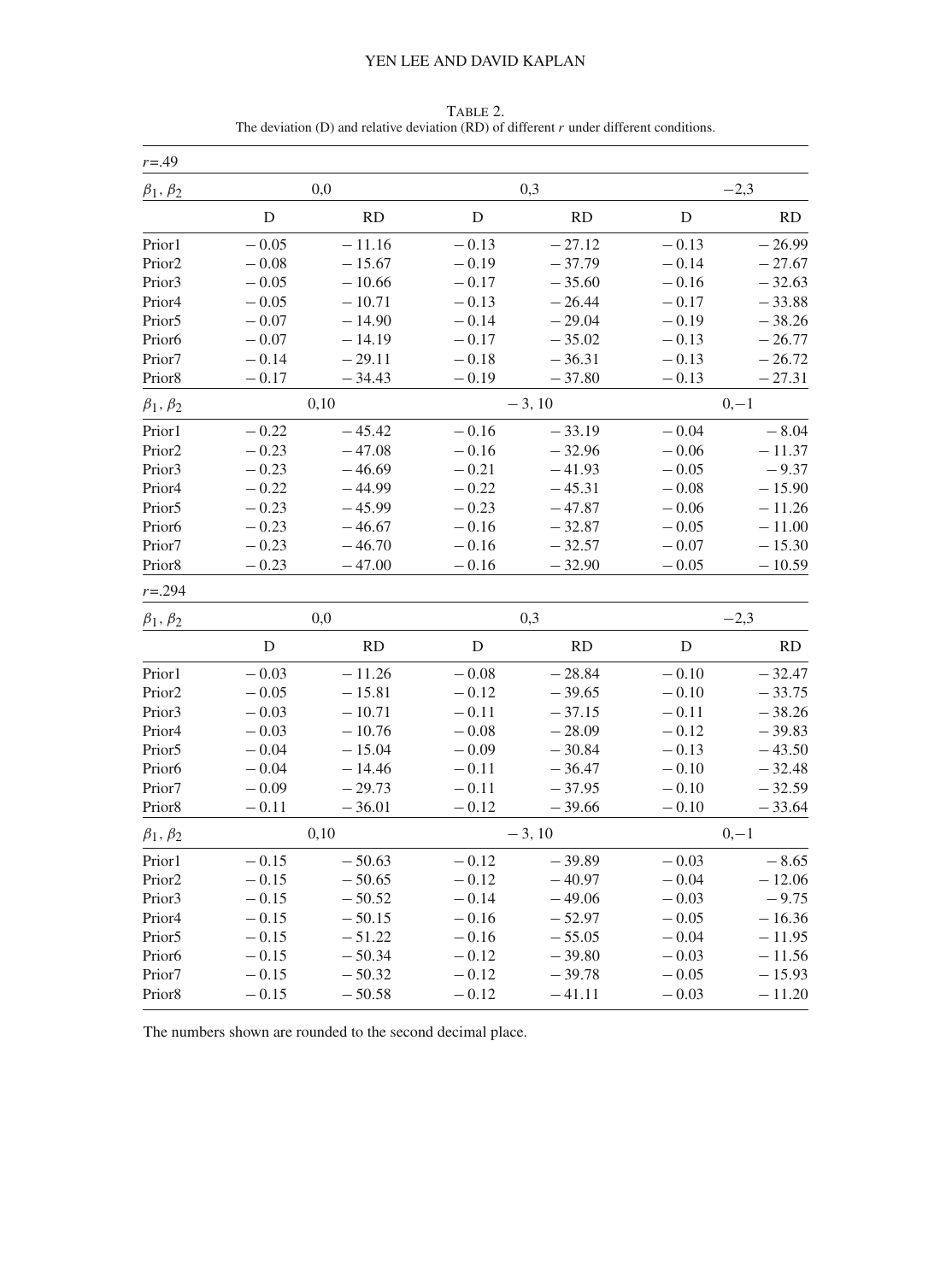| $\beta_1, \beta_2$ |         |      | 0,0     |       | 0,3     |      |          |        |  |  |  |
|--------------------|---------|------|---------|-------|---------|------|----------|--------|--|--|--|
|                    | B       | (SD) | RB      | (SD)  | B       | (SD) | RB       | (SD)   |  |  |  |
| Prior1             | 0.00    | 0.15 | 0.17    | 15.10 | $-0.00$ | 0.47 | $-0.13$  | 47.46  |  |  |  |
| Prior <sub>2</sub> | $-0.00$ | 0.11 | $-0.14$ | 10.58 | 0.32    | 0.92 | 32.43    | 92.37  |  |  |  |
| Prior3             | 0.00    | 0.18 | 0.27    | 18.20 | 0.15    | 0.57 | 15.43    | 57.35  |  |  |  |
| Prior <sub>4</sub> | 0.00    | 0.18 | 0.17    | 18.43 | $-0.01$ | 0.50 | $-1.29$  | 50.06  |  |  |  |
| Prior <sub>5</sub> | $-0.00$ | 0.11 | $-0.10$ | 11.21 | 0.00    | 0.46 | 0.09     | 45.52  |  |  |  |
| Prior <sub>6</sub> | 0.03    | 0.24 | 3.21    | 24.45 | 0.27    | 0.82 | 26.65    | 81.56  |  |  |  |
| Prior7             | 0.07    | 0.39 | 7.48    | 38.68 | 0.28    | 0.89 | 27.67    | 89.29  |  |  |  |
| Prior8             | 0.14    | 0.56 | 13.66   | 55.72 | 0.30    | 0.93 | 30.43    | 92.79  |  |  |  |
| $\beta_1, \beta_2$ |         |      | $-2,3$  |       | 0,10    |      |          |        |  |  |  |
| Prior1             | 0.01    | 0.31 | 0.53    | 15.25 | $-0.03$ | 1.33 | $-3.19$  | 133.31 |  |  |  |
| Prior <sub>2</sub> | 0.02    | 0.31 | 0.89    | 15.49 | 0.79    | 1.64 | 79.08    | 164.50 |  |  |  |
| Prior3             | 0.02    | 0.35 | 0.81    | 17.42 | $-0.61$ | 1.43 | $-61.03$ | 142.57 |  |  |  |
| Prior <sub>4</sub> | 0.02    | 0.34 | 0.91    | 17.05 | 0.02    | 1.35 | 1.75     | 135.31 |  |  |  |
| Prior <sub>5</sub> | $-0.02$ | 0.39 | $-0.84$ | 19.46 | $-0.01$ | 1.37 | $-0.69$  | 136.72 |  |  |  |
| Prior <sub>6</sub> | 0.01    | 0.31 | 0.55    | 15.45 | 0.77    | 1.60 | 77.13    | 160.28 |  |  |  |
| Prior7             | 0.01    | 0.31 | 0.60    | 15.74 | 0.77    | 1.61 | 77.02    | 161.39 |  |  |  |
| Prior <sub>8</sub> | 0.02    | 0.32 | 0.80    | 16.15 | 0.78    | 1.63 | 78.41    | 162.71 |  |  |  |
| $\beta_1, \beta_2$ |         |      | $-3,10$ |       | $0,-1$  |      |          |        |  |  |  |
| Prior1             | 0.16    | 0.43 | 5.21    | 14.45 | $-0.00$ | 0.13 | $-0.16$  | 12.81  |  |  |  |
| Prior <sub>2</sub> | 0.18    | 0.51 | 6.02    | 17.02 | 0.00    | 0.11 | 0.13     | 11.17  |  |  |  |
| Prior3             | 0.07    | 0.60 | 2.33    | 19.89 | 0.00    | 0.16 | 0.17     | 15.56  |  |  |  |
| Prior <sub>4</sub> | 0.04    | 0.70 | 1.49    | 23.44 | $-0.00$ | 0.15 | $-0.12$  | 15.08  |  |  |  |
| Prior <sub>5</sub> | 0.04    | 0.73 | 1.20    | 24.46 | 0.00    | 0.11 | 0.02     | 11.09  |  |  |  |
| Prior <sub>6</sub> | 0.16    | 0.45 | 5.25    | 14.92 | 0.01    | 0.15 | 0.90     | 14.72  |  |  |  |
| Prior7             | 0.16    | 0.46 | 5.38    | 15.27 | 0.01    | 0.18 | 1.40     | 18.28  |  |  |  |
| Prior <sub>8</sub> | 0.18    | 0.53 | 6.11    | 17.65 | 0.01    | 0.14 | 0.93     | 13.64  |  |  |  |

<span id="page-15-0"></span>Table 3. Mean and standard deviation (SD) of bias (B) and relative bias (RB) of  $\beta_1$  in each condition when sample size is 100 in<br>1000 replications 1000 replications.

The numbers shown are rounded to the second decimal place. Substantial RB's are shown in bold and moderate RB's are shown in italic.

 $(0, -1)$  to 3.33%  $(0, 3)$  for  $\beta_2$ . The mean and SD of RB of  $\beta_1$  and  $\beta_2$  under all conditions when sample size was 100 are shown in Tables [3](#page-15-0) and [4.](#page-16-0)

Because the patterns of B's and RB's when  $r^* = .49$  or  $r^* = .294$  were very similar, they were analyzed together. All but one of the mean RB's of  $\Sigma$  were substantial across all conditions and channel a consistent netter with the desiration of the  $\Sigma$ . The degrees depended weight and and showed a consistent pattern with the deviation of the  $\Sigma$ . The decrease depended mainly on the degree of non-normality and not on the model complexity or sample size. The mean RB's decreased more when the level of non-normality increased. The average mean RB's of all the  $\hat{r}$ varied from  $-8.59\%$   $(0, -1)$  to  $-51.91\%$   $(-3, 10)$ . Within each non-normality level, the range of the mean RB of  $\Sigma$  was from 3.78% (0, 10) to 25.38% (0, 0).

## *7.3. Analysis II: The Fitted CFA Model*

*7.3.1. Improper Solutions* For this paper, improper solutions included non-converged solutions and Heywood cases. Improper solutions were excluded in the following analyses. The percentage of improper solutions decreased with an increase in sample size and a decrease in non-normality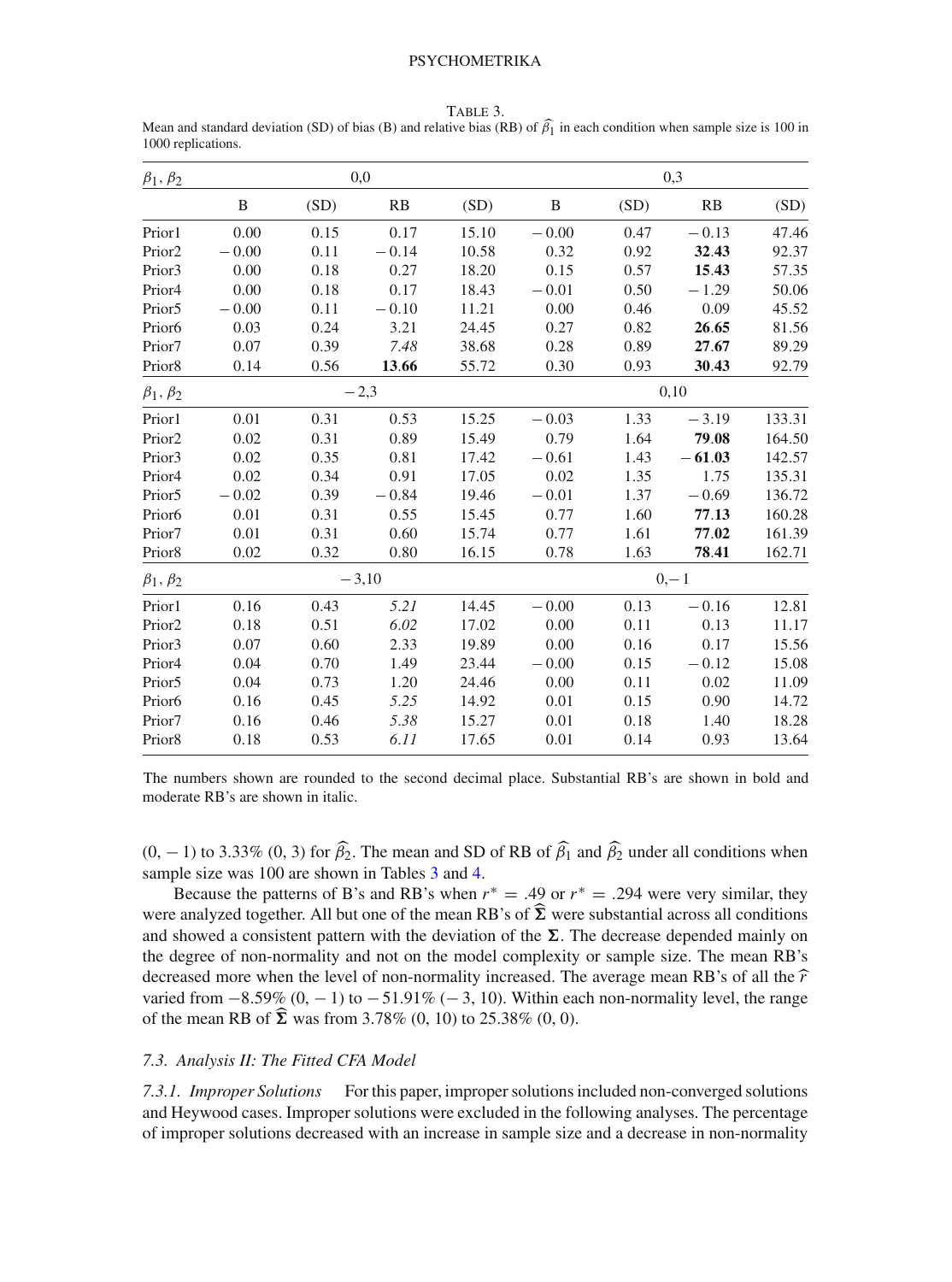| $\beta_1, \beta_2$ |         |      | 0,0      |       |         |      | 0,3      |       |  |  |  |
|--------------------|---------|------|----------|-------|---------|------|----------|-------|--|--|--|
|                    | B       | (SD) | RB       | (SD)  | B       | (SD) | RB       | (SD)  |  |  |  |
| Prior1             | $-0.04$ | 0.32 | $-1.37$  | 10.73 | $-0.10$ | 1.08 | $-1.64$  | 17.95 |  |  |  |
| Prior <sub>2</sub> | $-0.02$ | 0.38 | $-0.76$  | 12.61 | $-2.27$ | 4.20 | $-37.90$ | 69.95 |  |  |  |
| Prior3             | $-0.07$ | 0.29 | $-2.44$  | 9.70  | $-0.65$ | 2.12 | $-10.76$ | 35.39 |  |  |  |
| Prior <sub>4</sub> | $-0.07$ | 0.29 | $-2.19$  | 9.81  | $-0.17$ | 1.06 | $-2.89$  | 17.71 |  |  |  |
| Prior <sub>5</sub> | $-0.02$ | 0.38 | $-0.55$  | 12.72 | $-0.04$ | 1.19 | $-0.60$  | 19.87 |  |  |  |
| Prior <sub>6</sub> | $-0.12$ | 0.42 | $-3.96$  | 14.10 | $-1.65$ | 3.42 | $-27.44$ | 56.93 |  |  |  |
| Prior7             | $-0.38$ | 1.53 | $-12.56$ | 51.00 | $-1.90$ | 3.91 | $-31.72$ | 65.15 |  |  |  |
| Prior <sub>8</sub> | $-1.03$ | 2.74 | $-34.41$ | 91.21 | $-2.23$ | 4.23 | $-37.10$ | 70.46 |  |  |  |
| $\beta_1, \beta_2$ |         |      | $-2,3$   |       | 0,10    |      |          |       |  |  |  |
| Prior1             | 0.17    | 1.67 | 2.81     | 27.81 | $-0.49$ | 3.87 | $-3.74$  | 29.76 |  |  |  |
| Prior <sub>2</sub> | 0.10    | 1.59 | 1.67     | 26.44 | $-5.02$ | 6.65 | $-38.58$ | 51.12 |  |  |  |
| Prior3             | 0.09    | 1.73 | 1.47     | 28.87 | $-3.70$ | 5.81 | $-28.48$ | 44.71 |  |  |  |
| Prior <sub>4</sub> | 0.06    | 1.62 | 1.02     | 26.97 | $-0.70$ | 3.77 | $-5.36$  | 28.99 |  |  |  |
| Prior <sub>5</sub> | 0.30    | 2.02 | 5.01     | 33.69 | $-0.20$ | 4.08 | $-1.51$  | 31.39 |  |  |  |
| Prior <sub>6</sub> | 0.16    | 1.66 | 2.71     | 27.66 | $-4.72$ | 6.40 | $-36.34$ | 49.26 |  |  |  |
| Prior7             | 0.14    | 1.67 | 2.41     | 27.85 | $-4.96$ | 6.47 | $-38.12$ | 49.80 |  |  |  |
| Prior <sub>8</sub> | 0.08    | 1.63 | 1.40     | 27.17 | $-5.07$ | 6.56 | $-39.00$ | 50.46 |  |  |  |
| $\beta_1, \beta_2$ |         |      | $-3,10$  |       | $0,-1$  |      |          |       |  |  |  |
| Prior1             | $-0.52$ | 3.48 | $-4.02$  | 26.79 | $-0.01$ | 0.15 | $-0.53$  | 7.54  |  |  |  |
| Prior <sub>2</sub> | $-1.09$ | 3.95 | $-8.42$  | 30.40 | $-0.01$ | 0.18 | $-0.27$  | 8.91  |  |  |  |
| Prior3             | 0.30    | 4.91 | 2.34     | 37.77 | $-0.03$ | 0.12 | $-1.45$  | 5.84  |  |  |  |
| Prior <sub>4</sub> | 0.14    | 4.88 | 1.11     | 37.56 | $-0.03$ | 0.26 | $-1.29$  | 13.19 |  |  |  |
| Prior <sub>5</sub> | 0.70    | 5.73 | 5.39     | 44.04 | $-0.00$ | 0.18 | $-0.19$  | 9.02  |  |  |  |
| Prior <sub>6</sub> | $-0.57$ | 3.53 | $-4.40$  | 27.17 | $-0.03$ | 0.19 | $-1.35$  | 9.70  |  |  |  |
| Prior7             | $-0.66$ | 3.62 | $-5.11$  | 27.88 | $-0.05$ | 0.33 | $-2.31$  | 16.68 |  |  |  |
| Prior <sub>8</sub> | $-1.20$ | 4.13 | $-9.25$  | 31.80 | $-0.02$ | 0.16 | $-0.99$  | 8.24  |  |  |  |

<span id="page-16-0"></span>Table 4. Mean and standard deviation (SD) of bias (B) and relative bias (RB) of  $\beta_2$  in each condition when sample size is 100 in<br>1000 replications 1000 replications.

The numbers shown are rounded to the second decimal place. Substantial RB's are shown in bold and moderate RB's are shown in italic.

level or model complexity. Similar findings have been found in Flora and Curran [\(2004](#page-24-10)). When  $\beta_2$  < 3, the percentages of improper solutions were all less than 7%. For Model 1 to Model 4 respectively, the highest improper solution percentages were  $18.20\%$  (−3, 10), 20.20% (0, 10), 56.40% (−3, 10) and 59.60% (0, 10) when sample size was 100. When sample size increased, the percentage of improper solutions decreased sharply. When sample size was 500, there was only one improper solution across all conditions.

The distribution shape affected the percentage of improper solutions, especially when sample size was small, non-normality level was high and model was complex. When  $\beta_2 \leq 3$ , the ranges of improper solutions percentages of the same  $\beta_1$  and  $\beta_2$  were less than 10%, even for the most complex model. When  $\beta_2 = 10$ , the ranges of percentages of improper solutions within the same  $β_1$  and  $β_2$  expanded a lot. The largest ranges were 18.10% (-3, 10), 16.70% (0, 10), 56.00% (−3, 10) and 56.20% (0, 10) for Model 1 to Model, 4 respectively. The *p*'s estimated with Prior 4 and Prior 5 consistently showed higher improper solution percentages.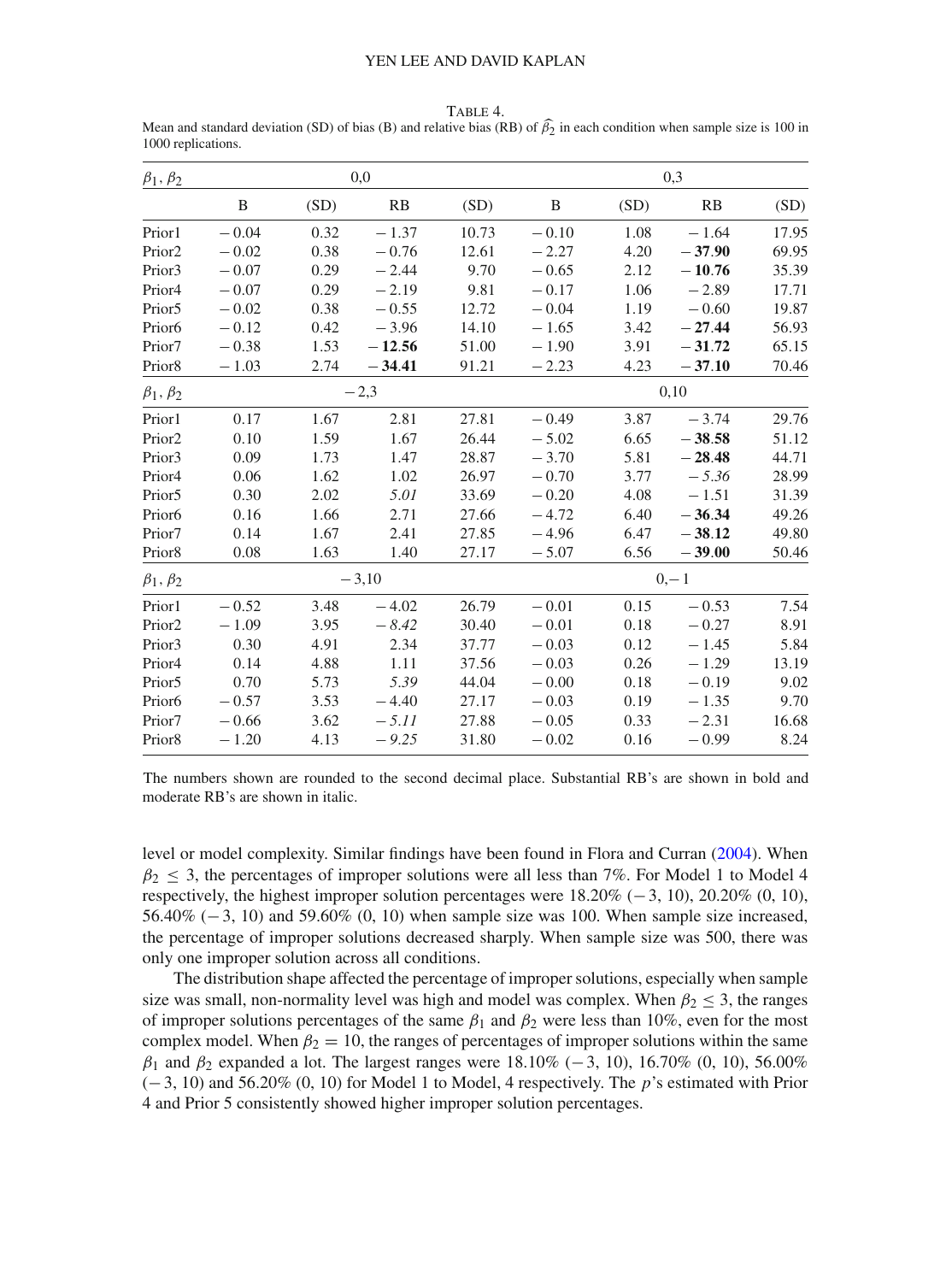*7.3.2. RB and RR of Robust*  $\chi^2$  As mentioned, the mean RB and RR of the robust  $\chi^2$  were examined to evaluate the effect of the experimental factors. The RR is considered acceptable if under .10. The degrees-of-freedom of the four models, 5, 35, 34, and 169, were the expected  $\chi^2$ values and were used as  $\theta$ 's to calculate RB's.

The mean RB and the RR of the robust  $\chi^2$  decreased as model complexity decreased, sample size increased, and level of non-normality decreased. The RB and RR generally behaved better when the  $\beta_1$  and  $\beta_2$  values were (0, 0) or (0, -1) than the other combinations in all conditions. Most of substantial mean RB's and unacceptable RR's occurred when  $\beta_2 = 10$  across all model complexity with small sample size. When sample size increased to 500, there were only trivial mean RB's and the RR's behaved well in all conditions.

The range of mean RB and RR of the robust  $\chi^2$  with the same  $\beta_1$  and  $\beta_2$  was smaller when the model complexity decreased, the level of non-normality decreased and sample size increased. When sample size was 100, the largest ranges occurred when the  $\beta_1 = 0$  and  $\beta_2 = 10$  across all models. In Model 1 to Model 4, the largest range of mean RB (RR) with the same  $\beta_1$  and  $\beta_2$ were 91.43% (.23), 100.36% (.50), 153.33% (.72), and 122.31% (.83) when sample size was 100. When sample size was over 500, all the ranges of mean RB and RR were smaller than 10% and 0.10. The details for sample size 100 and 200 are shown in Tables [5](#page-18-0) and [6.](#page-19-0)

*7.3.3. AR of Commonly Used Cutoff Criteria and 95% Quantile rRMSEA and 5% Quantile of rCFI, rTLI, and rNFI* The percentage of acceptance rates of rRMSEA, rCFI, rTLI and rNFI was essential to model evaluation via applying the recommended cutoff. A fit index was considered acceptable if the AR was greater than .90 and the deviance between the 95%/5% quantile and the recommended cutoff is smaller than .05.

The trends in the rRMSEA, rCFI, rTLI and rNFI were similar to the trend of the robust  $\chi^2$ . In the other words, all the fit indices performed better when sample size increased, the level of nonnormality decreased and model complexity decreased. Across all models, the rRMSEA and rCFI were relatively robust among the fit indices we examined. They tended to have the highest AR and their 95%/5% quantiles have lowest deviance from the recommended cutoff in all conditions among the four fit indices. Followed by the rTLI. The rNFI was the most vulnerable fit index.

The trend in the effect of distribution shape on the fit indices decreased when sample size increased, the level of non-normality decreased and model complexity decreased. The rRMSEA was also the most robust fit index among the four indices in the range of AR and 95%/5% quantile with the same  $\beta_1$  and  $\beta_2$ . The rRMSEA was not especially robust to the effect of distribution shape when sample size was 100. However, it became the most robust one among the four fit indices with the smallest range of AR and the 95% quantile with the same  $\beta_1$  and  $\beta_2$  when the sample size increased. A summary of the results when sample size was 100 and 200 is shown in Table [7.](#page-20-0)

For the simplest model, Model 1, only 6 (12.50%) 5% quantiles and 9 (18.75%) AR's of rCFI were not in the acceptable range and they all had  $\beta_2 = 10$  when sample size was 100. In contrast, none of rRMSEA has AR in the acceptable range across all the non-normality levels with this limited sample size. Although all of AR's were lower than 0.90, only 9 (18.75%) 95% quantile were greater than 0.13 and they all occurred when  $\beta_2 = 10$ . Except  $\beta_1 = 0$  and  $\beta_2 = -1$ , the rTLI and rNFI performed badly in at least one case in all the non-normality levels.

When sample size increased to 200, the rRMSEA and rCFI performed well across all the non-normality levels. The rTLI only performed badly when  $\beta_2 = 10$ . In addition to  $\beta_2 = 10$ , the rNFI also performed badly in one case when  $\beta_1 = -2$  and  $\beta_2 = 3$ . For rTLI and rNFI, respectively, 2 (4.17%) and 1 (2.08%) of 5% quantile, and 7 (14.58%) and 12 (25.00%) of AR's were not in the accepted range. When sample size was 500, the fit indices were all performed well.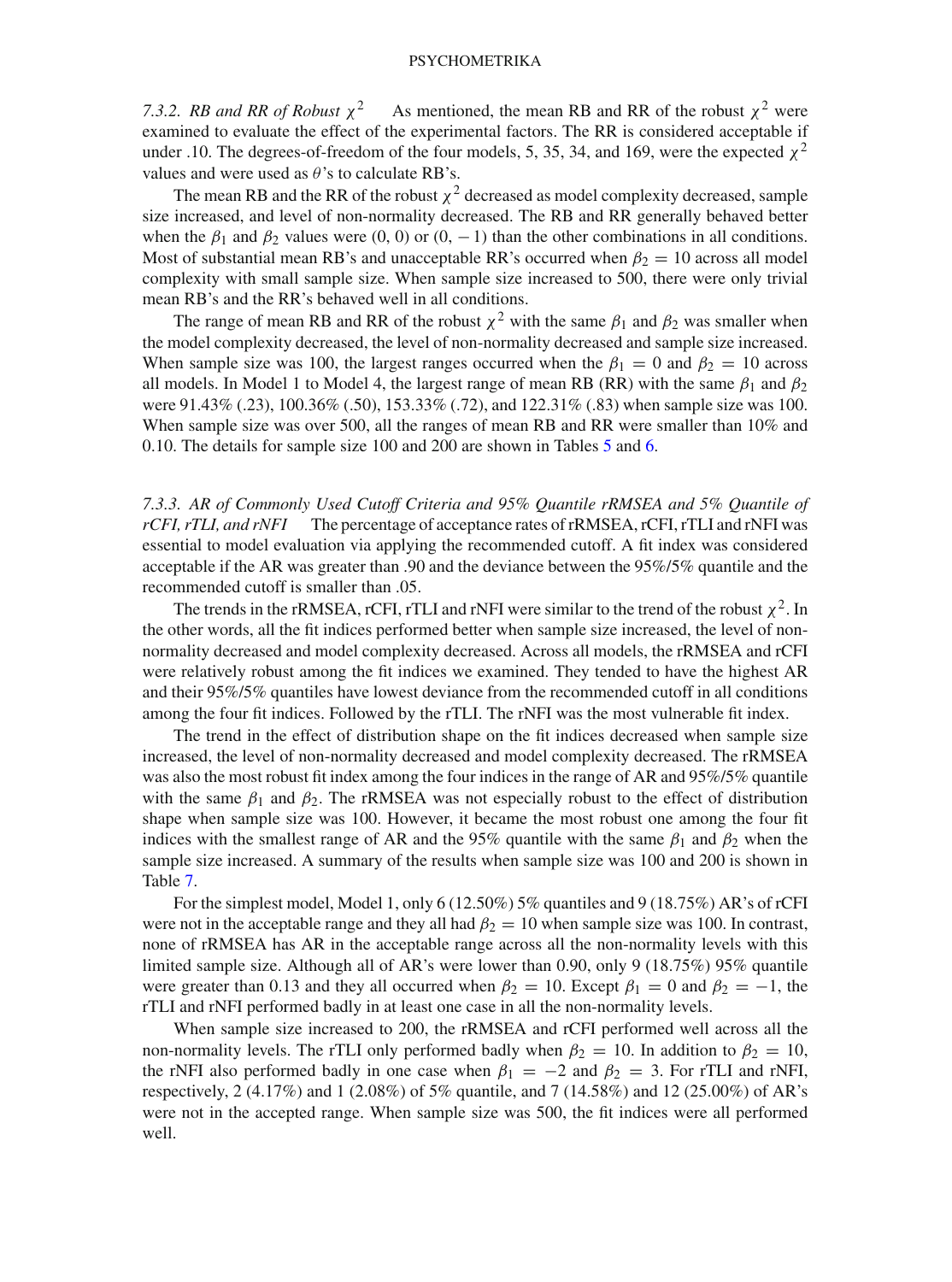Table 5. Mean RB and RR of robust  $\chi^2$  statistics of Model 1 and Model 2 with sample size 100 to 200 in 1000 replications.

<span id="page-18-0"></span>

| $\beta_1, \beta_2$ | 0,0     |      | 0,3           |      | $-2,3$ |      | 0, 10         |      | $-3, 10$    |      | $0,-1$        |      |
|--------------------|---------|------|---------------|------|--------|------|---------------|------|-------------|------|---------------|------|
|                    | RB      | RR   | RB            | RR   | RB     | RR   | RB            | RR   | RB          | RR   | RB            | RR   |
| Model 1            |         |      |               |      |        |      |               |      |             |      |               |      |
| $n = 100$          |         |      |               |      |        |      |               |      |             |      |               |      |
| Prior1             | $-0.11$ | 0.05 | 11.39         | 0.08 | 7.16   | 0.06 | 78.53         | 0.24 | 18.43       | 0.10 | 2.17          | 0.05 |
| Prior <sub>2</sub> | $-1.84$ |      | $0.04 - 1.13$ | 0.04 | 14.30  | 0.07 | 1.94          | 0.04 | 23.82       | 0.10 | 1.13          | 0.05 |
| Prior3             | 4.55    |      | $0.06 - 3.10$ | 0.06 | 10.37  | 0.06 | 12.02         | 0.09 | 58.90       | 0.19 | 1.48          | 0.06 |
| Prior <sub>4</sub> | 0.41    | 0.04 | 12.91         | 0.09 | 6.27   | 0.06 | 90.53         | 0.27 | 49.83       | 0.20 | 1.90          | 0.04 |
| Prior <sub>5</sub> | 0.11    | 0.06 | 3.38          | 0.06 | 6.61   | 0.06 | 75.56         | 0.22 | 87.61       | 0.28 | 0.07          | 0.05 |
| Prior <sub>6</sub> | 5.35    | 0.07 | $-2.39$       | 0.06 | 11.09  | 0.06 | 1.86          | 0.05 | 18.21       | 0.09 | 2.06          | 0.05 |
| Prior7             | $-1.13$ | 0.05 | 2.06          | 0.06 | 12.43  | 0.08 | $-0.90$       | 0.04 | 20.07       | 0.10 | 3.78          | 0.06 |
| Prior8             | 0.85    | 0.05 | 1.87          | 0.05 | 15.93  | 0.08 | 1.21          | 0.04 | 33.04       | 0.12 | 1.69          | 0.05 |
| $n = 200$          |         |      |               |      |        |      |               |      |             |      |               |      |
| Prior1             | 0.26    | 0.05 | 3.00          | 0.06 | 2.37   | 0.05 | 16.55         | 0.08 | 7.43        |      | $0.07 - 1.09$ | 0.05 |
| Prior <sub>2</sub> | $-0.92$ | 0.05 | 2.87          | 0.05 | 5.63   | 0.05 | $-0.37$       | 0.05 | 9.86        |      | $0.06 - 1.03$ | 0.05 |
| Prior3             | $-0.20$ | 0.04 | $-3.05$       | 0.04 | 4.71   | 0.06 | 0.29          | 0.06 | 7.25        | 0.07 | 1.89          | 0.05 |
| Prior <sub>4</sub> | 0.91    | 0.04 | 5.74          | 0.06 | 1.85   | 0.06 | 22.00         | 0.09 | 12.09       | 0.08 | 0.66          | 0.05 |
| Prior5             | 1.52    | 0.05 | 2.79          | 0.06 | 0.25   | 0.04 | 12.75         | 0.08 | 14.32       |      | $0.07 - 0.48$ | 0.04 |
| Prior <sub>6</sub> | 4.99    |      | $0.06 - 1.39$ | 0.05 | 4.71   | 0.06 | $-1.55$       | 0.04 | 9.03        | 0.08 | 1.64          | 0.06 |
| Prior7             | $-5.33$ |      | $0.04 - 1.68$ | 0.04 | 5.75   | 0.06 | 0.24          | 0.05 | 10.29       |      | $0.06 - 0.26$ | 0.06 |
| Prior <sub>8</sub> | $-1.29$ | 0.05 | 2.01          | 0.05 | 3.58   |      | $0.05 - 2.75$ | 0.03 | 19.16       |      | $0.10 - 3.11$ | 0.04 |
| Model 2            |         |      |               |      |        |      |               |      |             |      |               |      |
| $n = 100$          |         |      |               |      |        |      |               |      |             |      |               |      |
| Prior1             | 2.84    | 0.05 | 9.25          | 0.08 | 11.01  |      | 0.08 103.59   | 0.53 | 17.25       | 0.14 | 1.85          | 0.03 |
| Prior <sub>2</sub> | 1.92    | 0.05 | 2.63          | 0.04 | 13.35  | 0.09 | 5.74          | 0.06 | 22.98       | 0.20 | 2.16          | 0.05 |
| Prior <sub>3</sub> | 6.50    | 0.08 | 3.43          | 0.07 | 13.41  | 0.10 | 32.40         | 0.28 | 69.64       | 0.41 | 3.62          | 0.05 |
| Prior <sub>4</sub> | 6.41    | 0.07 | 11.98         | 0.12 | 8.99   | 0.06 | 95.49         | 0.55 | 72.74       | 0.46 | 3.28          | 0.04 |
| Prior <sub>5</sub> | 2.19    | 0.04 | 9.70          | 0.10 | 10.85  |      | $0.08$ 105.05 |      | 0.54 101.81 | 0.58 | 2.64          | 0.04 |
| Prior <sub>6</sub> | 6.56    | 0.06 | 5.10          | 0.07 | 11.71  | 0.09 | 7.05          | 0.08 | 20.39       | 0.18 | 5.03          | 0.06 |
| Prior7             | 3.33    | 0.06 | 5.36          | 0.06 | 13.02  | 0.10 | 6.00          | 0.07 | 19.70       | 0.16 | 6.48          | 0.05 |
| Prior <sub>8</sub> | 3.44    | 0.03 | 2.52          | 0.03 | 15.70  | 0.12 | 4.69          | 0.05 | 26.64       | 0.24 | 3.49          | 0.05 |
| $n = 200$          |         |      |               |      |        |      |               |      |             |      |               |      |
| Prior1             | 0.29    | 0.04 | 3.91          | 0.07 | 5.14   | 0.06 | 19.97         | 0.17 | 9.62        | 0.09 | 0.22          | 0.04 |
| Prior <sub>2</sub> | 1.89    | 0.06 | 3.31          | 0.05 | 6.47   | 0.05 | 3.58          | 0.04 | 13.79       | 0.11 | 0.42          | 0.04 |
| Prior <sub>3</sub> | 1.60    | 0.05 | 1.46          | 0.06 | 5.99   | 0.06 | 3.27          | 0.06 | 11.05       | 0.09 | 2.20          | 0.05 |
| Prior <sub>4</sub> | 3.01    | 0.06 | 5.22          | 0.07 | 4.33   | 0.06 | 20.70         | 0.17 | 16.56       | 0.12 | 2.78          | 0.04 |
| Prior <sub>5</sub> | 1.29    | 0.05 | 3.17          | 0.06 | 4.15   | 0.04 | 22.56         | 0.17 | 23.45       | 0.13 | 1.19          | 0.05 |
| Prior <sub>6</sub> | 4.44    | 0.07 | 2.57          | 0.06 | 6.13   | 0.06 | 5.25          | 0.04 | 10.72       | 0.10 | 3.87          | 0.06 |
| Prior7             | 0.45    | 0.05 | 3.39          | 0.06 | 7.64   | 0.07 | 4.84          | 0.06 | 12.10       | 0.11 | 4.40          | 0.06 |
| Prior <sub>8</sub> | 0.78    | 0.05 | 2.79          | 0.05 | 7.10   | 0.07 | 2.84          | 0.04 | 16.89       | 0.15 | 2.22          | 0.05 |

The numbers shown are rounded to the second decimal place. The RB's and RR's which are not in the defined acceptable range (RB>10%; RR>.10) are shown in bold.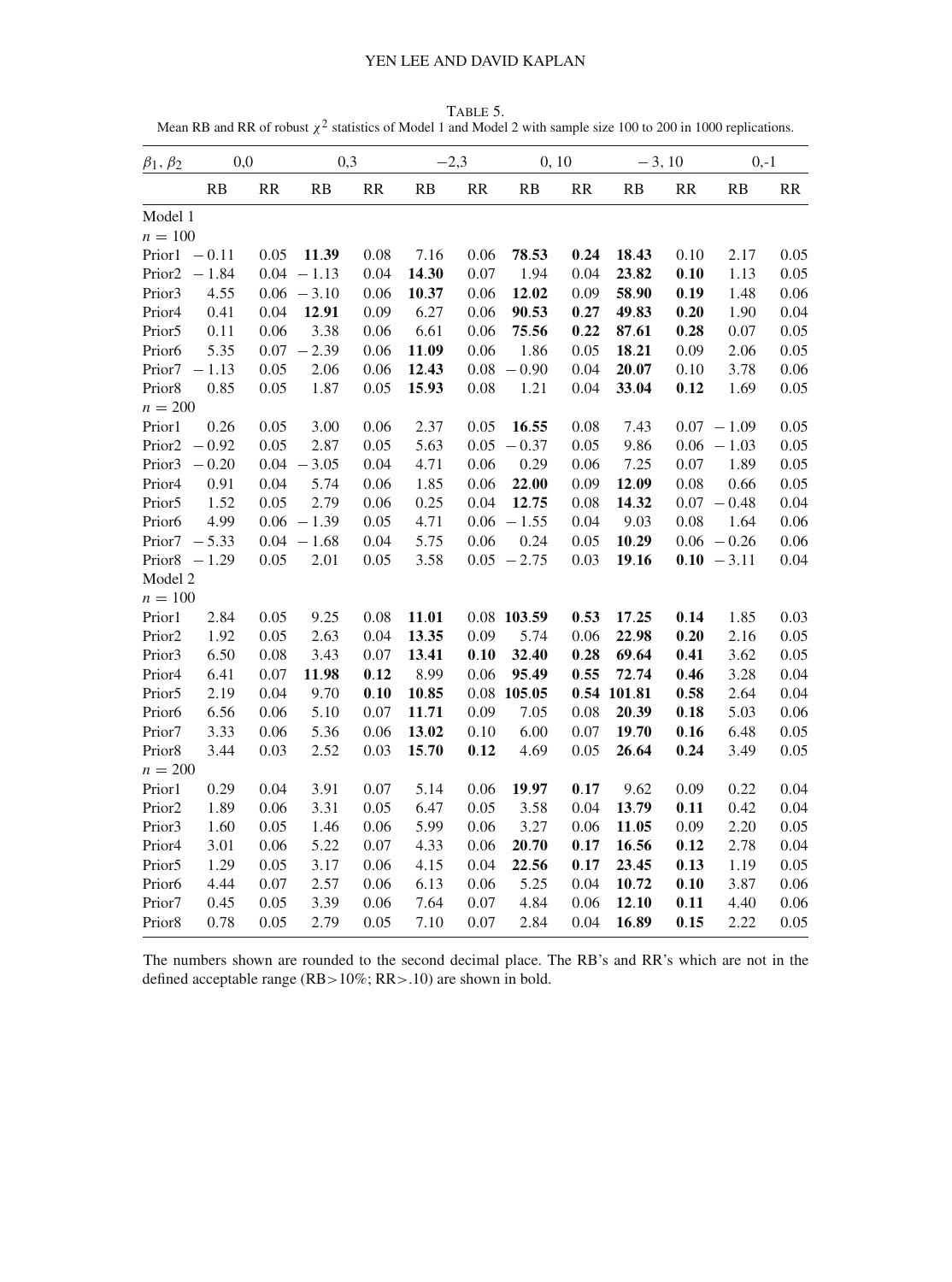TABLE 6. Mean RB and RR of robust  $\chi^2$  statistics of Model 3 and Model 4 with sample size 100 to 200 in 1000 replications.

<span id="page-19-0"></span>

| $\beta_1, \beta_2$ | 0,0   |      | 0,3   |      | $-2,3$ |      | 0, 10         |      | $-3, 10$ |      | $0,-1$ |      |
|--------------------|-------|------|-------|------|--------|------|---------------|------|----------|------|--------|------|
|                    | RB    | RR   | RB    | RR   | RB     | RR   | RB            | RR   | RB       | RR   | RB     | RR   |
| Model 3            |       |      |       |      |        |      |               |      |          |      |        |      |
| $n = 100$          |       |      |       |      |        |      |               |      |          |      |        |      |
| Prior1             | 6.06  | 0.08 | 12.92 | 0.13 | 13.67  |      | 0.12 150.72   | 0.79 | 20.05    | 0.18 | 5.26   | 0.07 |
| Prior <sub>2</sub> | 4.79  | 0.06 | 5.58  | 0.06 | 16.44  | 0.13 | 9.75          | 0.11 | 25.29    | 0.24 | 4.88   | 0.06 |
| Prior3             | 6.97  | 0.08 | 6.62  | 0.10 | 20.00  | 0.16 | 44.79         | 0.52 | 88.04    | 0.65 | 7.52   | 0.08 |
| Prior <sub>4</sub> | 9.16  | 0.09 | 14.72 | 0.16 | 12.49  |      | 0.10 149.25   | 0.78 | 77.01    | 0.67 | 7.61   | 0.09 |
| Prior <sub>5</sub> | 5.00  | 0.07 | 10.00 | 0.11 | 17.19  |      | 0.18 161.38   | 0.81 | 102.11   | 0.82 | 4.84   | 0.05 |
| Prior <sub>6</sub> | 11.34 | 0.11 | 6.26  | 0.07 | 15.33  | 0.13 | 13.41         | 0.17 | 24.13    | 0.22 | 6.87   | 0.07 |
| Prior7             | 5.85  | 0.07 | 6.03  | 0.07 | 13.96  | 0.11 | 11.75         | 0.14 | 24.52    | 0.22 | 7.76   | 0.08 |
| Prior8             | 4.52  | 0.05 | 5.74  | 0.06 | 19.42  | 0.16 | 8.05          | 0.09 | 31.31    | 0.31 | 5.62   | 0.06 |
| $n = 200$          |       |      |       |      |        |      |               |      |          |      |        |      |
| Prior1             | 2.33  | 0.06 | 3.97  | 0.07 | 5.40   | 0.07 | 55.66         | 0.33 | 11.51    | 0.10 | 1.72   | 0.05 |
| Prior <sub>2</sub> | 2.53  | 0.06 | 2.91  | 0.05 | 6.55   | 0.07 | 2.85          | 0.05 | 15.11    | 0.14 | 1.98   | 0.06 |
| Prior3             | 4.19  | 0.06 | 2.16  | 0.06 | 8.64   | 0.10 | 10.60         | 0.12 | 20.16    | 0.17 | 3.80   | 0.06 |
| Prior4             | 4.01  | 0.06 | 5.30  | 0.07 | 8.22   | 0.09 | 52.98         | 0.36 | 37.03    | 0.27 | 5.45   | 0.08 |
| Prior <sub>5</sub> | 1.91  | 0.05 | 4.00  | 0.06 | 5.47   | 0.08 | 49.50         | 0.32 | 44.55    | 0.39 | 2.18   | 0.05 |
| Prior <sub>6</sub> | 6.85  | 0.08 | 4.08  | 0.06 | 7.13   | 0.07 | 4.64          | 0.07 | 14.73    | 0.13 | 5.28   | 0.07 |
| Prior7             | 2.83  | 0.06 | 5.34  | 0.07 | 7.96   | 0.08 | 5.19          | 0.06 | 15.09    | 0.14 | 4.75   | 0.06 |
| Prior <sub>8</sub> | 1.99  | 0.06 | 3.22  | 0.05 | 9.17   | 0.08 | 4.20          | 0.06 | 18.99    | 0.17 | 2.90   | 0.05 |
| Model 4            |       |      |       |      |        |      |               |      |          |      |        |      |
| $n = 100$          |       |      |       |      |        |      |               |      |          |      |        |      |
| Prior1             | 4.88  | 0.06 | 10.72 | 0.19 | 9.72   |      | 0.14 120.21   | 0.95 | 14.26    | 0.29 | 3.84   | 0.05 |
| Prior <sub>2</sub> | 4.28  | 0.06 | 3.83  | 0.03 | 10.11  | 0.13 | 7.86          | 0.13 | 17.24    | 0.40 | 3.18   | 0.05 |
| Prior3             | 6.62  | 0.10 | 9.32  | 0.21 | 12.78  | 0.22 | 44.19         | 0.78 | 75.76    | 0.90 | 5.12   | 0.08 |
| Prior <sub>4</sub> | 6.74  | 0.11 | 11.53 | 0.20 | 8.22   |      | $0.08$ 120.81 | 0.96 | 70.93    | 0.92 | 5.80   | 0.07 |
| Prior <sub>5</sub> | 4.41  | 0.06 | 9.97  | 0.18 | 17.59  |      | 0.33 130.17   | 0.95 | 92.90    | 0.96 | 3.64   | 0.04 |
| Prior <sub>6</sub> | 7.71  | 0.11 | 6.50  | 0.10 | 9.92   | 0.15 | 13.89         | 0.30 | 15.66    | 0.34 | 5.38   | 0.07 |
| Prior7             | 5.01  | 0.07 | 5.76  | 0.07 | 10.81  | 0.16 | 11.00         | 0.22 | 17.01    | 0.38 | 6.13   | 0.08 |
| Prior <sub>8</sub> | 3.88  | 0.05 | 3.99  | 0.04 | 12.97  | 0.24 | 8.91          | 0.16 | 21.31    | 0.60 | 4.59   | 0.05 |
| $n = 200$          |       |      |       |      |        |      |               |      |          |      |        |      |
| Prior1             | 2.39  | 0.04 | 4.50  | 0.08 | 5.68   | 0.08 | 55.80         | 0.64 | 8.77     | 0.14 | 1.99   | 0.04 |
| Prior <sub>2</sub> | 2.60  | 0.05 | 3.04  | 0.05 | 6.11   | 0.10 | 3.59          | 0.03 | 11.47    | 0.21 | 2.22   | 0.04 |
| Prior3             | 3.55  | 0.07 | 2.79  | 0.05 | 6.41   | 0.09 | 13.85         | 0.25 | 19.83    | 0.31 | 2.75   | 0.05 |
| Prior <sub>4</sub> | 3.62  | 0.06 | 5.71  | 0.07 | 4.51   | 0.05 | 56.34         | 0.64 | 33.10    | 0.49 | 5.26   | 0.08 |
| Prior <sub>5</sub> | 2.65  | 0.05 | 3.44  | 0.07 | 5.43   | 0.08 | 58.73         | 0.66 | 51.85    | 0.71 | 1.95   | 0.03 |
| Prior <sub>6</sub> | 4.91  | 0.08 | 4.06  | 0.06 | 5.19   | 0.07 | 5.20          | 0.08 | 10.07    | 0.18 | 3.68   | 0.06 |
| Prior7             | 2.89  | 0.05 | 5.60  | 0.09 | 5.44   | 0.07 | 4.23          | 0.04 | 10.48    | 0.18 | 4.23   | 0.08 |
| Prior <sub>8</sub> | 2.45  | 0.03 | 2.67  | 0.04 | 6.31   | 0.07 | 3.67          | 0.04 | 14.03    | 0.29 | 2.36   | 0.06 |

The numbers shown are rounded to the second decimal place. The RB's and RR's which are not in the defined acceptable range (RB>10%; RR>.10) are shown in bold.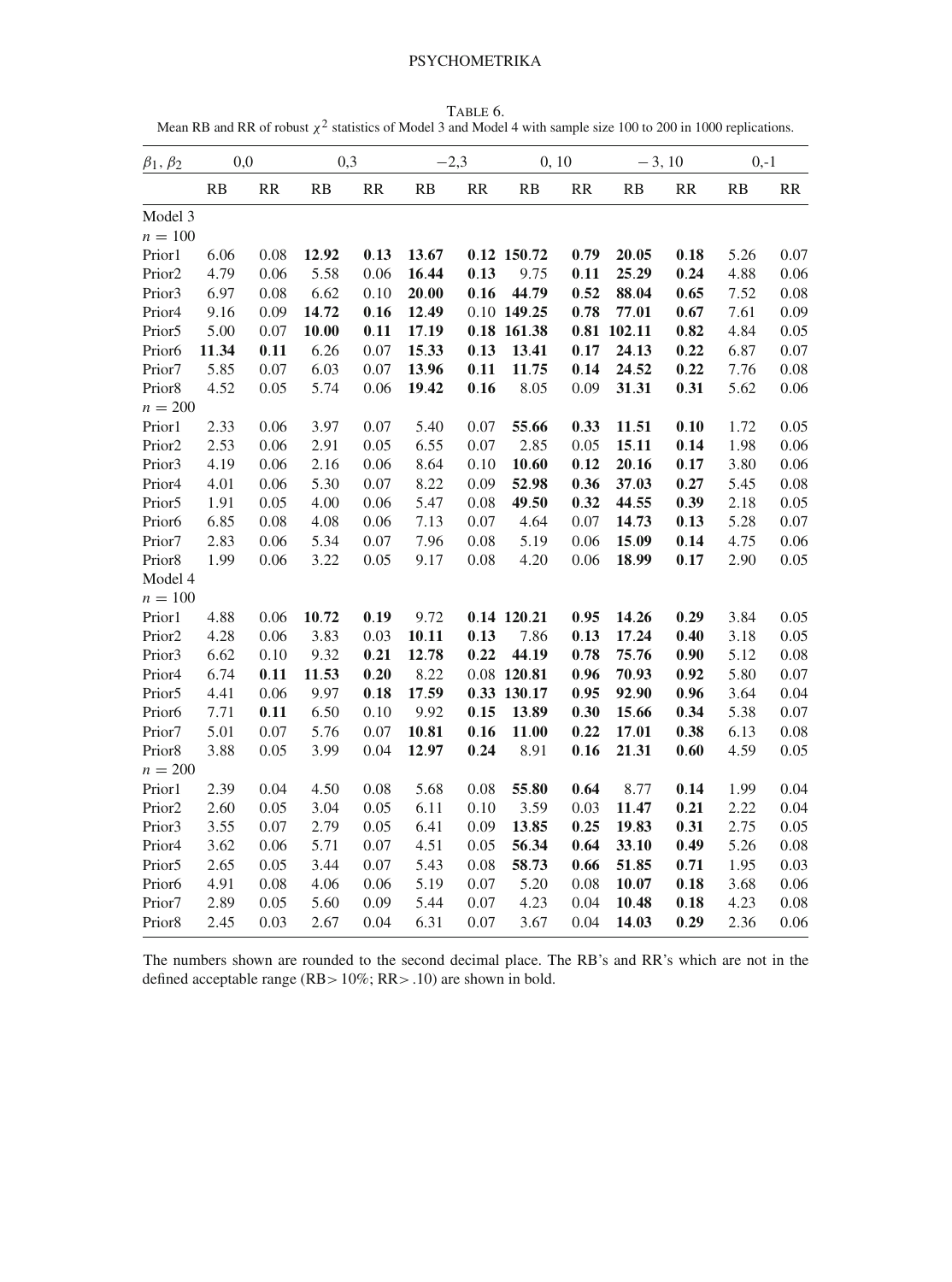| $n = 100$ | $\bar{Q}$ | $\overline{AR}$ | Q%     | AR%           | bQ   | $\beta_1, \beta_2$ | mAR  | $\beta_1, \beta_2$ | rQ   | $\beta_1, \beta_2$ | rAR  | $\beta_1, \beta_2$ |
|-----------|-----------|-----------------|--------|---------------|------|--------------------|------|--------------------|------|--------------------|------|--------------------|
| Model 1   |           |                 |        |               |      |                    |      |                    |      |                    |      |                    |
| rRMSEA    | 0.13      | 0.81            | 18.75  | 100.00        |      | $0.23 - 3.10$      | 0.64 | 0,10               | 0.13 | 0,10               | 0.24 | 0,10               |
| rCFI      | 0.93      | 0.94            | 12.50  | 18.75         |      | $0.66 - 3,10$      | 0.69 | $-3,10$            | 0.29 | $-3,10$            | 0.26 | $-3,10$            |
| rTLI      | 0.86      | 0.86            | 47.92  | 70.83         |      | $0.32 - 3.10$      | 0.61 | $-3,10$            | 0.58 | $-3,10$            | 0.24 | $-3,10$            |
| rNFI      | 0.89      | 0.78            | 35.42  | 70.83         |      | $0.65 - 3,10$      | 0.43 | $-3,10$            | 0.27 | $-3,10$            | 0.36 | $-3,10$            |
| Model 2   |           |                 |        |               |      |                    |      |                    |      |                    |      |                    |
| rRMSEA    | 0.08      | 0.92            | 14.58  | 14.58         | 0.20 | 0,10               | 0.47 | $-3,10$            | 0.14 | 0,10               | 0.49 | $-3,10$            |
| rCFI      | 0.92      | 0.92            | 14.58  | 14.58         |      | $0.53 - 3,10$      | 0.44 | $-3,10$            | 0.43 | $-3,10$            | 0.54 | $-3,10$            |
| rTLI      | 0.90      | 0.90            | 14.58  | 29.17         |      | $0.39 - 3,10$      | 0.41 | $-3,10$            | 0.56 | $-3,10$            | 0.53 | $-3,10$            |
| rNFI      | 0.84      | 0.32            | 66.67  | 100.00        |      | $0.47 - 3.10$      | 0.02 | $-3,10$            | 0.41 | $-3,10$            | 0.66 | 0,0                |
| Model 3   |           |                 |        |               |      |                    |      |                    |      |                    |      |                    |
| rRMSEA    | 0.09      | 0.87            | 12.50  | 20.83         | 0.21 | 0, 10              | 0.23 | $-3,10$            | 0.13 | 0,10               | 0.71 | $-3,10$            |
| rCFI      | 0.88      | 0.82            | 25.00  | 45.83         | 0.56 | 0, 10              | 0.17 | $-3,10$            | 0.36 | $-3,10$            | 0.71 | $-3,10$            |
| rTLI      | 0.85      | 0.77            | 41.67  | 68.75         | 0.41 | 0, 10              | 0.16 | $-3,10$            | 0.48 | $-3,10$            | 0.64 | $-3,10$            |
| rNFI      | 0.79      | 0.09            | 89.58  | 100.00        |      | $0.49 - 3.10$      | 0.00 | $\qquad \qquad$    | 0.33 | $-3,10$            | 0.36 | 0,0                |
| Model 4   |           |                 |        |               |      |                    |      |                    |      |                    |      |                    |
| rRMSEA    | 0.06      | 0.90            | 8.33   | 14.58         | 0.17 | 0, 10              | 0.17 | 0,10               | 0.11 | 0,10               | 0.82 | $-3,10$            |
| rCFI      | 0.88      | 0.80            | 27.08  | 43.75         |      | $0.40 - 3.10$      | 0.04 | $-3,10$            | 0.54 | $-3,10$            | 0.85 | $-3,10$            |
| rTLI      | 0.87      | 0.78            | 29.17  | 43.75         |      | $0.33 - 3.10$      | 0.03 | $-3,10$            | 0.60 | $-3,10$            | 0.81 | $-3,10$            |
| rNFI      | 0.72      | 0.00            | 100.00 | 100.00        |      | $0.32 - 3.10$      | 0.00 |                    | 0.44 | $-3,10$            | 0.00 | 0,10               |
| $n = 200$ | $\bar{Q}$ | $\bar{AR}$      | $Q\%$  | $\text{AR}\%$ | bQ   | $\beta_1, \beta_2$ | mAR  | $\beta_1, \beta_2$ | rQ   | $\beta_1, \beta_2$ | rAR  | $\beta_1, \beta_2$ |
| Model 1   |           |                 |        |               |      |                    |      |                    |      |                    |      |                    |
| rRMSEA    | 0.08      | 0.95            | 0.00   | 0.00          | 0.09 | 0, 10              | 0.91 | $-3,10$            | 0.02 | 0,10               | 0.05 | 0,10               |
| rCFI      | 0.97      | 0.99            | 0.00   | 0.00          |      | $0.94 - 3.10$      | 0.92 | $-3,10$            | 0.03 | $-3,10$            | 0.07 | $-3,10$            |
| rTLI      | 0.95      | 0.95            | 4.17   | 14.58         |      | $0.88 - 3,10$      | 0.83 | $-3,10$            | 0.07 | $-3,10$            | 0.12 | $-3,10$            |
| rNFI      | 0.95      | 0.94            | 2.08   | 25.00         |      | $0.89 - 3.10$      | 0.69 | $-3,10$            | 0.07 | $-3,10$            | 0.27 | $-3,10$            |
| Model 2   |           |                 |        |               |      |                    |      |                    |      |                    |      |                    |
| rRMSEA    | 0.05      | 1.00            | 0.00   | 0.00          |      | $0.09 - 3.10$      | 0.93 | $-3,10$            | 0.04 | $-3,10$            | 0.07 | $-3,10$            |
| rCFI      | 0.98      | 0.99            | 2.08   | 2.08          |      | $0.81 - 3,10$      | 0.90 | $-3,10$            | 0.17 | $-3,10$            | 0.10 | $-3,10$            |
| rTLI      | 0.97      | 0.99            | 4.17   | 2.08          |      | $0.75 - 3.10$      | 0.88 | $-3,10$            | 0.22 | $-3,10$            | 0.12 | $-3,10$            |
| rNFI      | 0.93      | 0.72            | 20.83  | 60.42         |      | $0.73 - 3.10$      | 0.06 | $-3,10$            | 0.20 | $-3,10$            | 0.75 | $-3,10$            |
| Model 3   |           |                 |        |               |      |                    |      |                    |      |                    |      |                    |
| rRMSEA    | 0.06      | 0.98            | 0.00   | 10.42         | 0.12 | 0, 10              | 0.73 | $-3,10$            | 0.07 | 0,10               | 0.27 | $-3,10$            |
| rCFI      | 0.94      | 0.96            | 12.50  | 12.50         |      | $0.69 - 3.10$      | 0.61 | $-3,10$            | 0.27 | $-3,10$            | 0.38 | $-3,10$            |
| rTLI      | 0.93      | 0.94            | 12.50  | 14.58         |      | $0.59 - 3.10$      | 0.58 | $-3,10$            | 0.36 | $-3,10$            | 0.39 | $-3,10$            |
| rNFI      | 0.88      | 0.45            | 33.33  | 72.92         |      | $0.61 - 3,10$      | 0.00 | $-3,10$            | 0.29 | $-3,10$            | 0.58 | 0,0                |
|           |           |                 |        |               |      |                    |      |                    |      |                    |      |                    |

<span id="page-20-0"></span>Table 7. The summary of the 95% (5%) quantile and AR of the fit indices in each model.

The shape had the greatest effect when  $\beta_2 = 10$  and sample size was 100. The largest ranges of 95% (5%) quantile (AR) within each  $\beta_1$  and  $\beta_2$  combination were .13 (.24), .29 (.26), .58 (.24) and .27 (.36) for the rCFI, rTLI, rNFI and rRMSEA, respectively. The largest ranges shrank when sample size increased.

For Model 2, the rRMSEA and rCFI only performed badly when  $\beta_2 = 10$  and sample size was 100. The rRMSEA and rCFI both had 7 (14.58%) of 95%/5% quantile and 7 (14.58%) of AR which were out of the accepted range. In addition to  $\beta_2 = 10$ , the rTLI also performed badly in one case when  $\beta_1 = -2$  and  $\beta_2 = 3$ . The rNFI performed badly in all non-normality level.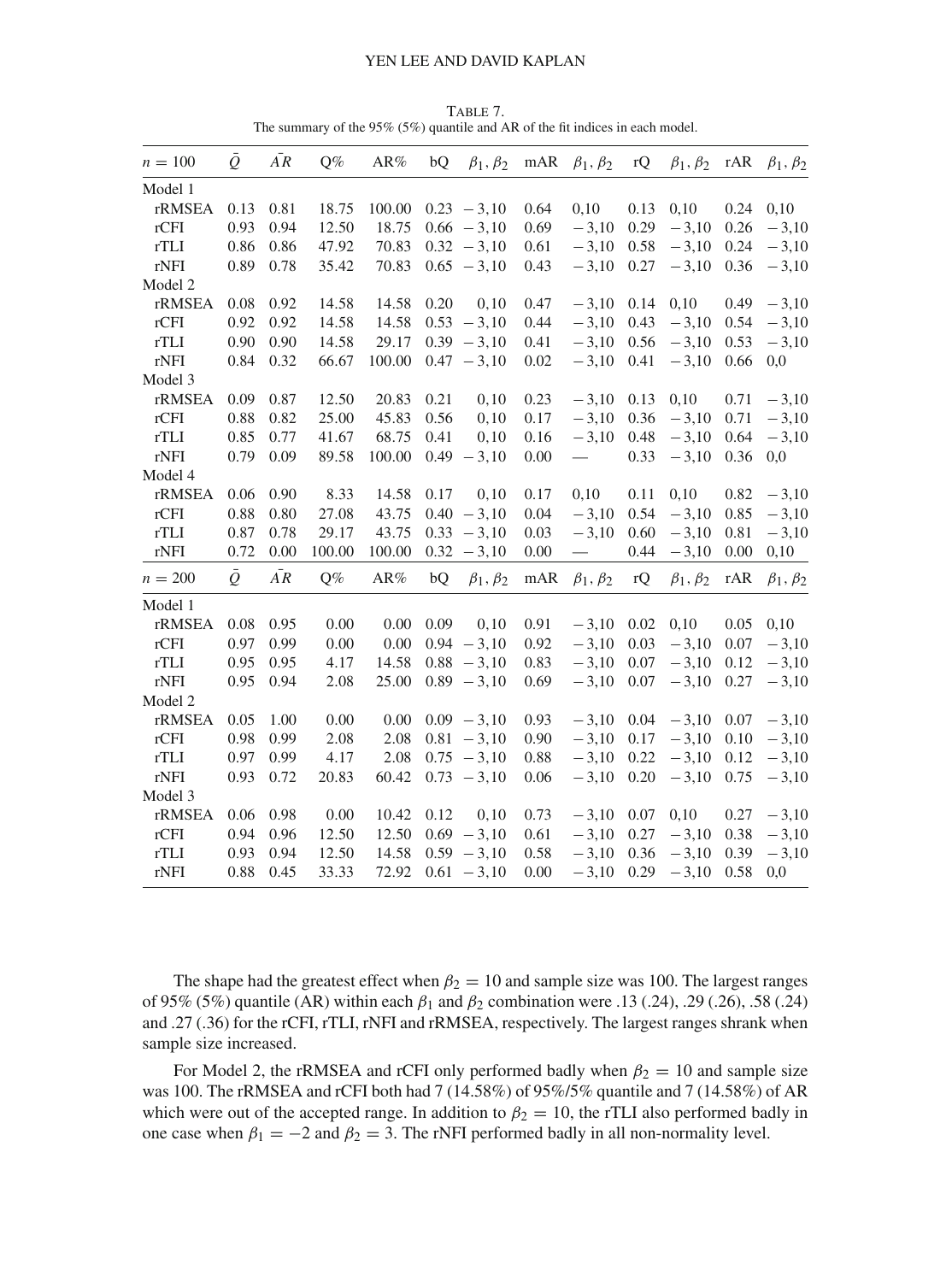| TABLE 7.  |  |
|-----------|--|
| continued |  |

|  |  |  |  |  | $n = 200$ Q AR Q% AR% bQ $\beta_1, \beta_2$ mAR $\beta_1, \beta_2$ rQ $\beta_1, \beta_2$ rAR $\beta_1, \beta_2$<br>rRMSEA 0.04 0.99 0.00 6.25 0.09 0.10 0.85 0.10 0.06 0.10 0.15 0.10<br>$0.95$ $0.93$ $14.58$ $14.58$ $0.65$ $-3.10$ $0.30$ $-3.10$ $0.32$ $-3.10$ $0.70$ $-3.10$<br>$0.94$ $0.93$ $14.58$ $14.58$ $0.61$ $-3.10$ $0.29$ $-3.10$ $0.36$ $-3.10$ $0.71$ $-3.10$<br>$0.84$ $0.05$ $68.75$ $100.00$ $0.52$ $-3.10$ $0.00$ $ 0.36$ $-3.10$ $0.30$ $0.0$ |
|--|--|--|--|--|----------------------------------------------------------------------------------------------------------------------------------------------------------------------------------------------------------------------------------------------------------------------------------------------------------------------------------------------------------------------------------------------------------------------------------------------------------------------|

The numbers shown are rounded to the second decimal place. The  $\overline{Q}$  and  $\overline{AR}$  columns indicate the mean of the 95% (5%) quantiles and mean of AR of the fit index of the 6 different non-normality levels and 8 distributions. The *Q*% and *AR*% columns indicate the percentages of quantiles and AR's of fit indices which were out of the accepted range of the 6 different non-normality levels and 8 distributions. The b*Q* column indicates the maximum 95% quantile of rRMSEA and the minimum 5% quantile of the other fit indices. The m*AR* indicates the minimum AR of the corresponding fit index. The r*Q* and r*AR* columns indicate the maximum range of the 5% or 95% quantile and AR of the fit index of a specified  $\beta_1$  and  $\beta_2$ . The  $\beta_1$  and  $β_2$  following b*Q*, m*AR*, r*Q* and r*AR* indicate the  $β_1$  and  $β_2$  combination wherein the b*Q*, m*AR*, r*Q* and r*AR* occurred. The — in cell indicates the b*Q*, m*AR*, r*Q* and r*AR* values occurred in multiple  $\beta_1$  and  $\beta_2$ combinations.

When sample size increased to 200, rRMSEA performed well in all non-normality levels and its largest 95% quantile value was only 0.09. The rCFI and rTLI also performed well. Only less than 5% of the 5% quantile and AR of these two fit indices were in the unacceptable range, and they all occurred when  $\beta_2 = 10$ . In contrast, the rNFI performed badly in at least one case of all non-normality levels. When sample size increased to 500, the rRMSEA, rCFI and rTLI performed well in all conditions. However, the rNFI still performed badly in one case when  $\beta_2 = 10$ . The rNFI performed well in all conditions when sample size increased to 1000.

The largest ranges of AR on rRMSEA, rCFI, rTLI, and rNFI within each  $\beta_1$  and  $\beta_2$  condition were .49 (− 3, 10), .54 (− 3, 10), .53 (− 3, 10), and .75 (− 3, 10), respectively. The largest range of 95%/5% quantile was 0.14 (0, 10), 0.43 (− 3, 10), 0.56 (− 3, 10) and 0.41 (− 3, 10) for rRMSEA, rCFI, rTLI and rNFI, respectively. All the largest range of AR occurred when sample size was 100 except the one of rNFI which occurred when sample size was 200. It was due to the low AR's of rNFI in all conditions when sample size was 100 which was reflected by the low mean AR (.32).

For Model 3, the rRMSEA performed badly when  $\beta_2 = 10$  and in one case when  $\beta_1 = -2$ and  $\beta_2 = 3$  with sample size 100. There were 6 (12.50%) 95% quantile and 10 (20.83%) AR out of the accepted range. There were 12 (25.00%) of 5% quantile and 22 (45.83%) of AR out of the accepted range which all occurred when  $\beta_2 \geq 3$ . The rTLI performed badly when  $\beta_2 \geq 0$ and 20 (41.67%) of 5% quantile and 33 (68.75%) of AR were out of the accepted range. The rNFI performed badly in all non-normality levels. Only 5 (10.42%) of the 5% quantile were in the accepted range. The maximum AR of rNFI was .37, and thus it was unlikely to obtain an accepted rNFI value when sample size was 100 no matter the non-normal level.

When sample size was 200, only 5 (10.42%) AR's of rRMSEA were badly performed and they all occurred when  $\beta_2 = 10$ . The rCFI and rTLI also performed badly only when the  $\beta_2 = 10$ ; no more than 7 (14.58%) cases had 5% quantile or AR out of the accepted range. In contrast, the rNFI performed badly when the  $\beta_2 \geq 0$ . There were 16 (33.33%) 5% quantile and 35 (72.93%) AR's out of the accepted range. When sample size increased to 500, the rRMSEA, rCFI and rNFI performed well across all the levels of non-normality. The rNFI still performed badly when  $\beta_2 = 10$  with 11 (22.92%) AR's out of the accepted range. The rNFI performed well across all levels of non-normality until sample size increased to 1000.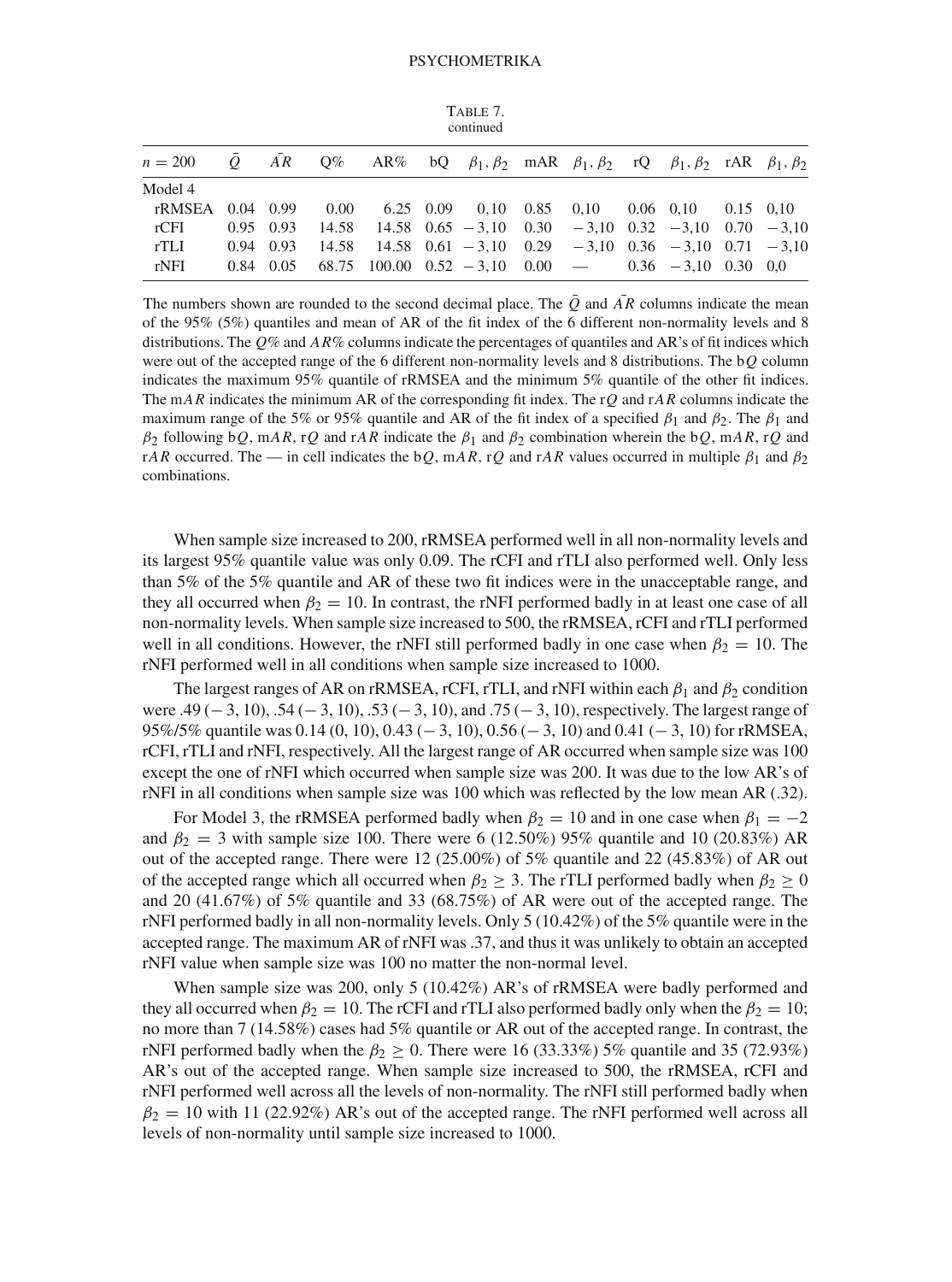The largest ranges of AR within each  $\beta_1$  and  $\beta_2$  combination of the rRMSEA, rCFI, rTLI, and rNFI were .71 (− 3, 10), .71 (− 3, 10), .64 (− 3, 10), and .58 (− 3, 10). All the largest ranges occurred when the sample size was 100 except the one of rNFI which occurred when sample size was 500. The largest ranges of 95%/5% quantile of the rRMSEA, rCFI, rTLI, and rNFI were .13 (0, 10), .36 (− 3, 10), .48 (− 3, 10), and .33 (− 3, 10), respectively, when sample size was 100.

For Model 4, the trends were almost identical to the trends in Model 3. The largest ranges of AR within each  $\beta_1$  and  $\beta_2$  combination of the rRMSEA, rCFI, rTLI, and rNFI were .82 (–3, 10), .85 (− 3, 10), .81 (− 3, 10), and .90 (− 3, 10), respectively. All the largest ranges occurred when sample size was 100 except the one of the rNFI which occurred when sample size was 500. The largest ranges of 95% / 5% quantile of the rRMSEA, rCFI, rTLI, and rNFI were .11 (0, 10), .54 (− 3, 10), .60 (− 3, 10), .44 (− 3, 10) when sample size was 100. Moreover, all the AR's of rNFI were smaller than .01 and thus it was very unlikely to obtain an accepted rNFI value when sample size was 100.

Considering the effect of the distribution shape, all the fit indices of the *p*'s estimated with Prior 3 and Prior 5 performed worse than the others across all levels of non-normality. When the level of non-normality was severe ( $\beta_2 = 10$ ), the fit indices of the *p*'s estimated with Prior 1 and Prior 4 performed badly as well.

### 8. Conclusion and Discussion

In this paper, two entropy-based procedures, MaxEnt and MinxEnt, were proposed to generate multivariate ordinal distributions with pre-specified  $\beta_1$  and  $\beta_2$  in a systematic way. The  $p_i$  is estimated under the marginal MaxEnt approach and MinxEnt procedures and the  $\tau$  is estimated under the global MaxEnt approach. For marginal MaxEnt approach, only the  $\beta_1$  and  $\beta_2$  are need to be pre-specified. In addition to  $\beta_1$  and  $\beta_2$ , the  $p^*$  whose parameters are all specified is also required for global MaxEnt approach. In contrast, the ideal distributions,  $q_i$ 's,  $β_1$  and  $β_2$  are needed to be pre-specified for MinxEnt procedure.

Two analyses were conducted to examine our procedures and to show its applicability. Analysis I showed that our proposed procedures can estimate *p*'s precisely. Our approaches yielded an excellent agreement between the specified and estimated  $\beta_1$  and  $\beta_2$  of *p* across a wide range of values. In addition, our procedures can also generate data with the required  $\beta_1$  and  $\beta_2$  in most situations with satisfactory precision when the sample size is moderate (500). These characteristics make our procedures attractive ways to generate data with pre-specified  $\beta_1$  and  $\beta_2$ . In detail, our MaxEnt procedure was capable of generating data from prudent and smooth distributions where zero probability is avoided. Our MinxEnt procedure provides an easy way for researchers to generate data from distributions not only satisfying the pre-specified  $\beta_1$  and  $\beta_2$  but also close to the distribution shapes which are frequently seen in their research fields. When considering the computing speed, our marginal MaxEnt and MinxEnt procedures are computationally very fast with CPU time less than one minute when five categories  $p_i$ 's are estimated as programmed in R. The computer authors used to test equips Intel(R) Core(TM)  $17-4790$  CPU @ 3.60GHz.

Our global MaxEnt approach is capable of being applied when *p*∗ is assumed. Although it is programmed when  $p^*$  is set as the MVN in our R package, it can be programmed in R with other *p*∗'s by interested users. However, it is beyond the scope of this paper to explore other distributions for the *p*∗'s.

To generate *y*'s through our procedures, the first step is to specify the parameters of *p*∗, which has the required property, such as specified  $\Sigma^*$ . Then, the  $\tau$  can be estimated by the global MaxEnt approach or be obtained by applying the inverse CDF function of the  $p_j^*$ , estimated by marginal MaxEnt approach or MinxEnt procedure. Then, users could generate *y*∗ follows *p*∗, and apply [\(1\)](#page-1-0) to transform *y*∗ to *y*.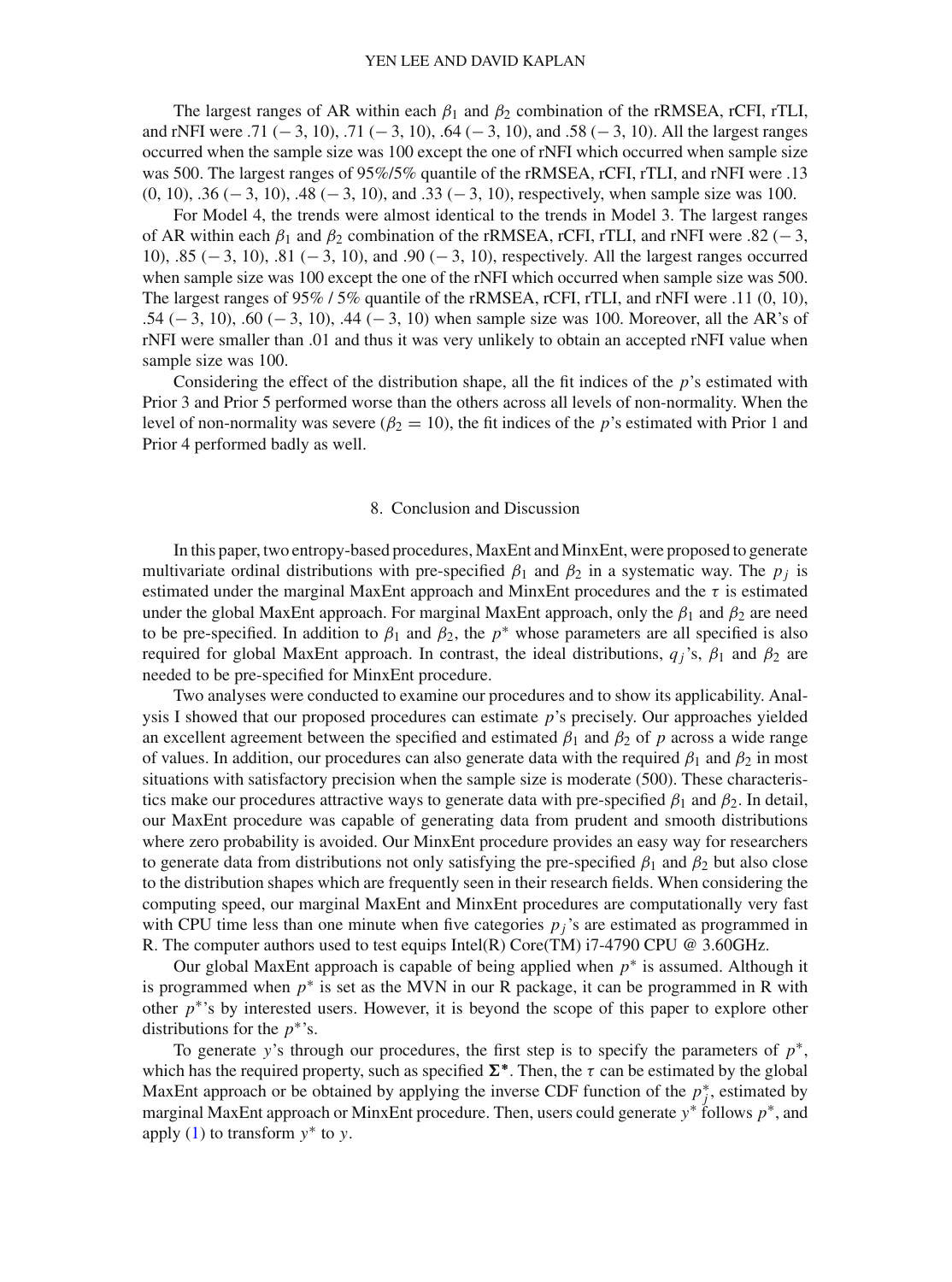It is worth noting that the  $p^*$ 's or  $p_j^*$ 's are not required to be specified when the marginal MaxEnt approach or MinxEnt procedure is applied to estimate  $p_j$ 's. The  $p_j^*$ 's are only required when estimating  $\tau_j$ . Therefore, all the continuous non-normal data generation procedures which are able to generate *y*<sup>\*</sup> following known  $p_j^*$ 's but unknown  $p^*$  can be used to generate *y* through our procedure. The  $p_j$  can be estimated by our marginal MaxEnt and MinxEnt procedures, then compute  $\tau_i$  and transform  $y^*$  into y according to Eq. [\(1\)](#page-1-0). For instance, the copula procedure could be easily applied with these two approaches even when the joint PDF is unknown (see Mair et al. [\(2012](#page-24-5)) for a basic introduction of the copula and how to use it to generate data within SEM). This fact provides great flexibility to these two approaches.

It should be noted that the marginal MaxEnt procedure sacrifices the maximum entropy property of the estimated distribution *p*. As we have shown, the entropy of *p* decreases when the degree of dependence of  $y_j^*$ 's increases when  $p^*$  is set as MVN. In our numerical evaluation, the marginal approach is fast and relatively robust. However, it is worth noting that the result depends on our choice of *p*∗, which is set as the MVN (specifically, bivariate MVN). The result might be different if other *p*∗'s are chosen. However, we recommend applying the marginal approach to generate data when the MVN is set as  $p^*$  and suggests the researcher to evaluate the entropy decrease before choosing between the two procedures.

Our procedures have wide freedom to estimate  $p$ 's with different shapes but the same  $\beta_1$  and  $β_2$ . In particular, an estimated *m*-dimensional *p* can have *m* different *p*<sub>*j*</sub>'s, whose  $k_j$ ,  $β_{1j}$  and  $β_{2j}$ can be specified arbitrarily once the inequality of  $\beta_1$  and  $\beta_2$ :  $\beta_{1j}^2 \le \beta_{2j} + 2$  is satisfied (Rohatgi & Székely, [1989](#page-25-20)). The shapes of the distributions with the same  $\beta_1$  and  $\beta_2$  could be varied by carefully specifying the  $q_i$  when applying the MinxEnt procedure. However, it is worth noting that the estimated distributions are restricted by the setting of  $q_j$ , which means that the  $p$  is fixed once we specify the same  $q_i$ 's. In other words, the *p*'s are still restricted by the selection of  $q_i$ 's.

In Analysis II, our results showed that all the test statistics we examined tended to perform worse when non-normality level increases. However, the distribution setting also impacts their performances, especially when both the  $\beta_1$  and  $\beta_2$  are far from 0, the sample size is small, and the model is complex. Under these conditions, the ranges in empirical Type I error rates could be as large as 80% and the ranges of the AR rates could achieve 90%. In other words, the robust  $\chi^2$  could perform relatively well in extreme conditions, such as small sample size, severe nonnormality, and complex models. For example, the smallest RR of robust  $\chi^2$  was 9% in Model 3 and 13% in Model 4 when  $\beta_1 = 0$ ,  $\beta_2 = 10$  and sample size was 100. This has not been shown in previous robustness research. Generally speaking, these ranges are reduced when sample size increases, except for the rNFI in the complex models. In complex models, the rNFI is severely underestimated in all distribution shapes when  $\beta_2$  increases to 3 or higher and sample size is relatively small. Thus, the ranges of the AR rate within those conditions are small.

Three possible reasons can explain the results. First, large  $\beta_1$  and  $\beta_2$  imply large probabilities in very few categories and small probabilities in other categories. In this case, the sampling distributions of the generated data are unstable. Second, large values of the  $\beta_1$  and  $\beta_2$  can also lead to a substantial number of empty cells in *p*. The empty cells might result in unreliable estimation (Yang-Wallentin et al., [2010](#page-25-9)). Third, the different attenuated degree of correlation coefficients caused by the shapes of p's might lead to different baselines of the fit indices (For instance, the *chi*<sup>2</sup> value of the null model in TLI), and further impact their values. However, all of these explanations are arguable. For instance, we could find the distributions with the worst performing statistics have relatively larger probabilities for the categories have small probabilities when  $\beta_1 = 0$  and  $\beta_2 = 10$ . In addition, we could also observe the conditions within which the correlation coefficients attenuation varies a lot, but the fit indices perform only trivial differences and vice versa. Therefore, these findings deserve additional research.

In conclusion, the results of these studies suggest that our entropy-based procedures are valuable tools for (a) generating data following distributions with specific characteristics or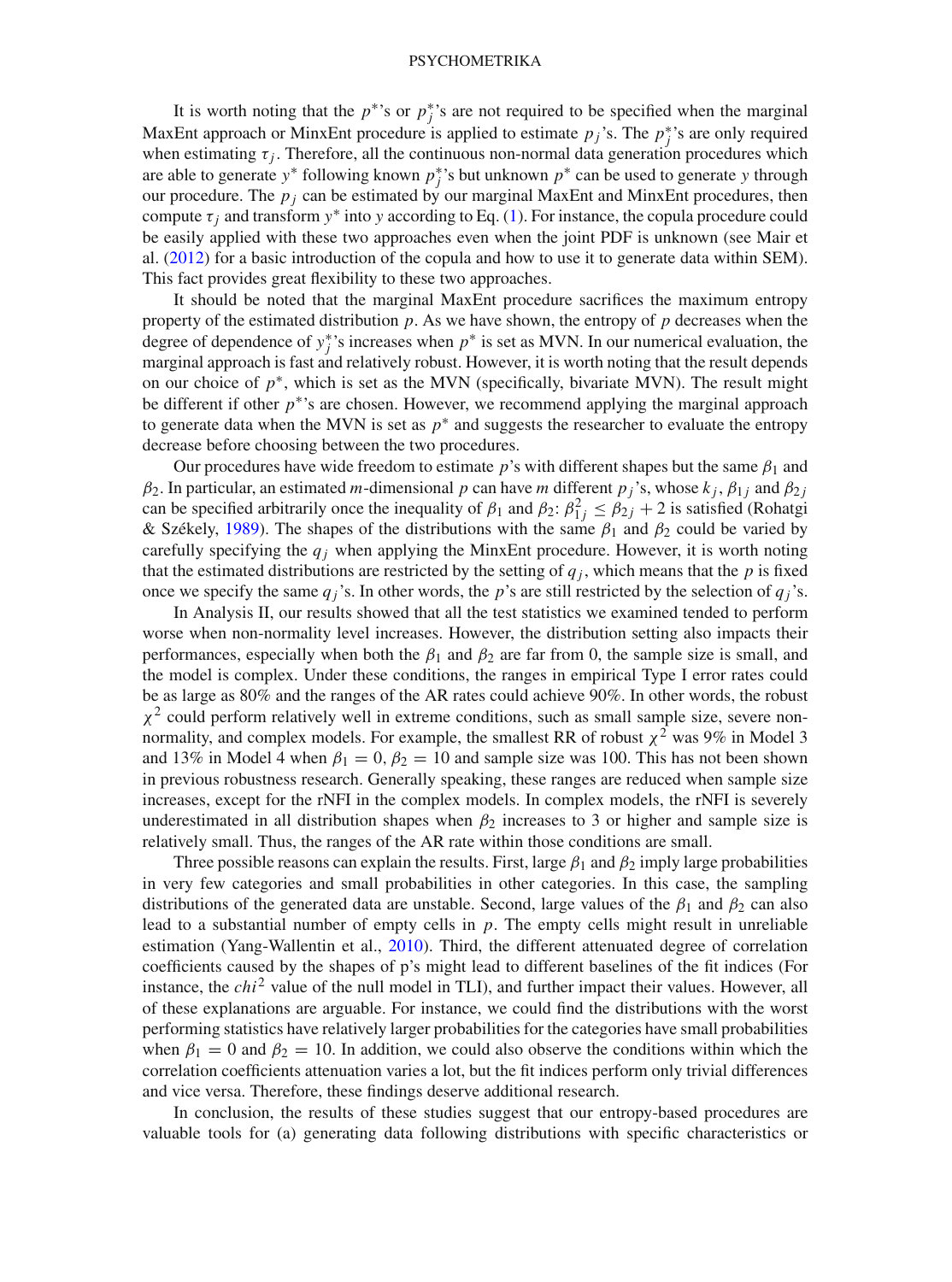researchers' knowledge subject to pre-specified  $\beta_1$  and  $\beta_2$ , and (b) investigating the effect of the shape of observed ordinal distributions when the  $\beta_1$  and  $\beta_2$  are controlled. With these procedures, new areas of robustness research can be explored and easily tailored to different research areas. Our procedures provide researchers simple methods to conduct the Monte Carlo studies with discrete probability distributions, and open the door to a wide range of possible robustness studies.

#### Acknowledgments

We acknowledge Professors Stephen Wright and Michael Ferris for their valuable suggestions on solving the optimization problems. Professor Chunming Zhang suggested ways for proving the uniqueness when  $k_i = 3$ . The discussion between the first author and Professor Chun-Ping Cheng have inspired this paper.

#### References

- <span id="page-24-20"></span>Asparouhov, T., Muthén, B. (2010). *Simple second order chi-square correction*. Retrieved from Mplus website: [http://](http://www.statjnodel.com/dowrJoad/WLSMV_new_chi21) [www.statjnodel.com/dowrJoad/WLSMV\\_new\\_chi21.](http://www.statjnodel.com/dowrJoad/WLSMV_new_chi21)
- <span id="page-24-9"></span>Babakus, E., Ferguson, E. J., & Joreskog, K. G. (1987). The sensitivity of confirmatory maximum likelihood factor analysis to violations of measurement scale and distributional assumptions. *Journal of Marketing Research*, *24*, 222–228.
- <span id="page-24-0"></span>Blair, R. C. (1981). A reaction to consequence of failure to meet assumptions underlying fixed effects analysis of variance and covariance. *Review of Educational Research*, *51*, 499–507.
- <span id="page-24-6"></span>Bollen, K. A. (1989). *Structural equations with latent variables*. New York: John Wiley and Sons Inc.
- <span id="page-24-1"></span>Bradley, J. V. (1982). The insidious L-shaped distribution. *Bulletin of the Psychonomic Society*, *20*, 85–88.
- <span id="page-24-24"></span>Browne, M. W., & Cudeck, R. (1993). Alternative ways of assessing model fit. In K. A. Bollen & J. S. Long (Eds.), *Testing Structural Equation Models* (pp. 136–162). Thousand Oaks, CA: Sage Publications.
- <span id="page-24-21"></span>DiStefano, C., & Morgan, G. B. (2014). A comparison of diagonal weighted least squares robust estimation techniques for ordinal data. *Structural Equation Modeling: A Multidisciplinary Journal*, *213*, 425–438.
- <span id="page-24-8"></span>Ethington, C. A. (1987). The robustness of LISREL estimates in structural equation models with categorical variables. *The Journal of Experimental Education*, *55*, 80–88.
- <span id="page-24-2"></span>Fleishman, A. I. (1978). A method for simulating non-normal distributions. *Psychometrika*, *43*, 521–532.
- <span id="page-24-10"></span>Flora, D. B., & Curran, P. J. (2004). An empirical evaluation of alternative methods of estimation for confirmatory factor analysis with ordinal data. *Psychological Methods*, *9*, 466–491.
- <span id="page-24-19"></span>Genz, A. (1992). Numerical computation of multivariate normal probabilities. *Journal of computational and graphical statistics*, *1*(2), 141–149.
- <span id="page-24-18"></span>Genz, A., & Bretz, F. (2002). Comparison of methods for the computation of multivariate t probabilities. *Journal of Computational and Graphical Statistics*, *11*(4), 950–971.
- <span id="page-24-17"></span>Genz, A., Bretz, F., Miwa, T., Mi, X , Leisch, F., Scheipl, F., Hothorn, T. (2015). *mvtnorm: Multivariate normal and t distributions.* <http://CRAN.R-project.org/package=mvtnorm> (R package version 1.0-3)
- <span id="page-24-11"></span>Golan, A., Judge, G., & Miller, D. (1997). *Maximum entropy econometrics: Robust estimation with limited data*. Chichester: Wiley.
- <span id="page-24-4"></span>Headrick, T. C. (2010). *Statistical simulation: Power method polynomials and other transformations*. Boca Raton, FL: Chapman and Hall.
- <span id="page-24-3"></span>Headrick, T. C., & Sawilosky, S. S. (1999). Simulating correlated multivariate nonnormal distributions: Extending the Fleishman power method. *Psychometrika*, *64*, 25–35.
- <span id="page-24-7"></span>Hipp, J. R., & Bollen, K. A. (2003). Model fit in structural equation models with censored, ordinal, and dichotomous variables: Testing vanishing tetrads. *Sociological Methodology*, *33*, 267–305.
- <span id="page-24-23"></span>Hooper, D., Coughlan, J., & Mullen, M. R. (2008). Structural equation modelling: Guidelines for determining model fit. *Electronic Journal of Business Research Methods*, *6*, 53–60.
- <span id="page-24-12"></span>Jaynes, E. T. (1957). Information theory and statistical mechanics. *Physics Review*, *106*, 620–630.
- <span id="page-24-14"></span>Jaynes, E. T. (1982). On the rationale of maximum-entropy methods. *IEEE*, *70*, 939–952.
- <span id="page-24-22"></span>Jorgensen, T. (2016). *lavaanTabular Lavaan output .scaled —.robust*. [https://groups.google.com/forum/#!topic/lavaan/](https://groups.google.com/forum/#!topic/lavaan/rGitXu9h9zY) [rGitXu9h9zY](https://groups.google.com/forum/#!topic/lavaan/rGitXu9h9zY) (Online; accessed February 19, 2017).
- <span id="page-24-13"></span>Kapur, J. N., & Kesavan, H. K. (1992). *Entropy optimization principles with applications*. Boston: Academic Press.
- <span id="page-24-15"></span>Kullback, S., & Leibler, R. (1951). On information and sufficiency. *Annals of Mathematical Statistics*, *22*, 79–86.
- Lee, Y. (2010). Generation of non-normal approximated discrete random variables. Master's thesis, National Chengchi University, Taipei, Taiwan.
- <span id="page-24-16"></span>Madsen, K., Nielsen, H. B., Tingleff, O. (2004). *Optimization with constraints*. LyngbyIMM, Technical University of Denmark. <http://orbit.dtu.dk/files/2721110/imm4213.pdf>
- <span id="page-24-5"></span>Mair, P., Satorra, A., & Bentler, P. M. (2012). Generating nonnormal multivariate data using copulas: Applications to sem. *Multivariate Behavioral Research*, *47*, 547–565.